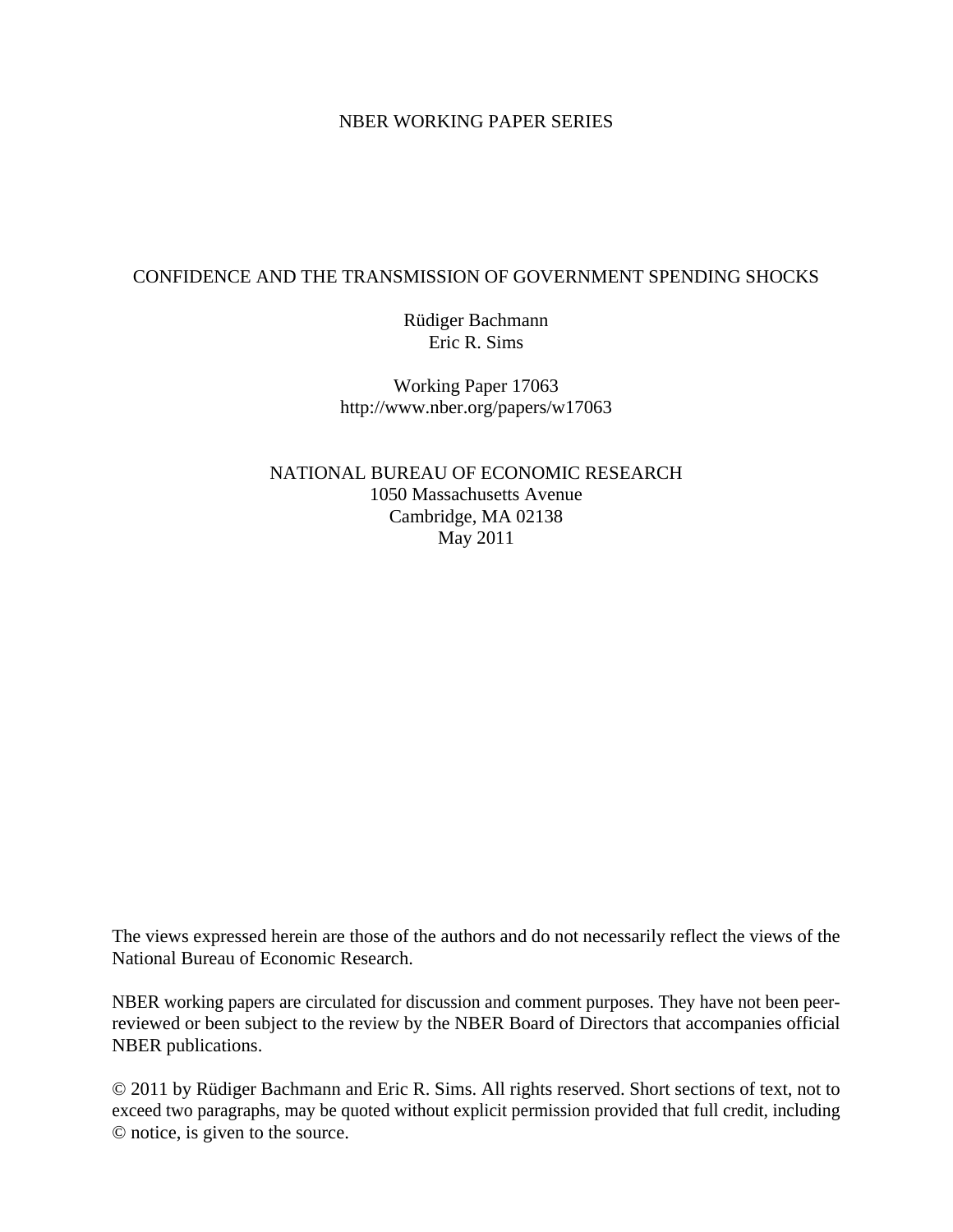Confidence and the Transmission of Government Spending Shocks Rüdiger Bachmann and Eric R. Sims NBER Working Paper No. 17063 May 2011 JEL No. E00,E3,E62

### **ABSTRACT**

There seems to be a widespread belief among economists, policy-makers, and members of the media that the "confidence'" of households and businesses is a critical component in the transmission of fiscal policy shocks into economic activity. We take this proposition to the data using standard structural VARs with government spending and aggregate output augmented to include empirical measures of consumer or business confidence. We also estimate non-linear VAR specifications to allow for differential impacts of government spending in "normal'' times versus recessions. In normal times confidence does not react significantly to unexpected increases in government spending and spending multipliers are in the neighborhood of one; during recessions confidence rises and spending multipliers are significantly larger. We then quantify the importance of the systematic response of confidence to spending shocks for the spending multiplier and find that, in normal times, confidence is irrelevant for the transmission of government spending shocks to output, but during periods of economic slack it is important. We argue and present evidence that it is not confidence per se – in the sense of pure sentiment – that matters for the transmission of spending shocks during downturns, but rather that the composition of spending during a downtown is different. In particular, spending shocks during downturns predict future productivity improvements through a persistent increase in government investment relative to consumption, which is in turn reflected in higher measured confidence.

Rüdiger Bachmann Department of Economics University of Michigan Lorch Hall 365B Ann Arbor, MI 48109-1220 and NBER rudib@umich.edu

Eric R. Sims Department of Economics University of Notre Dame 723 Flanner Hall South Bend, IN 46556 and NBER esims1@nd.edu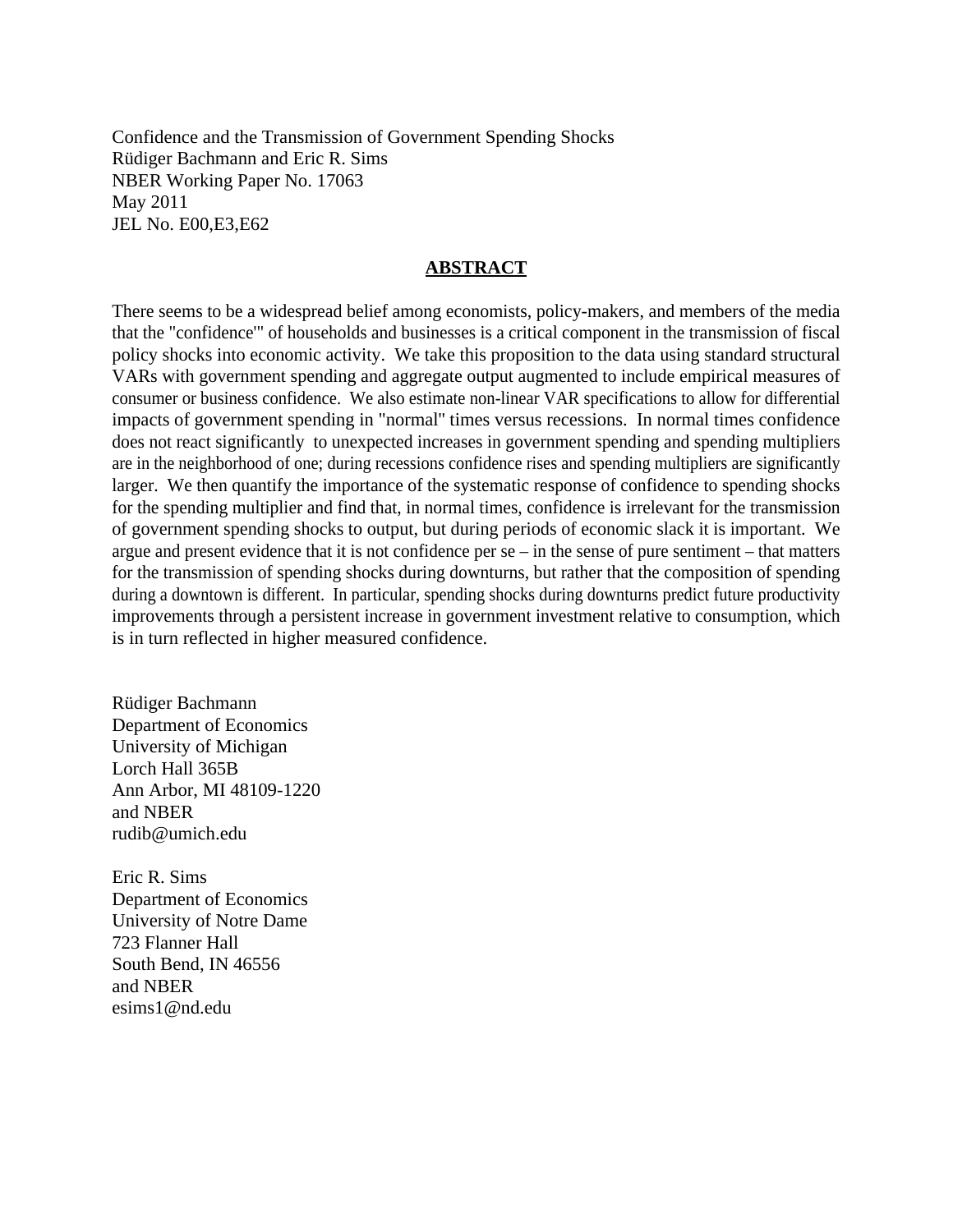"But the hope that monetary and fiscal policies would prevent continued weakness by boosting consumer confidence was derailed by the recent report that consumer confidence in January collapsed to the lowest level since 1992." – Martin Feldstein, Wall Street Journal, February 20, 2008

"Confidence matters independently of fundamentals!" – Roger Farmer, UCLA Today - Faculty and Staff News - 10 Questions: Economist Roger Farmer

## 1 Introduction

A widespread belief among economists, policy-makers, and members of the news media is that the "confidence" of households and firms is a critical component in the transmission of policy shocks into economic activity. A sampling of quotes from economists and policy-makers with wide-ranging economic and political philosophies attests to this fact (see Appendix A.1). We take this proposition to the data for the case of government spending shocks. A large literature studies the effects of these shocks on the real economy, while another literature examines the effects of confidence on aggregate fluctuations.<sup>1</sup> To our knowledge no study bridges these two literatures and explicitly examines the relationship between confidence and the transmission of policy shocks. Says John Cochrane (Cochrane, 2009): "Others say that we should have a fiscal stimulus to 'give people confidence,' even if we have neither theory nor evidence that it will work." This paper is a first attempt at the latter.

Barsky and Sims (2011a) show that *surprise* changes in consumer confidence are associated with long-lasting movements in macroeconomic aggregates. They argue that this relationship between confidence and the economy obtains because empirical measures of confidence are reflective of changes in future economic fundamentals, in particular productivity. In contrast, they argue that *autonomous* fluctuations in confidence unrelated to fundamentals – i.e. what one might call "animal spirits" or "pure sentiment" – are unlikely to be an important source of economic fluctuations. Their analysis is, however, silent on whether the systematic behavior of confidence is important in the propagation of other shocks. We address this question in this paper.

Given that there is no off-the-shelf workhorse model for confidence or even a widely accepted channel by which confidence might matter in the transmission of fiscal policy shocks,

<sup>1</sup>Examples for the first group of papers are Shapiro and Ramey (1998), Mountford and Uhlig (2009), Blanchard and Perotti (2002), Rossi and Zubairy (2010), Auerbach and Gorodnichenko (2011), Ramey (2011), Feyrer and Sacerdote (2011), Nakamura and Steinsson (2011), and Shoag (2011). Examples for the second group of papers are Carroll, Fuhrer, and Wilcox (1994), Matsusaka and Sbordone (1995), Barsky and Sims (2011a), and Barsky and Sims (2011b).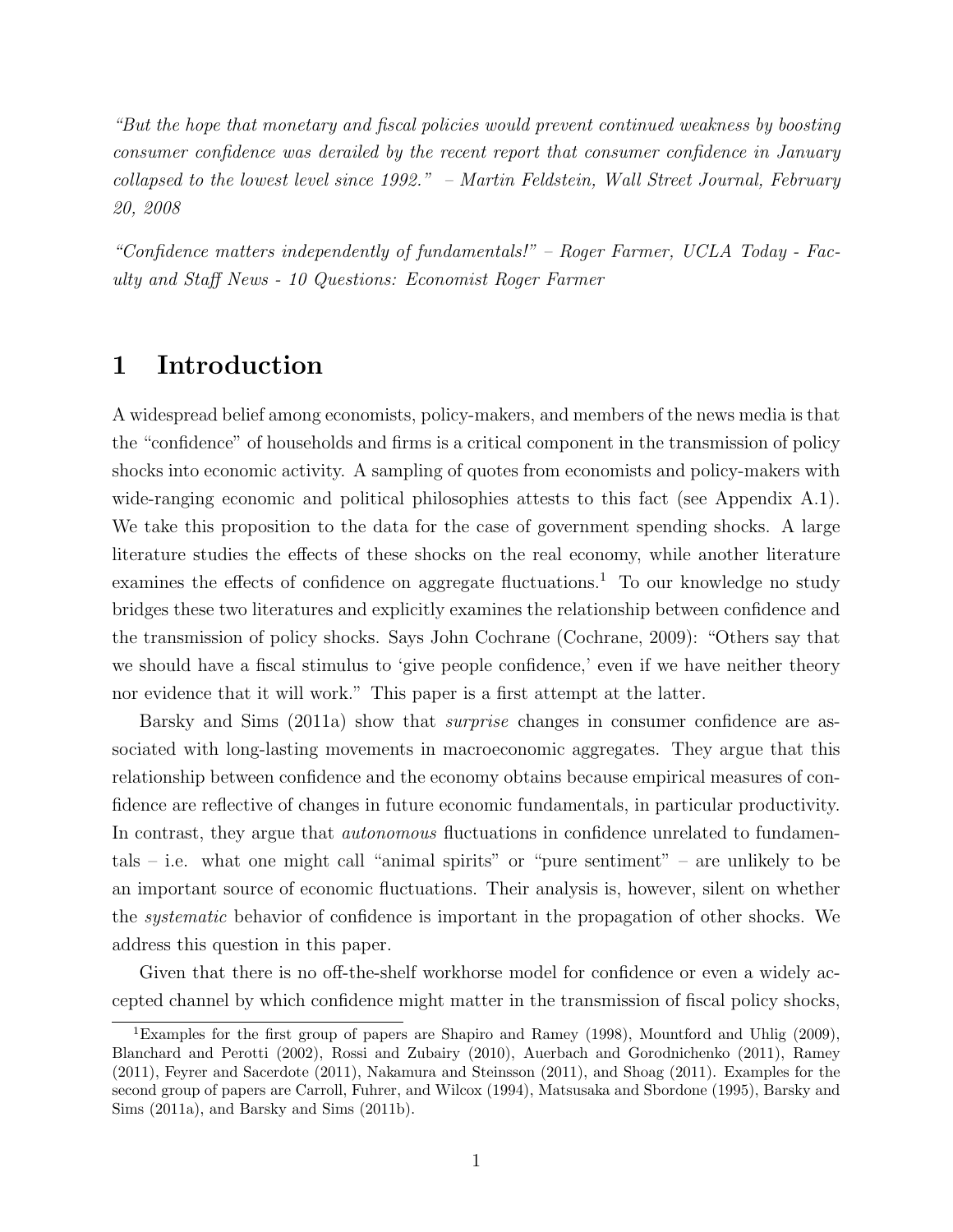we use structural vector autoregressions (VAR), which need a minimum of theoretical restrictions, to identify government spending shocks and their effects on the macroeconomy. As David Laibson and co-authors recently wrote, "If a sample of macroeconomists were forced to write down a formal model of animal spirits, most wouldn't know where to start and the rest would produce models that had little in common" (Fuster, Laibson, and Mendel, 2010).

We estimate VARs with a measure of government spending, an empirical measure of either consumer or business confidence, and aggregate output. The widely accepted identifying restriction to isolate government spending shocks is that spending shocks impact the economy immediately, whereas government spending only reacts to other shocks with a delay (e.g. Blanchard and Perotti, 2002; Ramey, 2011; Rossi and Zubairy, 2010). This amounts to a recursive identification with government spending ordered first. We implement this assumption throughout the paper, allowing confidence to directly and immediately respond to surprise changes in government spending.

In such a VAR, the impulse response of output to a government spending shock is the sum of two effects. First, there is a *direct* effect, because the government spending shock is allowed to have a contemporaneous effect on output. This effect captures the standard notion of a pure fiscal output multiplier. In addition, there is an *indirect* effect where fiscal policy influences confidence which in turn influences output. It is the hypothetical impulse response which features only the direct effect that we isolate and compare to the actual impulse response in order to answer the question of how important the systematic response of confidence to a spending shock is in the transmission of that spending shock into output. We do this decomposition using the methodology proposed in Bernanke, Gertler, and Watson (1998), Sims and Zha (2006), and Kilian and Lewis (2011). It amounts to constructing a hypothetical sequence of some other shock in the system so as to leave the impulse response of confidence to a spending shock zero at all horizons. As a first pass we use confidence innovations ordered second in a recursive identification for this purpose.

In conventional linear specifications of the underlying VARs we find little evidence to support the notion that confidence is an important part of the transmission of spending shocks into economic activity. The estimated spending multipliers are generally just below unity (see Hall, 2009, for an overview of the literature). Confidence typically declines slightly on impact in response to a spending shock and rises after a few quarters, though this response is economically small and statistically insignificant. The hypothetical impulse responses of macroeconomic aggregates in which we isolate the direct effect of government spending on output without the systematic movement of confidence are very similar to the actual responses. These findings are robust to a variety of different specifications, including ones in which we directly control for anticipated changes in government spending (Ramey, 2011). In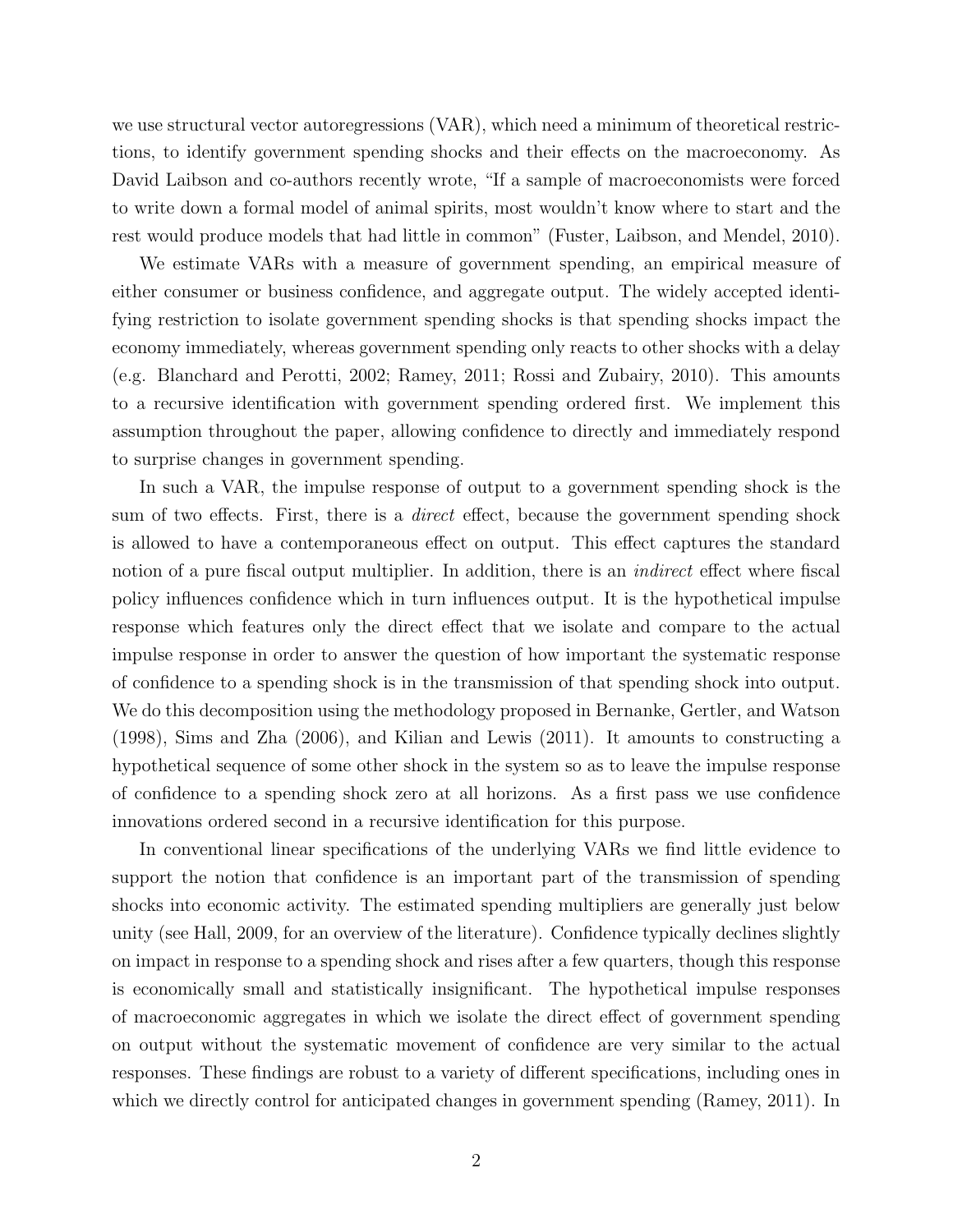short, confidence does not appear to be a part of the transmission of government spending shocks in normal times.

Recent theoretical (Christiano, Eichenbaum, and Rebelo, 2009; and Woodford, 2010) and empirical (Auerbach and Gorodnichenko, 2011; and Shoag, 2010) work has emerged arguing that government spending multipliers might be large during periods of economic slack. To capture the idea of government spending shocks having different effects during recessions, we also estimate non-linear VAR specifications. Following Auerbach and Gorodnichenko (2011), we allow the parameters of the VAR to differ during periods in which economic growth has been weak for an extended period of time. Similar to them, we find that spending multipliers are significantly larger during recessions than in normal times. In particular, our estimated maximum spending multipliers range between 2 and 3 during recessions. Also, we find that confidence significantly rises on impact following a positive spending shock in a recession.<sup>2</sup>

These findings suggest that confidence may be an important part of the transmission of spending shocks during periods of economic distress. Indeed, in the non-linear VAR specifications the hypothetical impulse response of output to a government spending shock based only on the direct effect of government spending on output is much smaller than the actual one. The estimated hypothetical spending multipliers are much closer to those from the linear case, i.e. just below unity.

It is important to stress that the recessionary impulse responses of output to a spending shock are small on impact, and are only large after a number of quarters. Indeed, the response of output looks similar to the slowly-building response following a "news shock" about future productivity (Beaudry and Portier, 2006; Barsky and Sims, 2011b). To investigate further, we include in the VAR output per hour as a measure of labor productivity. We show that, in a recession, a positive government spending shock is also associated with a slowly-building and prolonged increase in productivity. Furthermore, when we isolate the direct effect of the government spending shock, output and productivity react similarly to the linear case. Given Barsky and Sims' (2011a) findings about the relationship between confidence and future productivity, these results suggest that the confidence innovations we identify may be an amalgamation of "pure" confidence innovations, by which we mean fluctuations in "sentiment" that are unrelated to fundamentals, and news about fundamentals.

We therefore modify the basic approach so as to isolate structural shocks in the system. In particular, we identify what we call a "fundamentals" shock as a shock that explains productivity in the long run and that is uncorrelated with the government spending shock. We identify a "sentiment" shock as an innovation in confidence orthogonalized with respect

<sup>&</sup>lt;sup>2</sup>Mertens and Ravn (2010) provide a theoretical example where, in contrast, aggregate demand stimulation decreases consumer confidence.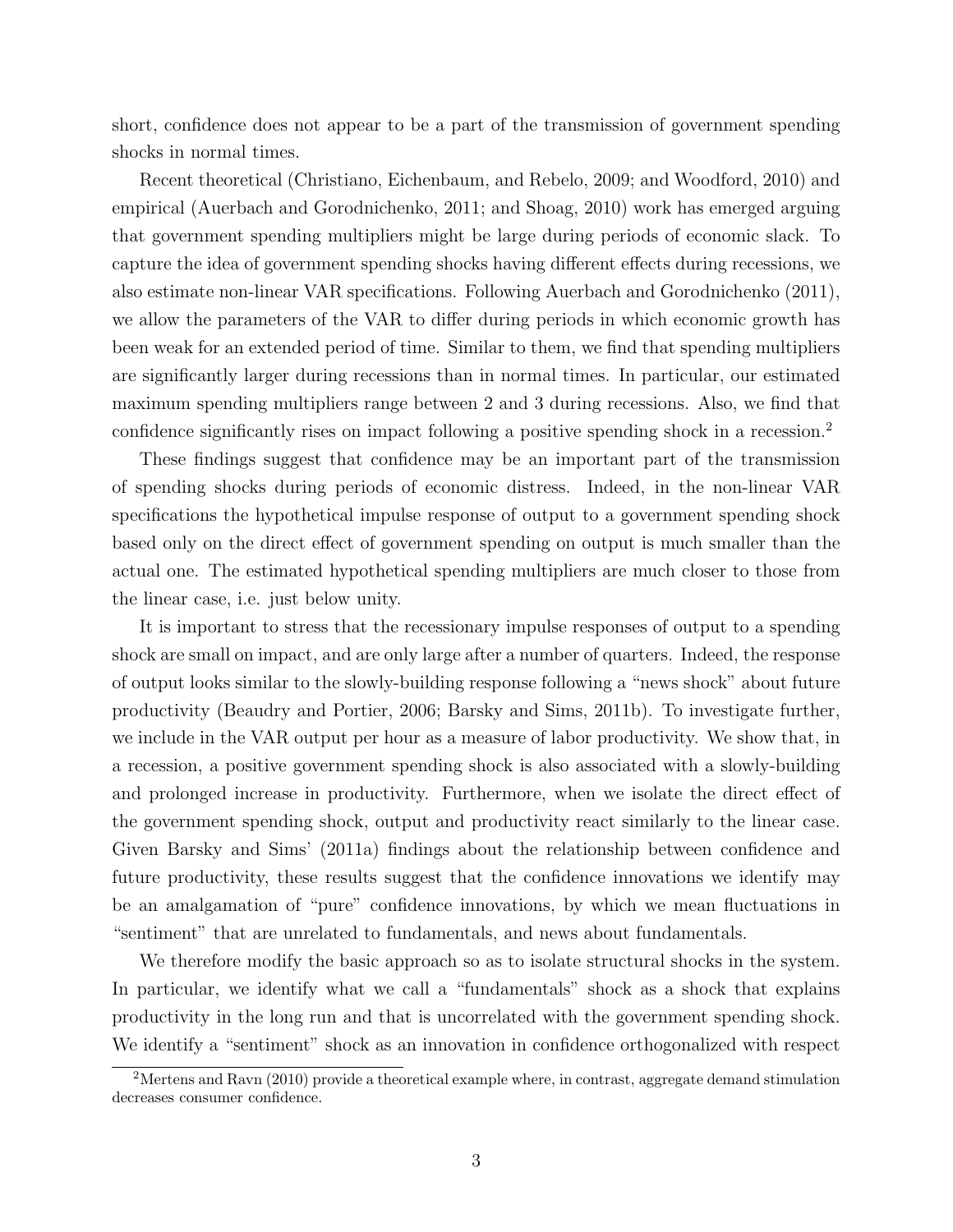to both the government spending and "fundamentals" shocks. We then ask whether the large indirect effect of government spending on output that operates through confidence is mainly due to the fundamental content or the sentiment content in measured confidence. We thus separately create hypothetical impulse response functions where we eliminate, respectively, the indirect effect from future fundamentals and sentiment. Without the indirect sentiment effect the output and productivity responses to a spending shock are nearly the same as in the actual response. In contrast, without the indirect fundamental effect the output and productivity responses to the spending shock are much smaller at all horizons. These results suggest that it is not sentiment that is important in the transmission of government spending shocks during times of economic slack, but rather a channel that works through productivity at medium horizons.

This productivity channel is also consistent with our last finding: the composition of government spending in response to identified spending shocks is very different in recessions compared to normal times. In particular, we show that a spending shock in a recession leads to a persistent increase in the amount of government investment relative to government consumption; this is not the case in normal times. This relative increase in government investment spending causes future productivity increases. The systematic response of confidence appears to largely reflect this policy-induced change.

The remainder of the paper is organized as follows. Section 2 reviews mechanisms for why confidence might matter for the transmission of spending shocks. Section 3 describes the data and our empirical strategy. Section 4 presents our main results. Section 5 discusses why confidence matters for the transmission of spending shocks during recessions. The final section concludes.

## 2 Why Might Confidence Matter?

An old idea (Keynes, 1936) that has gained recent attention (Ackerlof and Shiller, 2008) is that "animal spirits" in consumer and in particular business sentiment are central to understanding economic fluctuations. While intriguing, this idea lacks a widely accepted theoretical structure, and has met with limited empirical success (see Barsky and Sims, 2011a, as well as Luzzetti and Ohanian, 2010). Loosely speaking, the idea is that aggregate sentiment determines aggregate spending, which in turn determines aggregate output and employment. Fiscal or monetary shocks from the government might signal a commitment to aggregate stability, thereby raising sentiment, stimulating demand, and leading to an economic expansion. This idea is related to the "sunspot" framework popularized by Farmer (1998) and others, which holds that there are, at any time, multiple aggregate equilibria.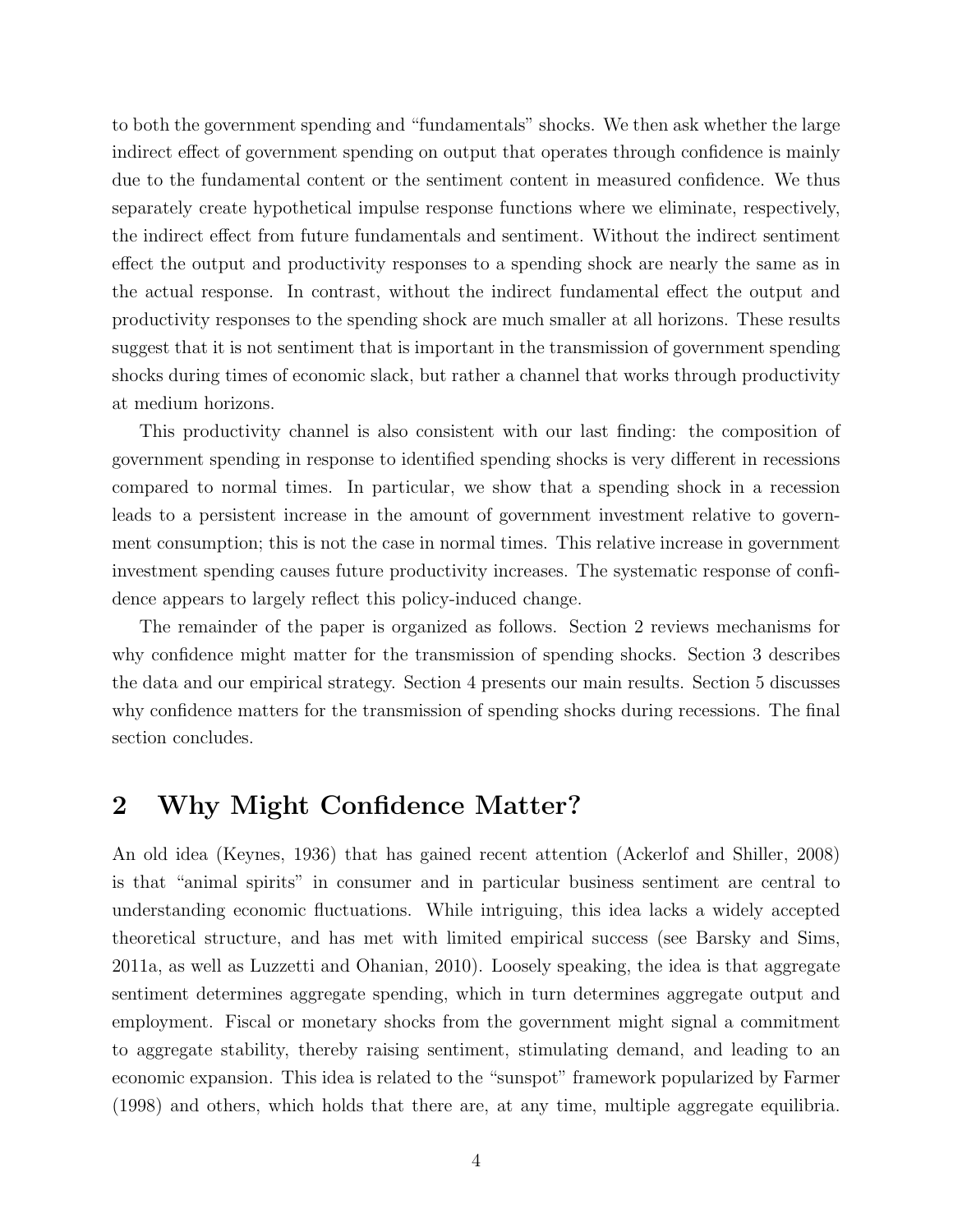Stimulating sentiment could cause the economy to jump from a "bad" equilibrium to a "good" one.

Another related possibility includes a role for informational frictions and strategic complementarities in a world in which households fail to perfectly observe aggregate fundamentals and use observed variables like aggregate output to form beliefs about the true fundamentals (see Lorenzoni, 2009). Following a recession there might be induced sluggishness – the true fundamentals might have improved but beliefs about the fundamentals are slow to catch up, hence putting a brake on the recovery. By engaging in expansionary fiscal or monetary policies, the government may be able to convince agents that fundamentals have improved, thereby facilitating recovery.

Recently, Bai, Rios-Rull and Storesletten (2011) have advocated a model of consumer search where the (variable) search effort of consumers is an input of the aggregate production function. In such a context, one might interpret confidence as search effort and thus stimulative fiscal policy as having a positive impact on the willingness to search and shop.

Another possibility is that empirically measured confidence is a measure of a time-varying discount factor – periods of high confidence are periods in which households discount the future more, and thus are more willing to spend. If policies can lead to an increase in confidence, they might therefore stimulate demand over and above what would happen under normal transmission channels.

And finally there is the view in Barsky and Sims (2011a) that autonomous innovations to confidence merely reflect autonomous news about future fundamentals. This means that fiscal policy, for example through investment in infrastructure, R & D and education, might change agents' views about these future fundamentals and thus generate important systematic movements in confidence. We provide evidence that is consistent with this view.

## 3 Data and Methodology

#### 3.1 Data

Quarterly real GDP is taken from the BEA. We measure real government spending as the sum of government consumption and gross investment. We divide both aggregate quantities by the civilian non-institutionalized population aged 16 and over.

We draw on two data sources for subjective measures of confidence – one for households and one for businesses. The Michigan Survey of Consumers polls a nationally representative sample of households on a variety of questions concerning personal and aggregate economic conditions. We focus on the Index of Consumer Expectations, which is an aver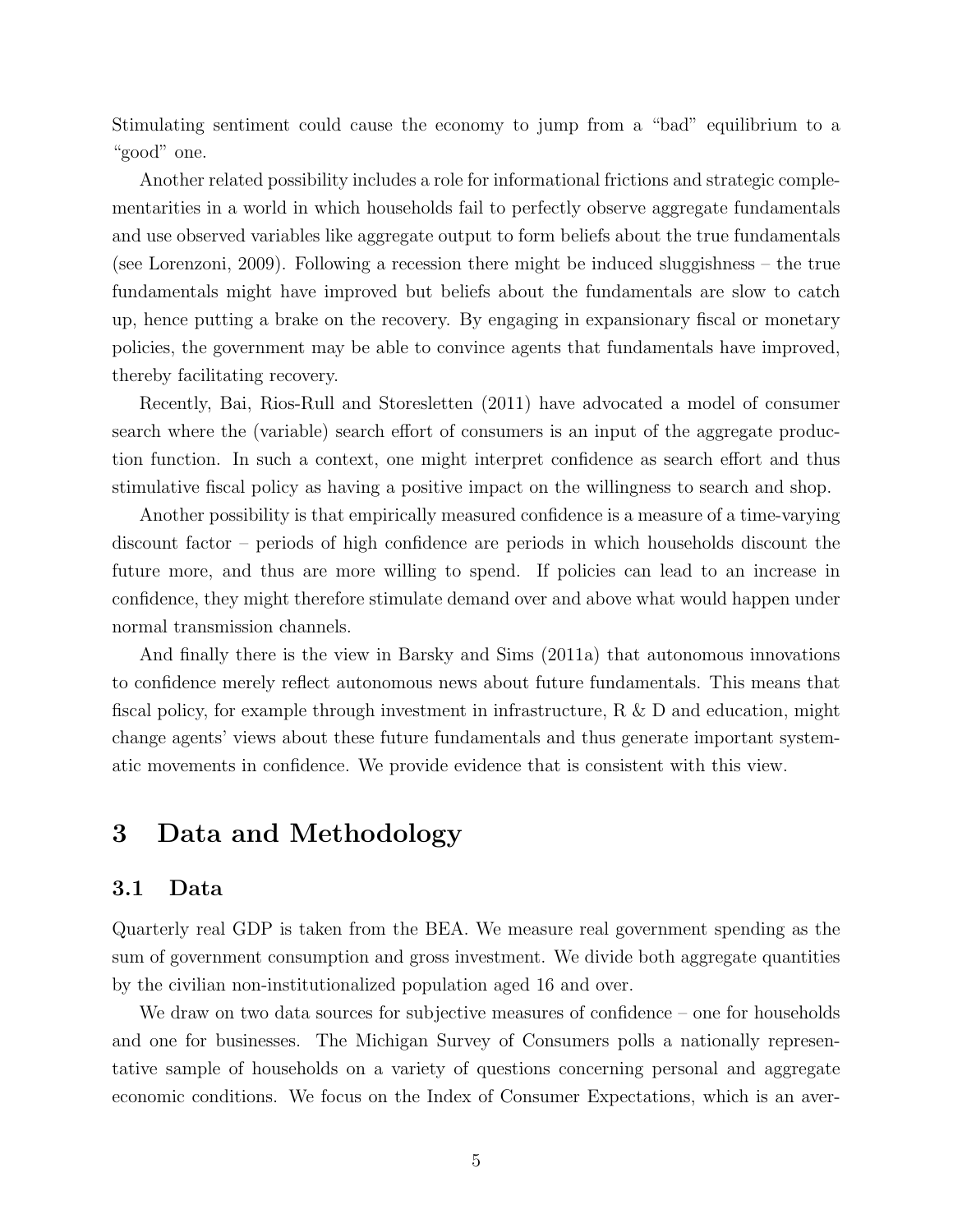age of the indices from three different forward-looking survey questions – one concerning expectations about aggregate business conditions over the next year, another concerning expectations about aggregate business conditions over the next five years, and the third concerning personal financial conditions over the next year. These data are available at a quarterly frequency beginning in the first quarter of 1960.<sup>3</sup>

For business confidence we use the Conference Board's CEO Confidence Survey, which is available at a quarterly frequency beginning in 1976. Figures 1 and 2 plot each confidence series over time. The shaded gray areas are recessions as dated by the National Bureau of Economic Research.

### 3.2 Identifying Government Spending Shocks

Much of the empirical literature on the identification of government spending shocks is or can be cast in a vector autoregression framework. Let  $g_t$  be a time series measure of government spending, and  $x_t$  be a  $k \times 1$  vector of other time series of interest observed at time t, (e.g. output). Let  $Y_t = [g_t \ x_t]'$  be  $(k+1) \times 1$ . The structural VAR can be written (abstracting from the constant term) as:

$$
A_0 Y_t = \sum_{j=1}^p A_j Y_{t-j} + \varepsilon_t \tag{1}
$$

p is the lag length and  $\varepsilon_t$  is a  $(k+1) \times 1$  vector of structural shocks, defined as being uncorrelated with one another.  $A_0$  is the impact matrix. Restrictions must be imposed on  $A_0$ to uniquely recover the structural form. Following Blanchard and Perotti (2002), most of the literature imposes that in the first row of  $A_0$  all elements but  $(1, 1)$  be zero. Economically, this assumption means that all the variables in  $x_t$  react immediately to government spending shocks, whereas government spending does not react on impact to other shocks in the system. Given the delays inherent in the legislative system, this is a natural assumption. In an econometric sense, the identifying assumption is equivalent to a Choleski factor with  $g_t$ ordered first applied to the variance-covariance matrix of reduced-form innovations,  $\Omega_u$ , where  $u_t = A_0^{-1} \varepsilon_t$ , and where we interpret  $\varepsilon_{1,t}$  as the structural government spending shock.

### 3.3 Isolating the Role of Confidence

So as to fix ideas, let  $x_t = [conf_t \ y_t]'$ , where  $conf_t$  is an empirical measure of confidence and  $y_t$  is log real GDP. The identifying assumption on the timing effects of government spending

 ${}^{3}$ In Appendix A.2 we replace consumer confidence with a measure of consumer *uncertainty* (the crosssectional standard deviation of the answers to the "personal finance" question in the consumer survey).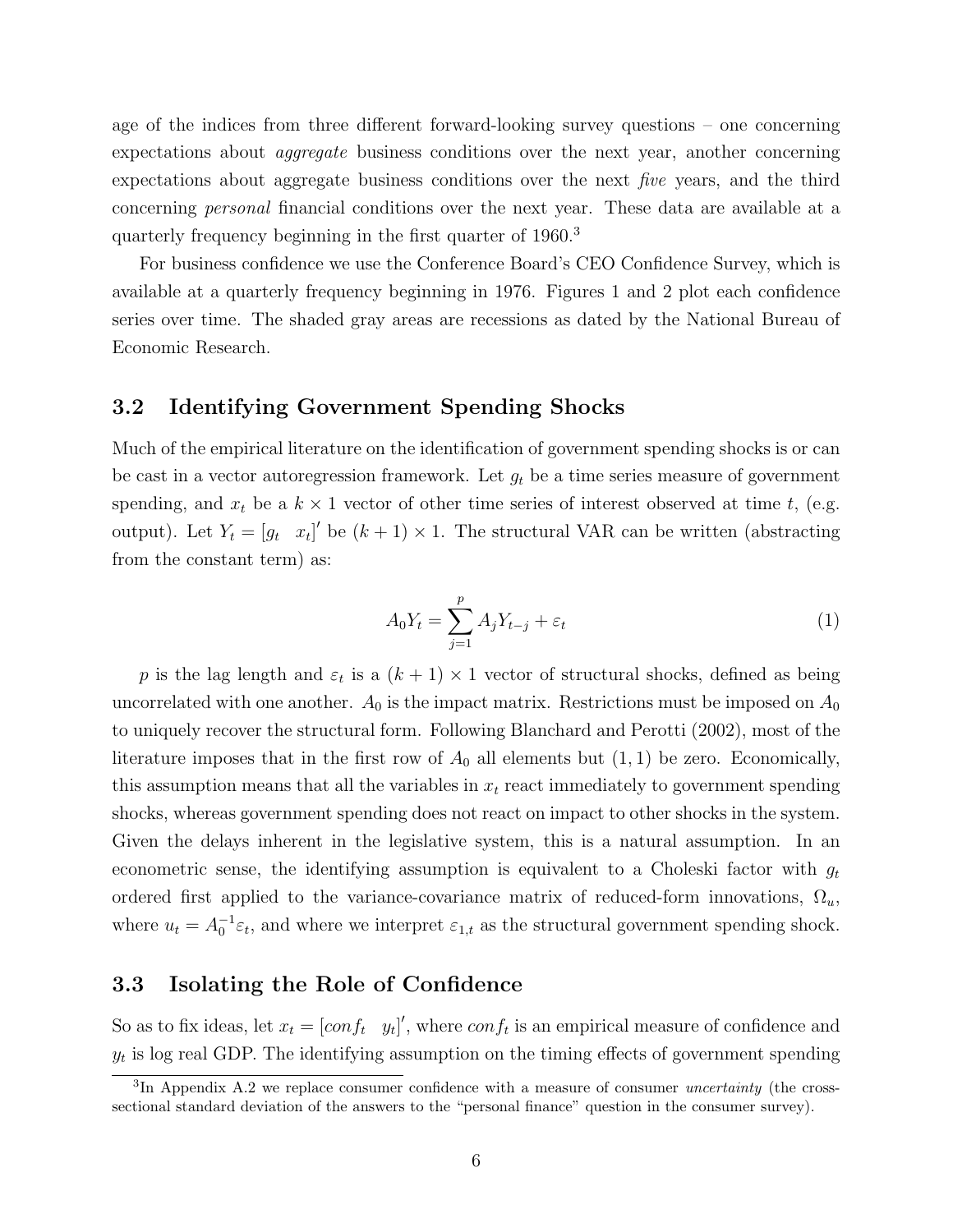is as above. The system can be written as:

$$
\begin{pmatrix} 1 & 0 & 0 \ a_{2,1} & 1 & a_{2,3} \ a_{3,1} & a_{3,2} & 1 \end{pmatrix} \begin{bmatrix} g_t \\ conf_t \\ y_t \end{bmatrix} = \sum_{j=1}^p A_j \begin{bmatrix} g_{t-j} \\ conf_{t-j} \\ y_{t-j} \end{bmatrix} + \begin{bmatrix} \varepsilon_{1,t} \\ \varepsilon_{2,t} \\ \varepsilon_{3,t} \end{bmatrix}
$$
(2)

Let us first look at how confidence *on impact* influences the transmission of spending shocks into the other variables of interest. If confidence reacts to government spending immediately  $(a_{2,1} \neq 0)$ , and output reacts to confidence immediately  $(a_{3,2} \neq 0)$ , then  $a_{2,1} \times$  $a_{3,2}$  measures the "confidence" channel of government spending on impact. This is the *indirect* impact effect. In contrast,  $a_{3,1}$  is the *direct* impact effect of spending on output.

In addition, confidence can operate as a *propagation* mechanism of spending shocks, whether it has an impact effect or not. For example, if confidence reacts to spending shocks at any horizon, and if the coefficients on lagged confidence are (economically) significant in the output equation, then the dynamic response of confidence to a spending shock will have an effect on the dynamic response of output to a spending shock.

Our objective is to statistically isolate the direct effect (in a dynamic sense) of spending shocks on output from the indirect effect operating through confidence, where this indirect effect consists of both the indirect impact effect and the propagation mechanism discussed above. In particular, we construct a hypothetical impulse response of output to a government spending shock holding confidence fixed at all forecast horizons. A comparison of this hypothetical response with the actual impulse response allows us to quantify how important confidence is as a transmission mechanism of government spending shocks.

In order to do so, we need to first impose more structure on  $A_0$ . While the timing assumption that government spending does not react within period to confidence or output is sufficient to identify  $a_{2,1}$  and  $a_{3,1}$ , an additional restriction is required to identify  $a_{3,2}$  and  $a_{2,3}$ . We begin by imposing that  $a_{2,3} = 0$ , which amounts to identifying the system under a Choleski decomposition with confidence ordered second and output ordered third. We then interpret  $\varepsilon_{2,t}$  as a confidence shock and  $\varepsilon_{3,t}$  as a residual output shock. We use confidence shocks to "zero out" the confidence response to a spending shock. Put differently, we answer the following question: while on average the output response to a government spending shock is comprised of the direct effect and the indirect effect (through confidence), and government spending and confidence shocks are uncorrelated - how would output have responded in a hypothetical situation where confidence shocks in the same structural economy completely offset the effects of the government spending shock on confidence? This eliminates the indirect effect and isolates the direct effect of government spending on output. Notice that this is a purely statistical decomposition of the actual average impulse response. We have simu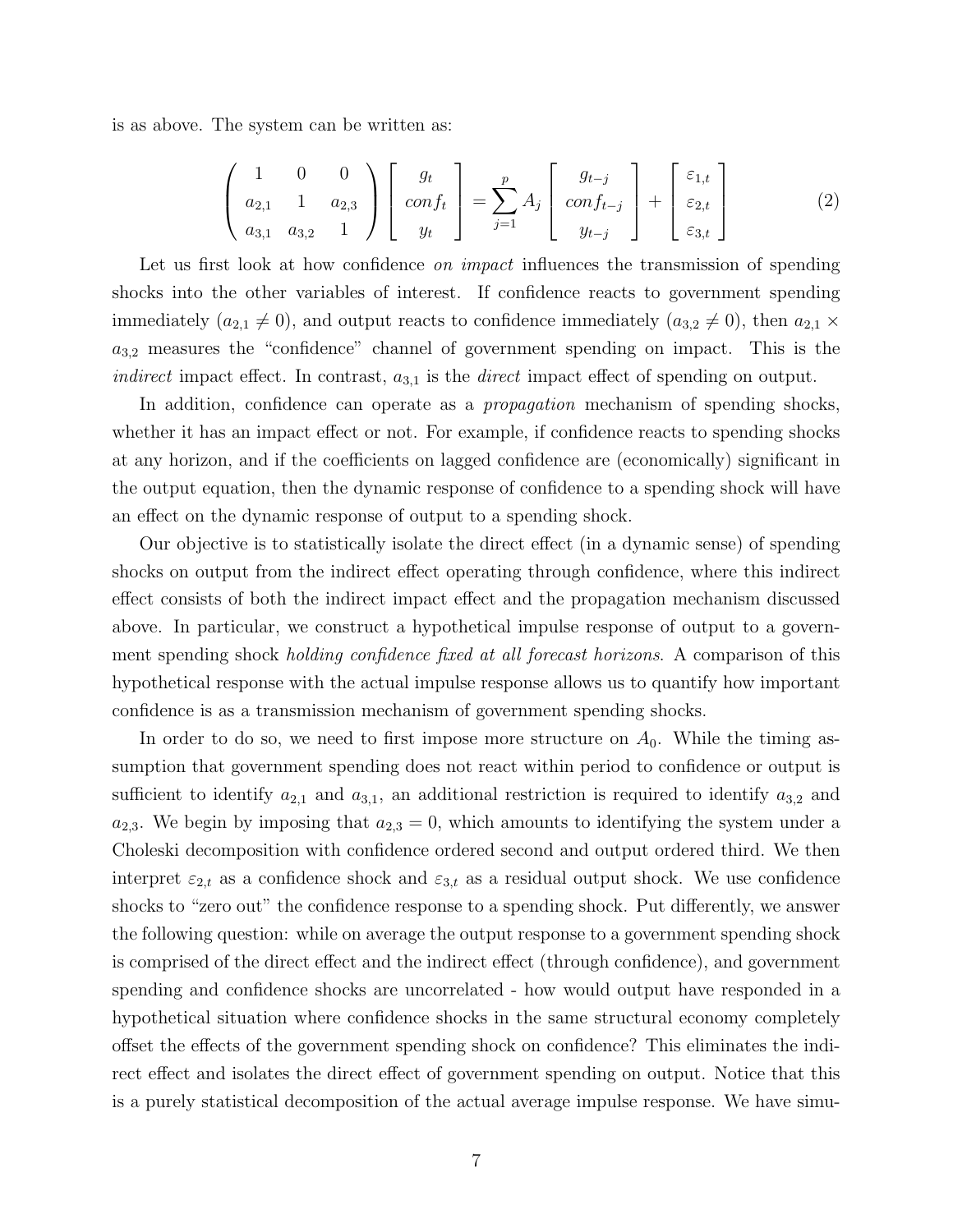lated data from fully-specified DSGE models (both with and without an independent role for confidence) and conducted our decomposition on simulated data. The results are remarkably good (and available upon request from the authors) and suggest that our empirical approach does in fact do a good job of isolating the role of confidence in the transmission of spending shocks. Our approach is similar to the methodology used by, for example, Bernanke, Gertler, and Watson (1998), Sims and Zha (2006), as well as Kilian and Lewis (2011).<sup>4</sup>

Once the restriction has been imposed on  $a_{2,3}$  and  $A_0$  has been recovered, the structural form of the system specified above can be written as:

$$
Y_t = \sum_{j=1}^p A_0^{-1} A_j Y_{t-j} + A_0^{-1} \varepsilon_t \tag{3}
$$

We can write this more compactly in companion matrix form as a  $VAR(1)$  by defining  $Z_t = [Y_t \ Y_{t-1} \dots Y_{t-p-1}]$ :

$$
Z_{t} = \Lambda Z_{t-1} + A_{0}^{-1} \varepsilon_{t}, \quad \Lambda = \begin{pmatrix} A_{0}^{-1} A_{1} & A_{0}^{-1} A_{2} & \dots & \dots & A_{0}^{-1} A_{p} \\ I & 0 & 0 & \dots & 0 \\ 0 & I & 0 & \dots & 0 \\ \vdots & \vdots & \vdots & \ddots & \vdots & \vdots \\ 0 & \dots & \dots & I & 0 \end{pmatrix}
$$
(4)

Let  $e_i$  be a selection row vector of dimension  $1 \times 3$ , with a one in the  $i^{th}$  place and zeros elsewhere. Let  $A_0^{-1}(q)$  be the  $q^{th}$  column of  $A_0^{-1}$ . The impulse response of variable i to structural shock q at horizon  $h = 1, ..., H$  is:<sup>5</sup>

$$
\Phi_{i,q,h} = e_i \Lambda^{h-1} A_0^{-1}(q)
$$
\n(5)

The thought experiment of holding confidence fixed in response to a change in government spending requires setting  $\Phi_{2,1,h} = 0$  at each forecast horizon, where 2 is the position indicator for confidence and 1 is the index of the spending shock. We accomplish this by creating a

<sup>&</sup>lt;sup>4</sup>There is an alternative interpretation of our research question whether confidence matters in the transmission of government spending shocks. While in the baseline approach we fix the underlying economic environment and study particular statistical shock combinations that hit this economy, one could also study the output response to a government spending shock in a *different and restricted economy*, where we restrict government spending not to move confidence at any horizon. In practice, this amounts to a restricted VAR estimation, setting  $a_{2,1} = 0$  (which would impose that confidence not react to spending on impact), and then to restrict the AR coefficients of the system in such a way that confidence does not react to spending shocks at subsequent horizons either. In Appendix A.4 we show that this approach yields very similar results, compared to the baseline methodology. This gives us additional confidence in our findings.

<sup>&</sup>lt;sup>5</sup>This calculation requires augmenting both  $A_0^{-1}(q)$  and  $e_i$  with  $3 \times p$  rows or columns of zeros for the matrix multiplication to work, given the dimension of  $Z_t$ , which is  $(p+1) \times 3$ .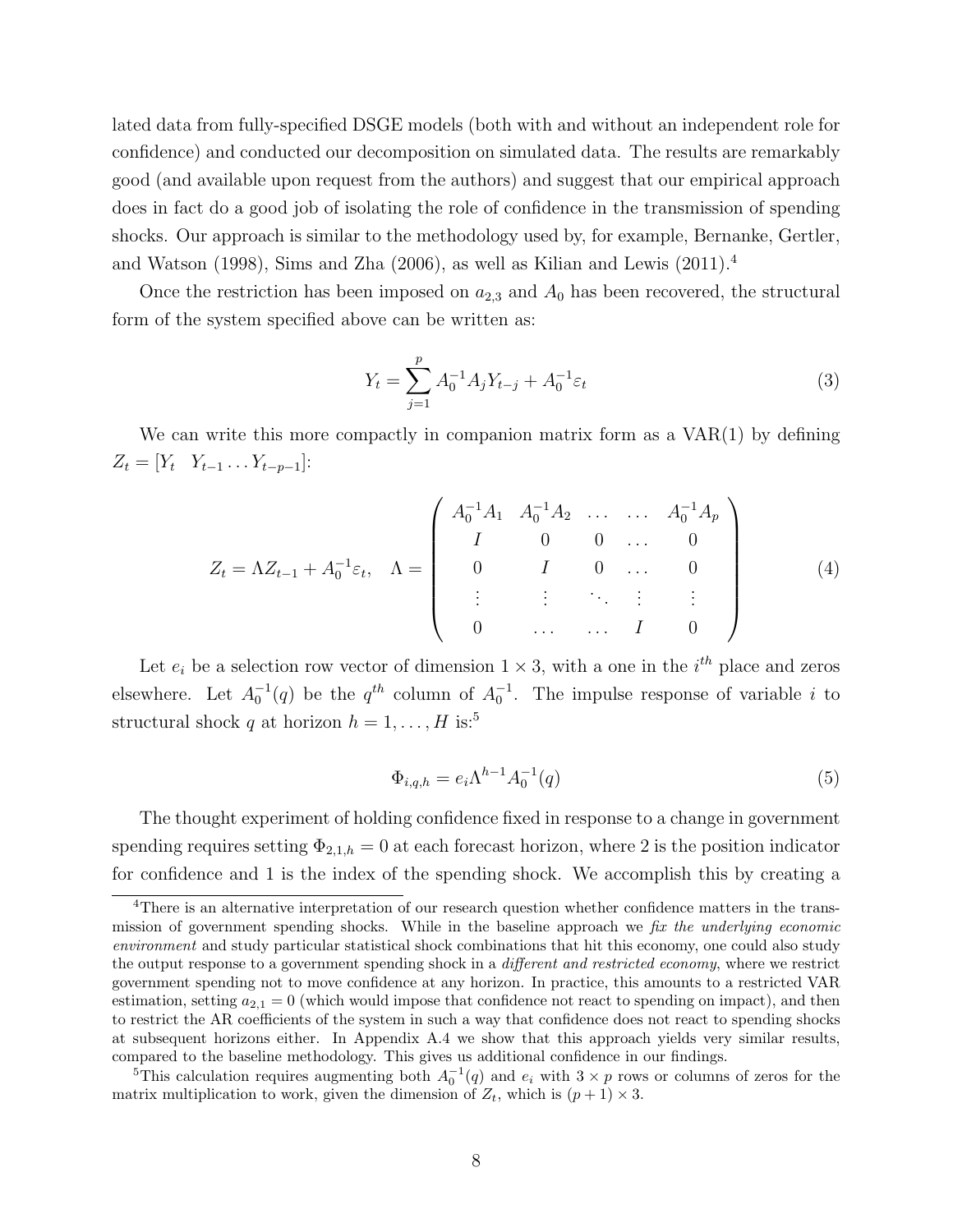hypothetical sequence of confidence innovations,  $\varepsilon_{2,h}$ , so as to force this to hold at each relevant horizon. On impact this evidently requires:

$$
A_0^{-1}(2,1) + A_0^{-1}(2,2)\varepsilon_{2,1} = 0 \Rightarrow \varepsilon_{2,1} = -\frac{A_0^{-1}(2,1)}{A_0^{-1}(2,2)}
$$
(6)

We can calculate the required values of subsequent confidence innovations recursively as:

$$
\varepsilon_{2,h} = \frac{\Phi_{2,1,h} + \sum_{j=1}^{h-1} e_2 \Lambda^{h-j} A_0^{-1}(2) \varepsilon_{2,j}}{e_2 A_0^{-1}(2)} \quad h = 2, \dots, H \tag{7}
$$

Given this sequence, we can compute the modified impulse responses of the variables in the system to the spending shock as:

$$
\widetilde{\Phi}_{i,1,h} = \Phi_{i,1,h} + \sum_{j=1}^{h} e_i \Lambda^{h-j} A_0^{-1}(2) \varepsilon_{2,j} \quad i = 1, \dots, 3
$$
\n(8)

We will refer to the modified impulse responses,  $\widetilde{\Phi}_{i,1,h}$ , as the responses to a spending shock "without confidence" or as the "direct effect". That is, these are the impulse responses to a spending shock when the response of confidence is held fixed at zero for all horizons. Comparing these hypothetical responses with the actual average responses,  $\Phi_{i,1,h}$ , provides a statistical measure of how important the response of confidence is in the transmission of the spending shock.

#### 3.4 Non-Linear Specification

Traditional Keynesian thinking and some recent theoretical work (Christiano, Eichenbaum, and Rebelo, 2009, and Woodford, 2010) both suggest that fiscal policy may be more potent when the economy is experiencing significant slack. So as to allow for this possibility, we also consider a non-linear VAR specification similar to Auerbach and Gorodnichenko (2011). Following them, let  $z_t$  be a backward-looking seven quarter moving average of real GDP growth, normalized to have mean zero and re-scaled to have unit variance. Define:

$$
f(z_t) = \frac{\exp(-\gamma z_t)}{1 + \exp(-\gamma z_t)}, \quad \gamma > 0.
$$
\n(9)

 $f(z_t)$  is thus bound between 0 and 1, and can be interpreted as the probability of being in a recession given observations on  $z_t$ .  $f(z_t) \approx 1$  means that  $z_t$  is very negative, while  $f(z_t) \approx 0$ means that  $z_t$  is very positive. We calibrate  $\gamma = 1.5$  to match the frequency of post-War US recessions and define a "recession" as a period in which  $f(z_t)$  was greater than 0.8 any time in the previous year. This lines up well with NBER-defined recessions, as shown in Figure 3, which plots  $f(z_t)$  against time, with the shaded gray regions denoting NBER defined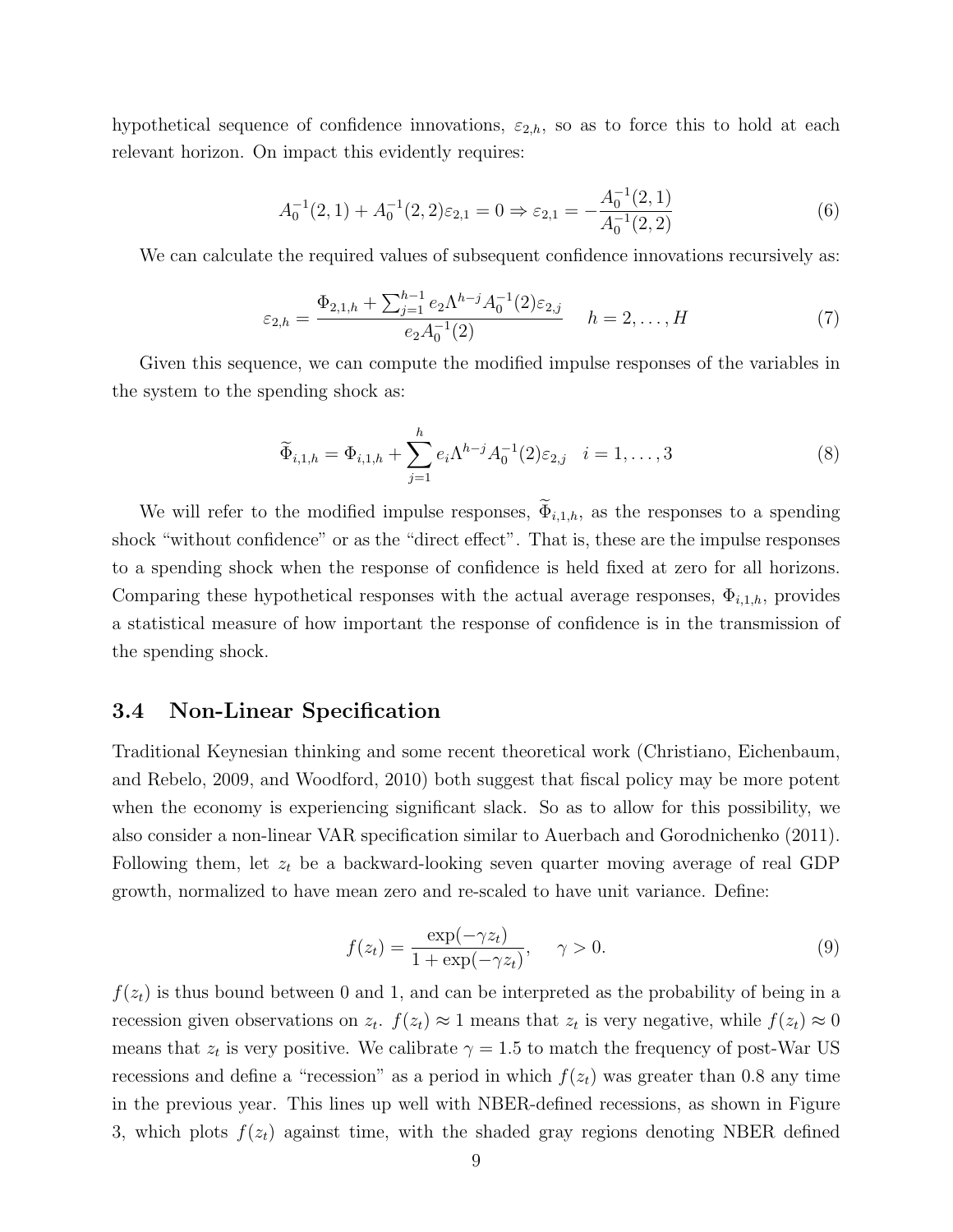recessions.

The non-linear system can then be written as (using the same notation as above):

$$
A_0^r Y_t = \sum_{j=1}^p A_j Y_{t-j} + \sum_{j=1}^p A_{2,j} Y_{t-j} z_{t-j} + \sum_{j=1}^p A_{3,j} Y_{t-j} z_{t-j}^2 + \varepsilon_t
$$
  
\n
$$
r = 1 \quad \text{if } \max\{f(z_{t-4}) : f(z_t)\} \ge 0.8
$$
  
\n
$$
r = 0 \quad \text{if } \max\{f(z_{t-4}) : f(z_t)\} < 0.8
$$

In words,  $Y_t$  follows an autoregressive process depending on its own lags, its own lags interacted with  $z_t$ , and its own lags interacted with  $z_t^2$ . These interaction terms allow the AR coefficients to vary with the state of the economy. We assume that the impact matrix,  $A_0$ , takes on two values – one in "normal" times  $(A_0^0)$  and one in "recessions"  $(A_0^1)$ . This amounts to allowing for a conditionally heteroskedastic variance-covariance matrix of reduced form innovations and the impact effects of shocks to be different across the two regimes.

This specification nests the linear case when  $A_{2,j} = A_{3,j} = 0 \ \forall j$  and when  $A_0^0 = A_0^1$ . The identifying assumptions on  $A_0$  are identical to the linear specification, and the procedure for isolating the role of confidence is (conceptually) the same as well. To compute impulse responses for a recession we fix  $z_t$  initially at its sample average conditional on  $r = 1$ , and then compute the subsequent  $z_t$  consistently with the estimated impulse response of output.

## 4 Results

#### 4.1 Linear VARs

As a benchmark, we estimate a system with log real government spending, a measure of confidence, and log real GDP. We estimate the system in levels with four lags. Inference is conducted via Kilian's (1998) bias-corrected bootstrap after bootstrap.

Figure 4 shows impulse responses using *consumer* confidence data. The solid lines are the estimated responses to a one standard deviation government spending shock. The shaded gray regions are 90 percent confidence bands. Government spending follows a hump-shaped response but is nevertheless fairly persistent. Output rises by about 0.2 percent on impact before reverting back to its pre-shock value. Confidence actually falls on impact before rising slightly a few quarters later. This response, however, is never significantly (in the statistical sense) different from zero.

The dashed lines in Figure 4 show the hypothetical impulse responses holding the response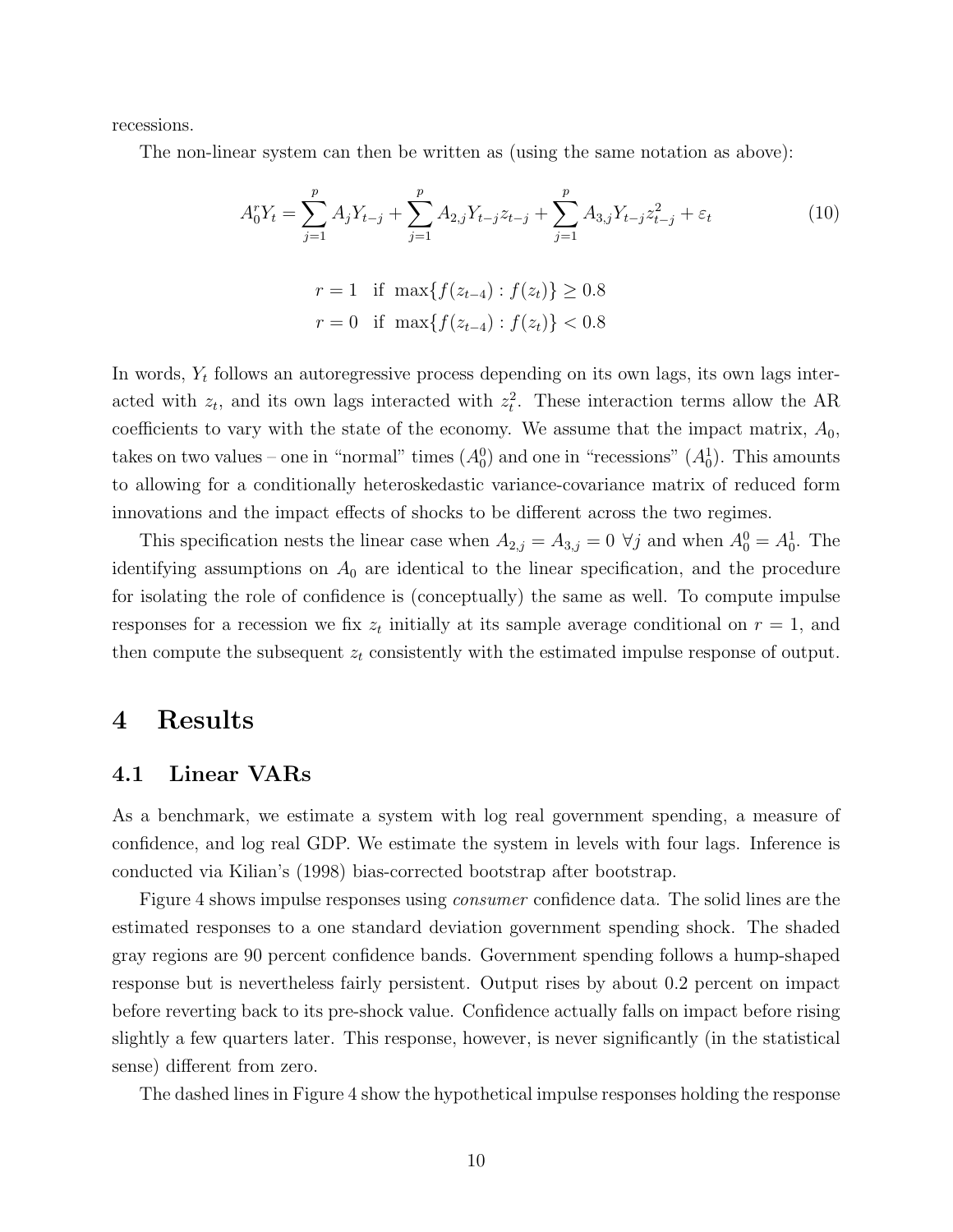of confidence fixed at zero. The direct response of output without the endogenous response of confidence is indeed lower, suggesting a positive role of confidence in the transmission of fiscal policy. However, the differences in the impulse responses are economically small and statistically insignificant.

Keynes, for example, saw the role of animal spirits particularly with entrepreneurs and their business investment decisions. That is why in Figure 5 we use the business confidence index in lieu of the consumer confidence series. The responses are very similar. Government spending follows a hump-shaped response to a spending shock, confidence initially falls and then rises, and the initial impact on output is an increase of about 0.2 percent. As in the case with consumer confidence, the impulse responses to the spending shock when confidence is held fixed are very similar to the actual responses, although again the point estimate for the output response does suggest a small stimulating role for confidence.

Next, we present the corresponding spending multipliers in two different versions: the "impact" multiplier and the "max" multiplier. The impact multiplier is essentially the impact response of output divided by the impact response of government spending to a spending shock. The max multiplier is the maximum response of output taken over the first sixteen quarters divided by the impact response of government spending. As both government spending and output enter the estimated VARs in logs, these multipliers would be elasticities. To put the multipliers in dollar terms, we multiply them by the sample average ratio of output to spending.

Table 1 shows the estimated multipliers. The first column, labeled "Actual", gives the estimated spending multipliers in both the system estimated with consumer confidence and the system estimated with CEO confidence. The numbers in brackets are the 90 percent bootstrap confidence bands. The estimated multipliers are all in the neighborhood of one, which is in line with most previous estimates (e.g. Ramey, 2011). The impact and max multipliers are both about 0.7 for the system with consumer confidence, suggesting that a one dollar increase in spending generates about 70 cents in extra output. In the system with CEO confidence, the impact multiplier is close to 1 and the max multiplier is 1.2; the difference in multipliers between the two systems results primarily from the different sample horizons used (from 1960 on for consumer confidence and from 1976 on for CEO confidence, due to data availability). The second column, labeled "Without Confidence", gives the estimated hypothetical multipliers when confidence is held fixed following a government spending shock. These are very similar to the actual ones.

We conduct a number of additional robustness checks on our basic result. The most important one concerns anticipation effects with respect to government spending shocks. Ramey (2011) emphasizes that VAR shocks to government spending are actually predictable,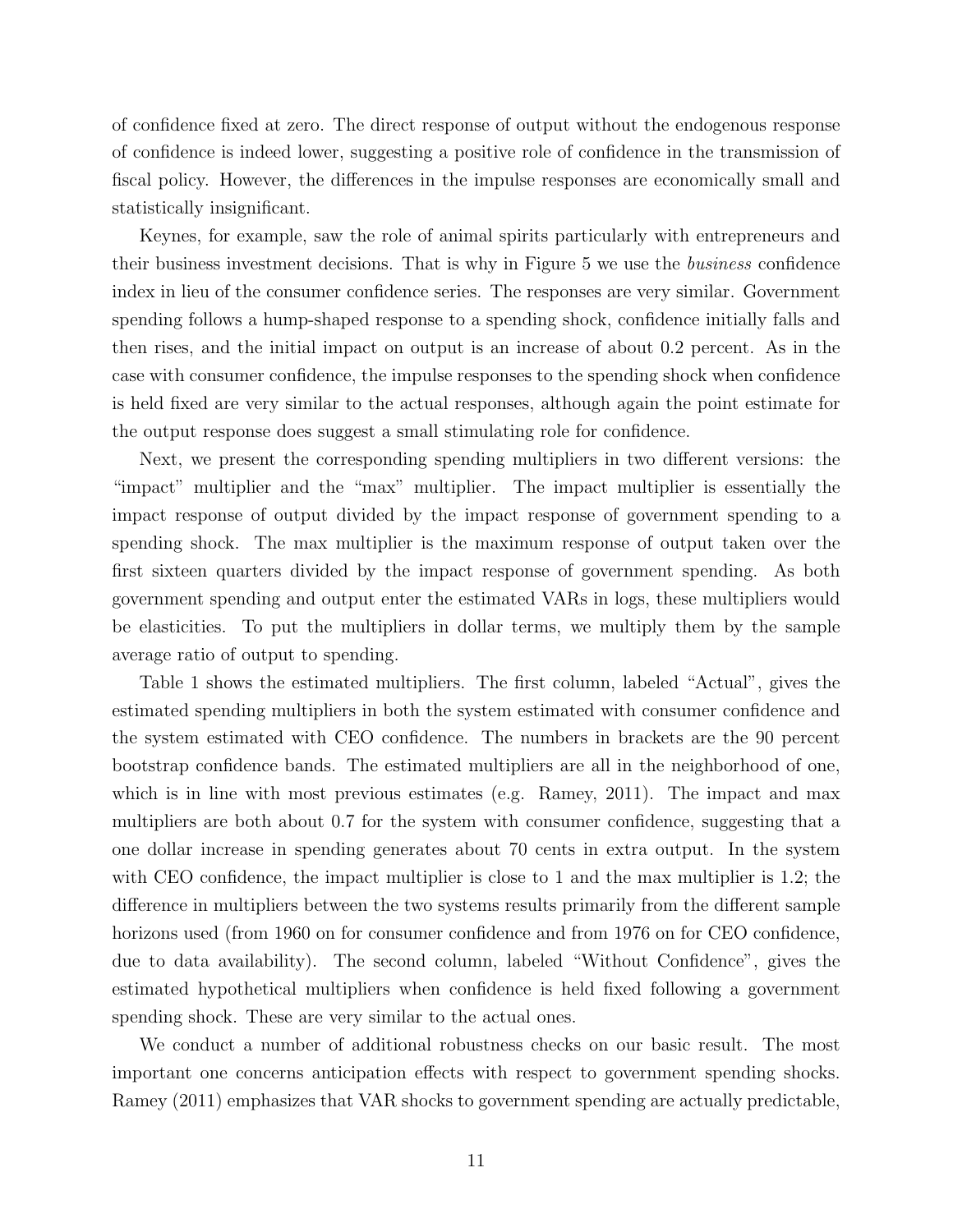|                     | Actual       | Without Confidence |
|---------------------|--------------|--------------------|
| Consumer Confidence |              |                    |
| Impact Multiplier   | 0.684        | 0.765              |
|                     | [0.29, 1.10] | [0.39, 1.17]       |
| Max Multiplier      | 0.759        | 0.770              |
|                     | [0.43, 2.33] | [0.43, 1.20]       |
| CEO Confidence      |              |                    |
| Impact Multiplier   | 0.967        | 0.990              |
|                     | [0.47, 1.56] | [0.52, 1.53]       |
| Max Multiplier      | 1.223        | 0.991              |
|                     | [0.65, 3.64] | [0.52, 1.72]       |

Table 1: Government Spending Multipliers in Normal Times

This table shows spending multipliers from the benchmark three variable systems described in Section 3. The "Actual" column corresponds to the standard VAR specification, and the following "Without Confidence" column is the multiplier when the response of confidence is held fixed. The numbers have the interpretation as the dollar impact on output (either on impact – 'Impact Multiplier' – or the maximum effect – 'Max Multiplier' – over 16 quarters) for a one dollar increase in spending. The numbers in brackets are 90 percent bootstrap confidence intervals.

which can render impulse response functions biased. She proposes a measure of anticipated government spending,  $g_t^a$ , that is equal to the present discounted value of future spending, based on the reading of news reported in Business Week and other newspaper sources. In order to accommodate these anticipation effects, the VAR system to be estimated has to be modified to  $Y_t = [g_t^a \ g_t \ x_t]'$ . The unanticipated government spending shock is then identified as the innovation in  $g_t$  ordered second (i.e. after  $g_t^a$ ). We show in Appendix A.3 that our results are robust to directly accounting for spending news a la Ramey (2011).

The inclusion of additional variables other than output, such as aggregate consumption, in the block of variables  $x_t$  also does not substantively affect our conclusions or our estimates of spending multipliers. We prefer to keep  $x_t$  small because our non-linear specifications place large burdens on the data.<sup>6</sup> Our results are also largely unaffected by different lag lengths or different assumptions concerning common trends (e.g. estimating a VECM instead of a VAR in levels or including a deterministic time trend).

In summary, the evidence from the linear VAR specifications suggests that, on average, confidence is not an important part of the transmission of government spending shocks into output. The actual impulse response of output to a government spending shock is very

<sup>&</sup>lt;sup>6</sup>In the benchmark system there are  $p \times q$  autoregressive parameters to estimate, where p is the lag length and q is the number of variables. In the non-linear estimation there are  $3 \times p \times q$  parameters to estimate, which grows quickly with q.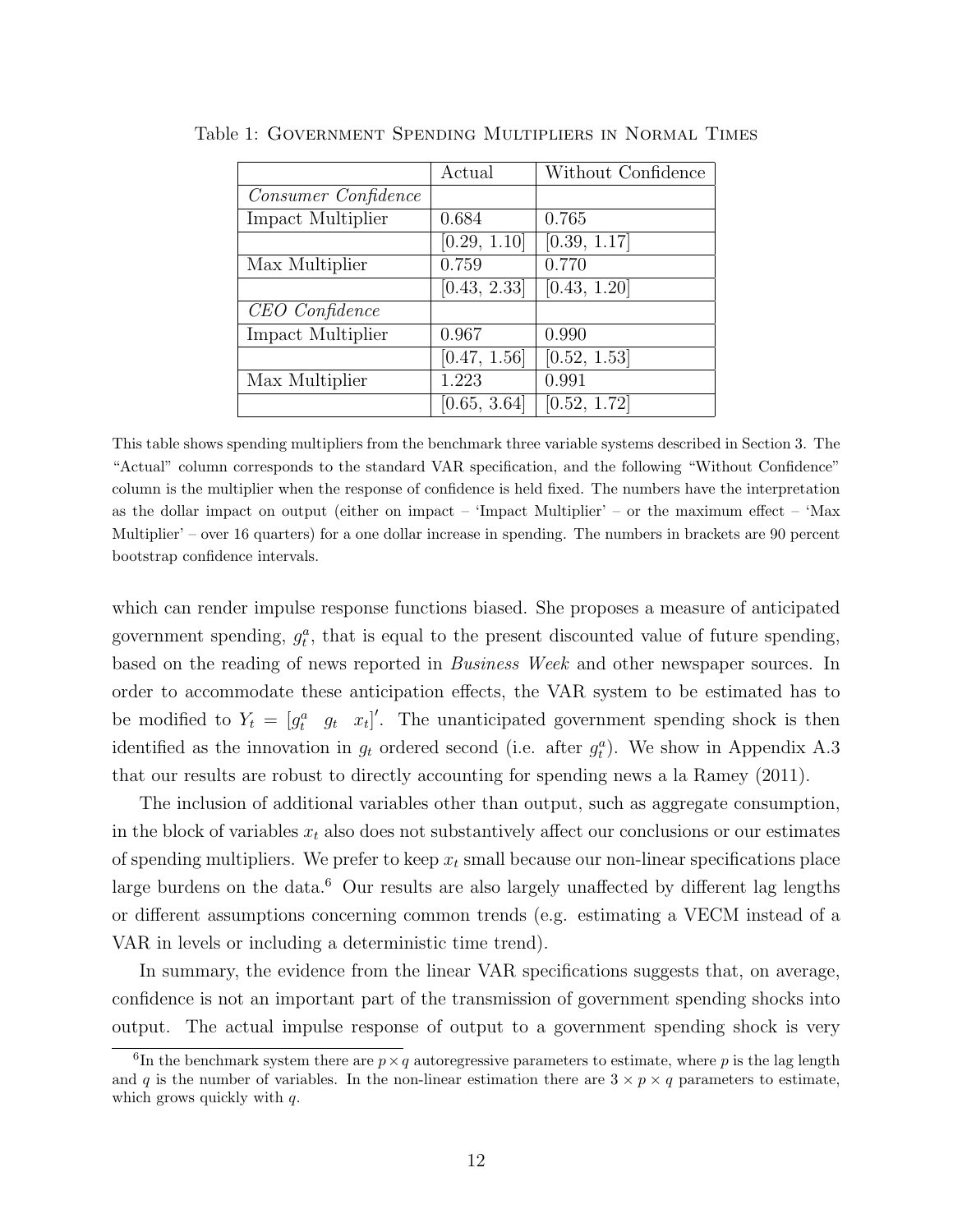similar to the one that features only the direct effect of spending on output. The spending multipliers are always estimated to be in the neighborhood of one, regardless of whether confidence is allowed to react to the spending shock or not.

### 4.2 Non-Linear VARs

Next we examine results from the non-linear specification detailed in Section 3.4. As in Auerbach and Gorodnichenko (2011), we find that the output effects of government spending are much larger in recessions than in normal times. Figure 6 shows impulse responses to a spending shock in a recession, with the size of the shock normalized to be the same as in the linear system. The dashed lines are the impulse responses in a recession, the solid lines are the responses estimated from the linear system, and the shaded gray areas are the 90 percent confidence bands from the linear estimation. Two main features stand out. First, the output response to a spending shock is very different in a recession compared to normal times. Importantly, most of the difference is at longer horizons rather than shortly after the spending shock. Secondly, consumer confidence increases on impact and is persistently high following a spending shock. This impulse response is statistically different from the linear case. Figure 7 gives the same picture using CEO confidence: confidence rises in response to a spending shock and the output response is much larger than in the linear case, particularly at longer horizons.<sup>7</sup>

Having established that output and confidence respond quite differently to government spending shocks in recessions relative to normal times, we next investigate how important the confidence response is for the output response in recessions. Figures 8 and 9 show actual and hypothetical (holding confidence fixed) impulse responses in recessions, for systems estimated with consumer and CEO confidence, respectively. The shaded gray regions are the confidence bands for the impulse responses to a spending shock in recessions.<sup>8</sup> Given that we effectively have few observations for recessions, these bands are significantly wider than in the linear case. For both cases we see that shutting down the response of confidence to a spending shock renders the output response significantly smaller and more similar to what obtains in the linear specification. Put differently, it appears as though the systematic response of empirical confidence measures is critical to the transmission of the spending shock to output

<sup>7</sup>As an additional numerical test of the non-linear specification we started the impulse response also at  $z_t = 0$ , i.e.  $f(z_t) = 0.5$ , and recuperated essentially the linear response.

<sup>8</sup>These confidence bands are constructed differently from the confidence bands in the linear case so as to preserve the heteroskedasticity of the innovations. In particular, instead of a parametric bootstrap where we re-sample the innovations, here we do a non-parametric block bootstrap where we resample the growth rates of the underlying series in the VAR. Then we estimate VARs on the resampled series to construct confidence regions.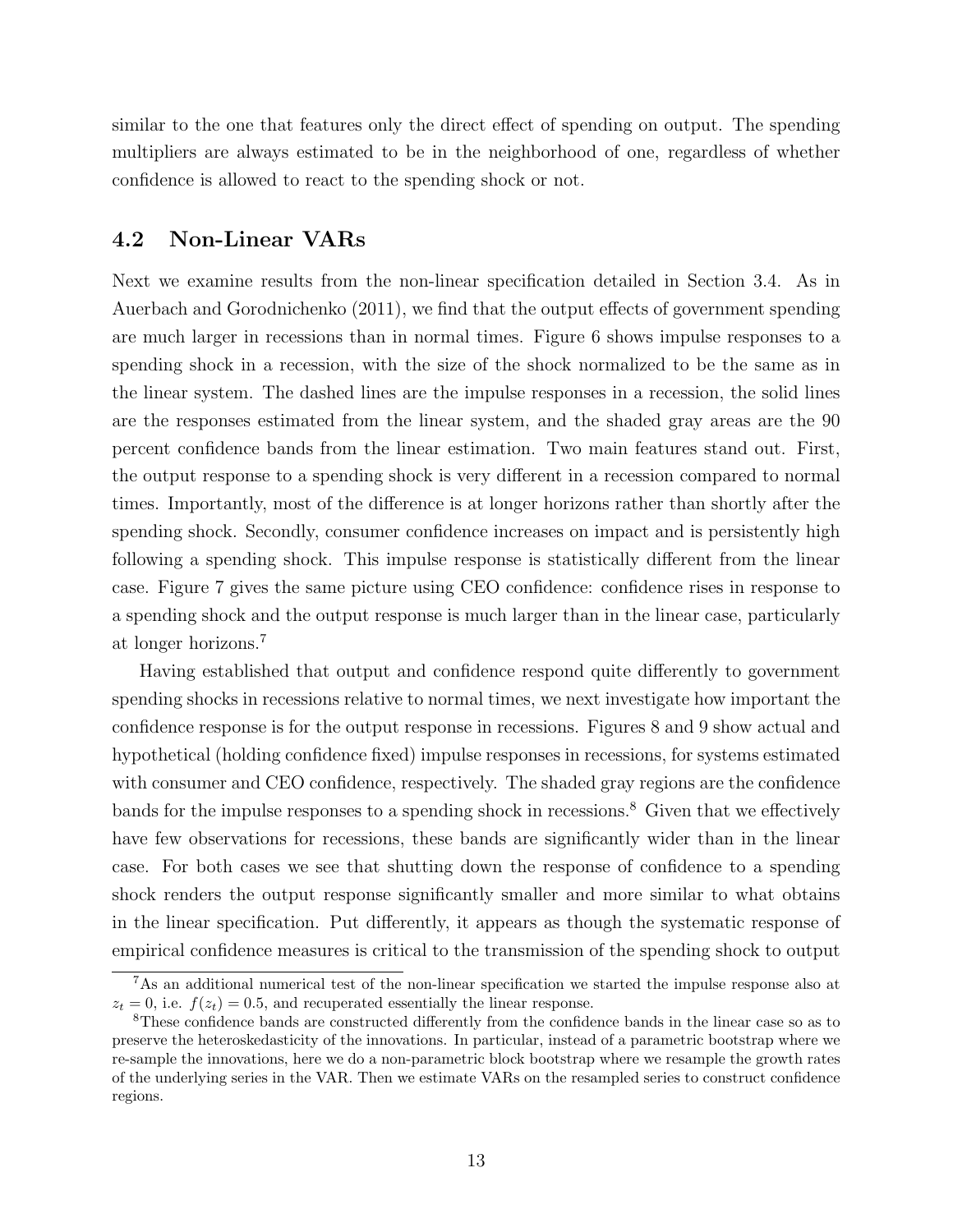in recessions.<sup>9</sup>

Table 2 quantifies this finding. Although the impact multipliers in recessions are about the same as their linear counterparts, the max multipliers for government spending range between 2 and 3, about two to three times as large as in the linear case. The multipliers holding confidence fixed, in contrast, are significantly smaller and close to one. While the confidence bands are indeed wide, the evidence suggests that spending multipliers are much larger in recessions than in normal times and that conventional confidence measures are related to it.

|                     | Recession    | Without Confidence         |
|---------------------|--------------|----------------------------|
| Consumer Confidence |              |                            |
| Impact Multiplier   | 0.388        | 0.260                      |
|                     | [0.12, 1.91] | $\overline{[-0.22, 1.97]}$ |
| Max Multiplier      | 3.08         | 0.260                      |
|                     | [0.42, 3.21] | [0.14, 2.60]               |
| CEO Confidence      |              |                            |
| Impact Multiplier   | 1.019        | 0.835                      |
|                     | [0.15, 1.53] | [0.29, 1.72]               |
| Max Multiplier      | 2.498        | 0.835                      |
|                     | [0.92, 5.57] | [0.61, 3.88]               |

Table 2: Government Spending Multipliers in Recessions

See notes to Table 1. The "Recession" column corresponds to the recession estimates from the non-linear specification, and the following column presents multipliers in the case where the response of confidence is held fixed. The numbers have the interpretation as the dollar impact on output (either on impact – 'Impact Multiplier' – or the maximum effect – 'Max Multiplier' – over 16 quarters) for a one dollar increase in spending. The numbers in brackets are 90 percent bootstrap confidence intervals.

<sup>&</sup>lt;sup>9</sup>In Appendix A.2 we show that consumer uncertainty has similar effects in the transmission of government spending shocks. It appears that government spending shocks not only help to restore confidence, but also decrease uncertainty about the future.

Also, see Appendix A.5 for a discussion of how robust this result is to an alternative specification based on seemingly unrelated regressions (SUR). One might be concerned that the difference we find in the hypothetical output responses between normal times and recessions is due to government spending being less persistent, when confidence is shut down in recessions (see Figures 10 and 11). This could render the output response to a spending shock smaller. To test whether this drives our results, we run a SUR specification, where the systematic response of government spending does not depend directly on confidence, but only on output and its own lags. Our conclusions remain the same.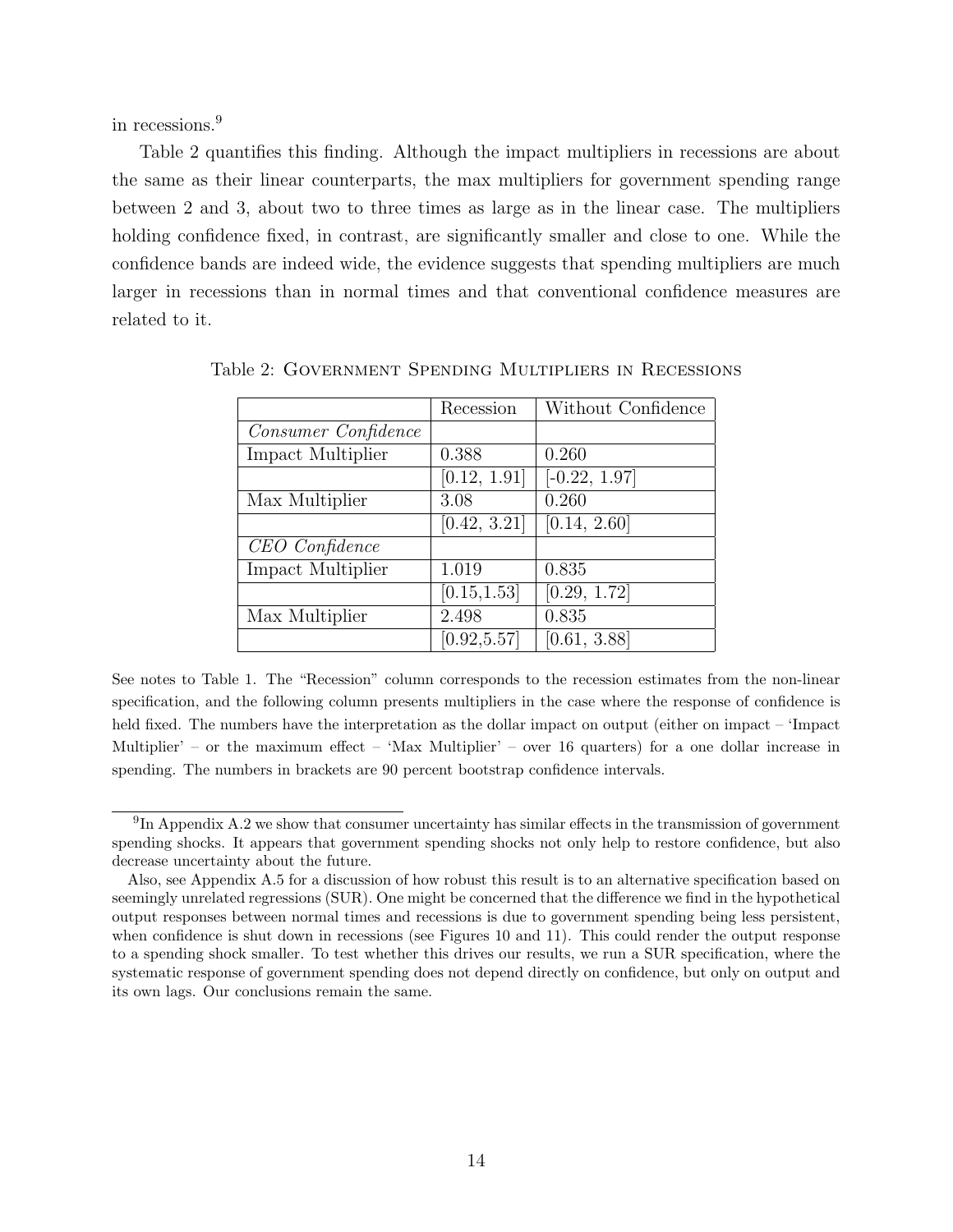## 5 Why and How Does Confidence Matter?

The evidence from the previous section suggests that measured confidence of households and firms may play an important role in the transmission of government spending shocks into output during times of economic slack. Prime facie, this finding might be viewed as evidence for "animal spirits" type explanations or as evidence for many of the quotations listed in the Introduction and in Appendix A.1. However, a closer inspection of Figures 8 and 9 reveals that confidence reacts strongest on impact after a government spending shock in a recession, whereas the output response is slowly-building. In a world with "animal spirits" we would likely see a similarly strong impact response of output.

Barsky and Sims (2011a) show that unexpected autonomous increases in measured consumer confidence are associated with slowly-building and persistent increases in output, consumption, and productivity. They argue that confidence innovations reflect news about future economic fundamentals. Nevertheless, they do show a large fraction of empirical confidence fluctuations is not explained by news shocks, leaving room for a potentially important pure sentiment channel. We next investigate whether it is again news about future fundamentals or pure sentiment that makes the systematic response of confidence important in the fiscal policy transmission to economic activity.

We start, in the spirit of their analysis, by including an empirical measure of productivity into the set of variables  $x_t$  in our estimated VAR. We use the BLS measure of output per hour in the non-farm business sector. Formally, the VAR to be estimated includes government spending, confidence, output, and productivity. To have a longer sample size, we focus on the results using consumer confidence. Figure 10 shows responses to the spending shock from this four variable system, both for the linear case (solid line) and in a recession from the non-linear estimation (dashed lines). As in the smaller system, confidence increases on impact in a recession and the output response is much larger, particularly at long horizons. The productivity response to a spending shock is much the same as the output response – essentially zero on impact followed by a large and protracted increase. Put differently, a government spending shock in a recession apparently leads to a very persistent and economically large increase in productivity. In contrast, the response of productivity to a spending shock in the linear specification is essentially zero at all horizons.

Figure 11 shows the estimated impulse responses to a spending shock in a recession as well as the responses when confidence is held fixed. We again use confidence innovations ordered second in a Choleski decomposition in order to construct these hypothetical responses. As in Figures 9 and 10, eliminating the endogenous confidence response renders the hypothetical output response to a spending shock significantly smaller. Also, the productivity response to a spending shock is close to zero at all horizons in this case. That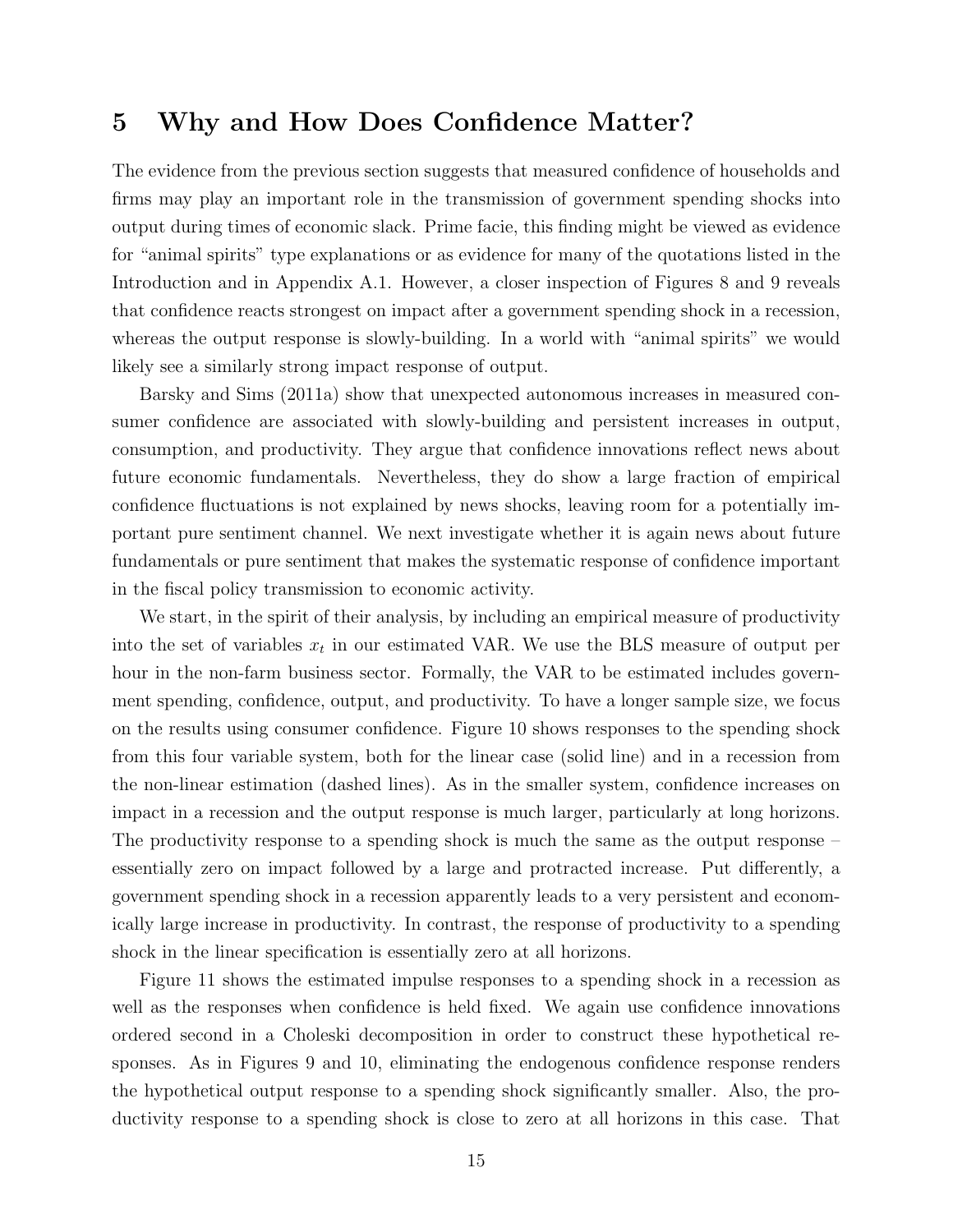the productivity response is so different (particularly at longer horizons) indicates that the large role we attribute to confidence in the transmission mechanism may indeed be due to a "fundamentals" rather than a pure "sentiment" channel. In particular, it is possible that government spending shocks during recessions work to stimulate productivity, which in turn raises measured confidence.

To determine whether measured confidence matters for the transmission of spending shocks through a "sentiment" or a "fundamentals" channel, we identify four structural shocks from the four variable system with productivity. The first shock is the government spending shock, identified using the maintained recursive restriction that spending not react within period to any of the three other shocks. The second shock is what we call a "fundamentals" shock. It is identified as having the maximum effect on the forecast error variance of productivity at a horizon of twenty quarters.<sup>10</sup> This can be thought of as an approximation to a long run restriction; it is proposed in Francis, Owyang, Roush, and DiCecio (2010), who show that it has superior finite sample properties over conventional long run restrictions. The third shock is what we call a "sentiment" shock. The sentiment shock is the confidence innovation orthogonalized with respect to the government spending and "fundamentals" shocks. The idea is that it reflects pure sentiment, i.e. movements in confidence unrelated to movements in productivity several years out into the future. The final shock is identified as contemporaneously affecting output but not productivity on impact; it has no direct structural interpretation.

We consider two separate cases. In the first case we create a hypothetical sequence of "sentiment" shocks to hold confidence fixed and to identify the indirect effect in response to an increase in government spending. The procedure is conceptually identical to the one laid out in Section 3.3 under the assumption that government spending influences measured confidence only through "sentiment". In the second case we create a hypothetical sequence of "fundamentals" shocks to hold confidence fixed. This identifies the indirect effect if government spending influences measured confidence only through "fundamentals". Figure 12 shows the responses during a recession estimated from the non-linear specification. The solid lines are the actual responses to a spending shock, the dashed lines are the responses without confidence where confidence is held fixed with "sentiment" shocks, and the dotted lines are the responses without confidence where confidence is held fixed with "fundamentals" shocks. We see that the dotted line responses with hypothetical "fundamentals" shocks show output and productivity essentially not reacting at any horizon; these responses are very similar to the responses without confidence shown in Figure 11. In contrast, the dashed lines with hypothetical "sentiment" shocks are fairly similar to the actual responses. Eliminating

<sup>10</sup>We have experimented with other horizons, like 30 quarters, without much effect on our results.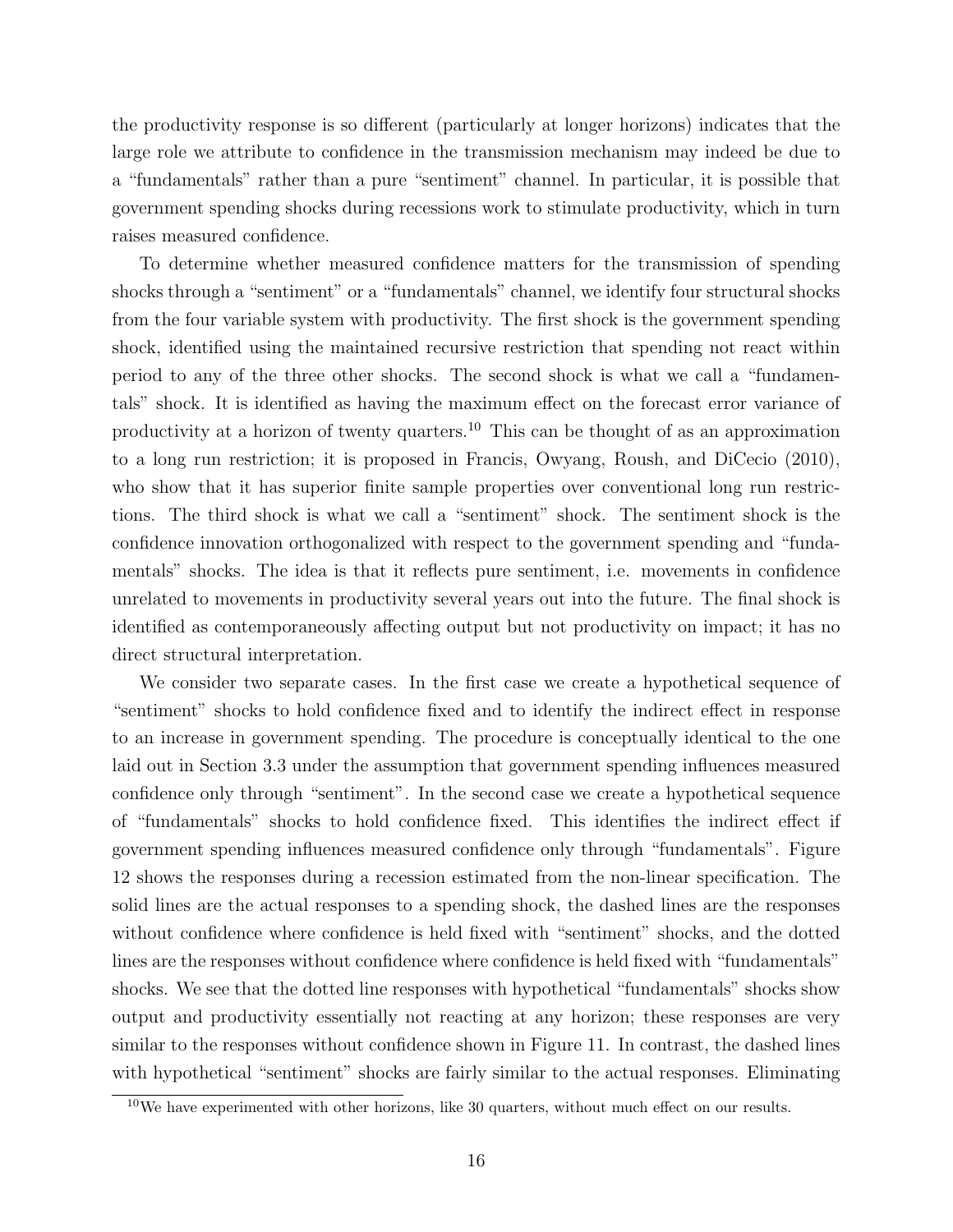the confidence effect with "sentiment" innovations does relatively little to the responses of output and productivity to a spending shock – these are still slowly-building and large, particularly at longer horizons.

These findings suggest that pure "sentiment" is a relatively unimportant component of the transmission of spending shocks into real output in a period of economic slack. Rather than through stimulating sentiment, government spending shocks appear to have differential effects on economic activity during recessions via a channel that manifests itself through labor productivity, particularly several quarters after the shock.

It is not difficult to imagine theoretical economies in which increases in public expenditure stimulate private sector productivity. For example, spending on infrastructure and education may lead to complementarities which encourage private sector capital accumulation, thereby stimulating private sector labor productivity.<sup>11</sup> We investigate this possibility by decomposing total government spending into its two main constituent components – consumption and investment. Government consumption "consists of the goods and services that are produced by the general government, less sales to other sectors" while government investment "consists of purchases of new structures and of equipment and software both by the general government and government enterprises."<sup>12</sup> We estimate a four variable system featuring the following variables: total government spending, consumer confidence, real output, and the log ratio of government investment to consumption expenditure. We are interested in whether overall spending shocks differentially affect the mix of expenditures in recessions as opposed to normal times.

Figure 13 compares the impulse responses to a spending shock from the linear system (solid line) with the recession responses from the same system, estimated in the non-linear specification (dashed line). We see that in the linear case the ratio of investment to consumption expenditure rises on impact following a spending shock, but thereafter quickly reverts back to its pre-shock level. In contrast, the response of the government investment/consumption ratio in a downturn is quite different. Rather than reverting back to its pre-shock value, the investment/consumption ratio remains permanently higher following a spending shock during a recession. This suggests that there is an important difference in the longer term consequences for the composition of government spending following a spending shock in a recession – during recessions government spending shocks are more persistently geared towards investment rather than consumption. This differential mix could explain the much larger output response during a downturn. The large output multiplier estimated here is consistent with the results in Feyre and Sacerdote (2011), who emphasize the different

<sup>11</sup>See Aschauer's (1989) seminal contribution.

 $12$ See A Guide to the NIPAs at http://www.bea.gov/national/pdf/nipaguid.pdf.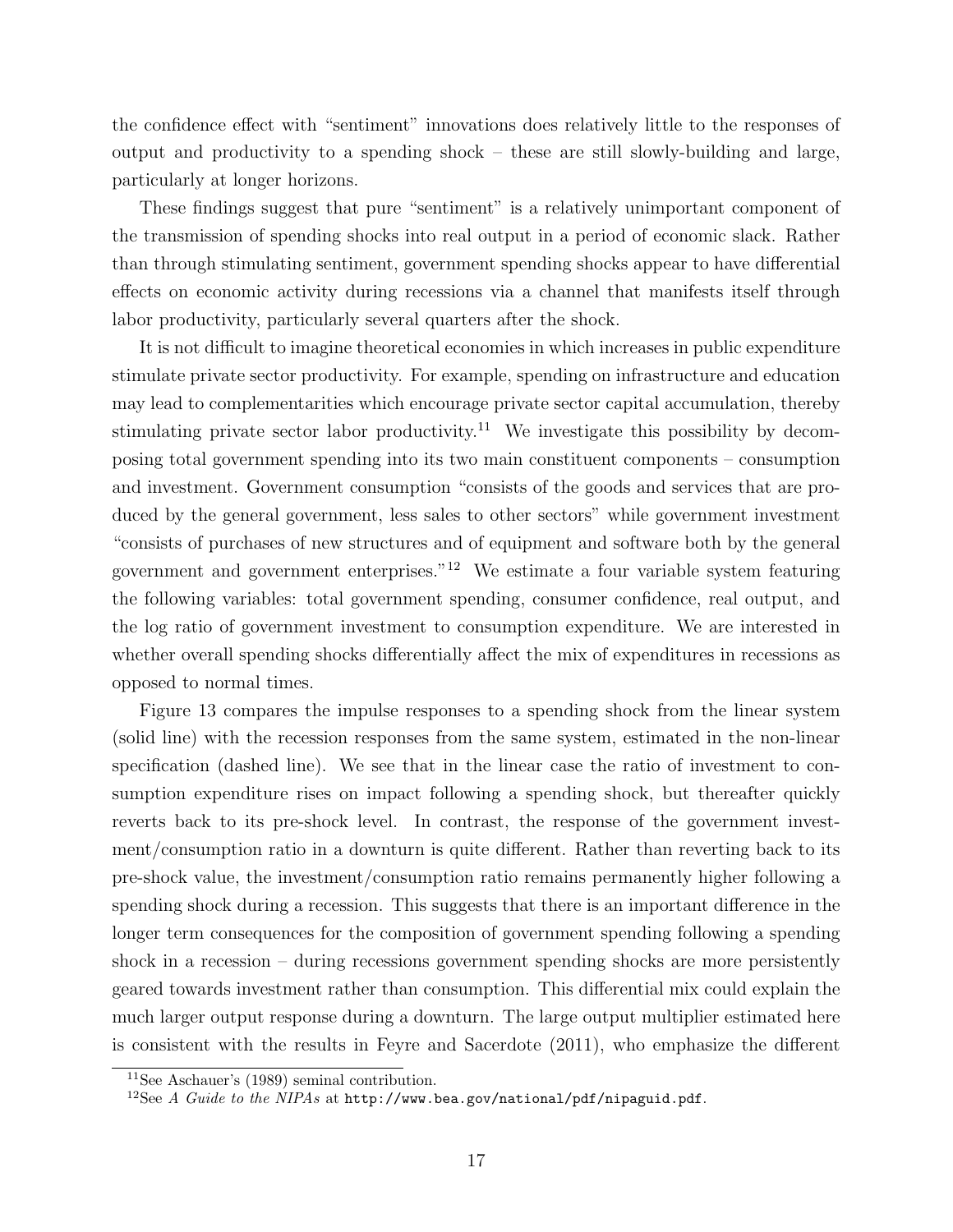multipliers for different kinds of government spending. In particular, they report multipliers associated with infrastructure spending in the neighborhood of 2.

Figure 14 shows the hypothetical impulse responses in a recession. As in Figure 12, we consider two separate cases – one without "sentiment" and one without "fundamentals". These shocks are identified as described above, though the "fundamentals" shock is identified off of the medium run behavior of output, since productivity is not in the estimated VAR.<sup>13</sup> The impulse responses without sentiment are very similar to the actual response in a recession; in contrast, the responses where confidence is shut down with the "fundamentals" innovation are much closer to the baseline linear estimates. This suggests that the key channel through which government spending shocks have a differential effect on output during recessions is that spending shocks in a recession are geared more towards investment, which in turn stimulates private sector productivity, output, and confidence.<sup>14</sup> Pure sentiment appears to play at best a minor role.

## 6 Conclusion

In this paper we tackle the following question: Does the transmission of fiscal spending shocks depend on systematic movements in consumer and business confidence? In doing so, we shed some new light on how expansionary fiscal policy stimulates the economy, and, to the best of our knowledge, study for the first time the role of systematic movements in consumer and business confidence for aggregate economic fluctuations. We find that the endogenous response of conventional measures of confidence explains almost all of the output stimulus in recessions, whereas its role in normal times is minor. Importantly, the positive response of output and productivity to a fiscal stimulus during times of slack is mild on impact, gradual and prolonged. This suggests that fiscal stimulus in recessions is really different from fiscal stimulus in normal times in that it boosts long-term productivity. Indeed, we find that fiscal expansions in recessions are more persistently geared towards government investment. It is this long-term productivity boost that is reflected in the important role of the systematic response of conventional confidence measures for recessionary fiscal transmission, not pure sentiment.

 $\frac{13}{13}$  we replace output with productivity we get nearly identical results.

<sup>&</sup>lt;sup>14</sup>This also means that Robert Russell got it wrong (see his quote in Appendix A.1): the government building bridges and new roads per se will restore confidence inasmuch this increases future productivity.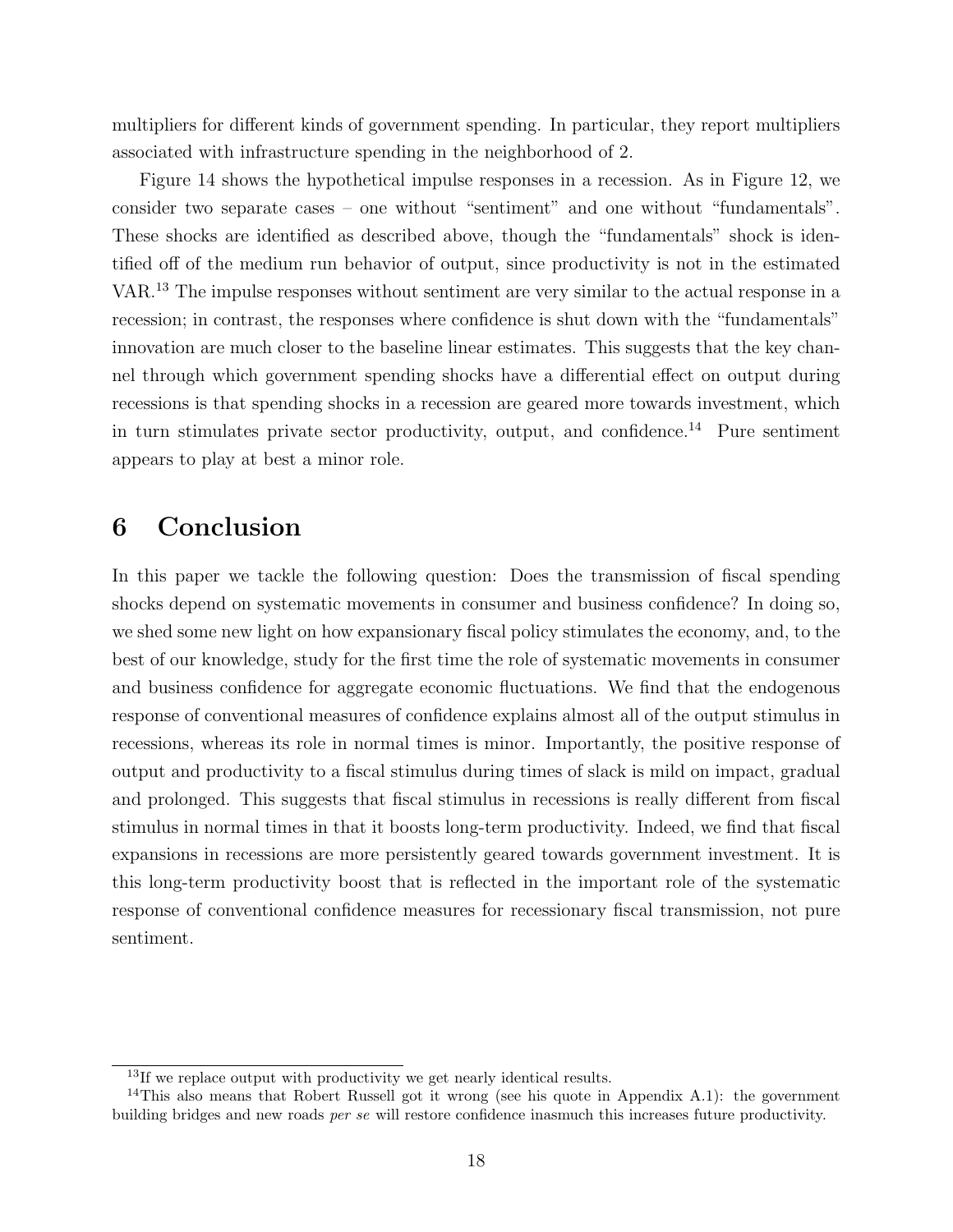## References

- [1] Ackerlof, George and Robert Shiller. Animal Spirits. Princeton, NJ: Princeton University Press, 2008.
- [2] Aschauer, David. "Is Public Expenditure Productive?" Journal of Monetary Economics 23, 177-200, 1989.
- [3] Auerbach, Alan and Yuriy Gorodnichenko. "Measuring the Output Responses to Fiscal Policy." Forthcoming in American Economic Journal - Economic Policy, 2011.
- [4] Bachmann, Rüdiger and Jinhui Bai. "Public Consumption Over the Business Cycle." Mimeo, University of Michigan, 2011.
- [5] Bachmann, Rüdiger, Steffen Elstner and Eric Sims. "Uncertainty and Economic Activity: Evidence from Business Survey Data." NBER-WP 16143, 2010.
- [6] Bai, Yan, Victor Rios-Rull, and Kjetil Storesletten. "Demand Shocks That Look Like Productivity Shocks." Mimeo, University of Minnesota 2011.
- [7] Barsky, Robert B. and Eric Sims. "Information, Animal Spirits, and the Meaning of Innovations in Consumer Confidence."Forthcoming in American Economic Review, 2011a.
- [8] Barsky, Robert B. and Eric Sims. "News Shocks and Business Cycles." Journal of Monetary Economics 58:2, March 2011b.
- [9] Beaudry, Paul and Franck Portier. "News, Stock Prices, and Economic Fluctuations." American Economic Review 96: 1293-1307, 2006.
- [10] Bernanke, Ben, Mark Gertler, and Mark Watson. "Systematic Monetary Policy and the Effects of Oil Price Shocks." Brookings Papers on Economic Activity, 1, 91-157, 1998.
- [11] Blanchard, Olivier and Roberto Perotti. "An Empirical Characterization of the Dynamic Effects of Changes in Government Spending and Taxes on Output." Quarterly Journal of Economics. 107: 2002, 1329-1368.
- [12] Carroll, Christopher, Jeffrey Fuhrer, and David Wilcox. "Does Consumer Sentiment Forecast Household Spending? If So, Why?" American Economic Review. 85(5): 1994, 1397-1408.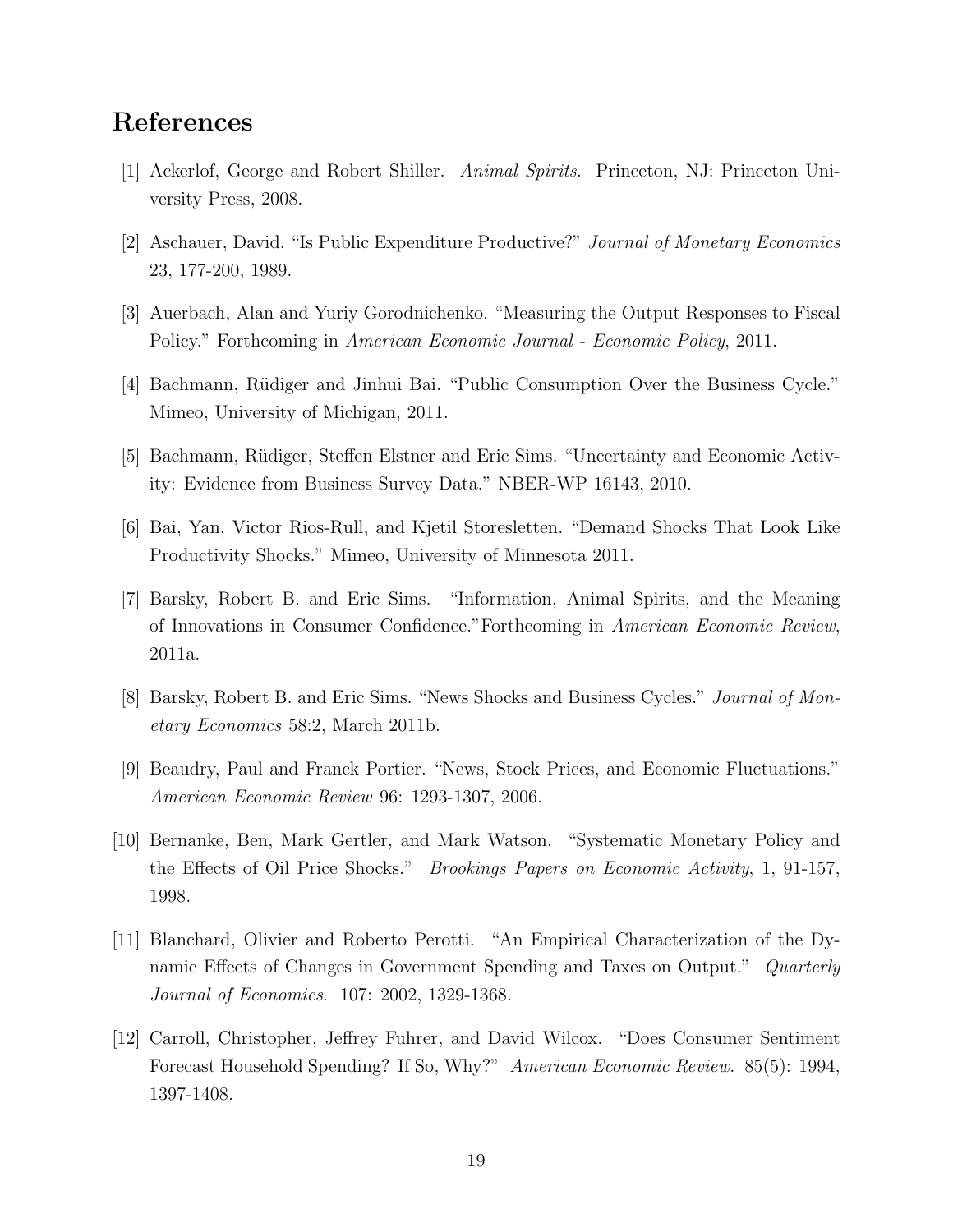- [13] Christiano, Lawrence, Martin Eichenbaum, and Sergio Rebelo. "When is the Government Spending Multiplier Large?" NBER WP 15394, 2009.
- [14] Cochrane, John. "Fiscal Stimulus, Fiscal Inflation, or Fiscal Fallacies?" commentary, Version 2.5 Feb 27 2009.
- [15] Farmer, Roger. The Macroeconomics of Self-Fulfilling Prophecies. Boston, MA: MIT Press, 1998.
- [16] Feyrer, James and Bruce Sacerdote. "Did the Stimulus Stimulate? Real Time Estimates of the Effects of the American Recovery and Reinvestment Act." NBER Working Paper 16759, 2011.
- [17] Francis, Neville, Owyang Michael; Roush, Jennifer; and Riccardo DiCecio. "A Flexible Finite-Horizon Alternative to Long Run Restrictions with an Application to Technology Shocks." Federal Reserve Bank of St. Louis Working paper 2005-024F, 2010.
- [18] Fuster, Andreas, David Laibson, and Brock Mendel. "Natural Expectations and Macroeconomic Fluctuations." Journal of Economic Perspectives, 24-4, Fall 2010, 67-84.
- [19] Hall, Robert. "By How Much Does GDP Rise If the Government Buys More Output?" Brookings Papers on Economic Activity, Fall 2009, 2009, 183-231.
- [20] Keynes, John Maynard. The General Theory. 1936.
- [21] Kilian, Lutz. "Small Sample Confidence Intervals for Impulse Response Functions." Review of Economics and Statistics, 1998, 218-230.
- [22] Kilian, Lutz and Logan Lewis. "Does the Fed Respond to Oil Price Shocks?" Forthcoming, The Economic Journal, 2011.
- [23] Lorenzoni, Guido. "A Theory of Demand Shocks." American Economic Review 99, 2009, 2050-2084.
- [24] Luzzetti, Matthew and Lee Ohanian. "The General Theory of Employment, Interest, and Money After 75 Years: The Importance of Being in the Right Place at the Right Time", in Keynes General Theory: Seventy-Five Years later, 2010, Tom Cate, editor, Edward Elgar: London.
- [25] Matsusaka, Johan, and Argia Sbordone. "Consumer Confidence and Economic Fluctuations." Economic Inquiry, 33(2), 1995, 296-318.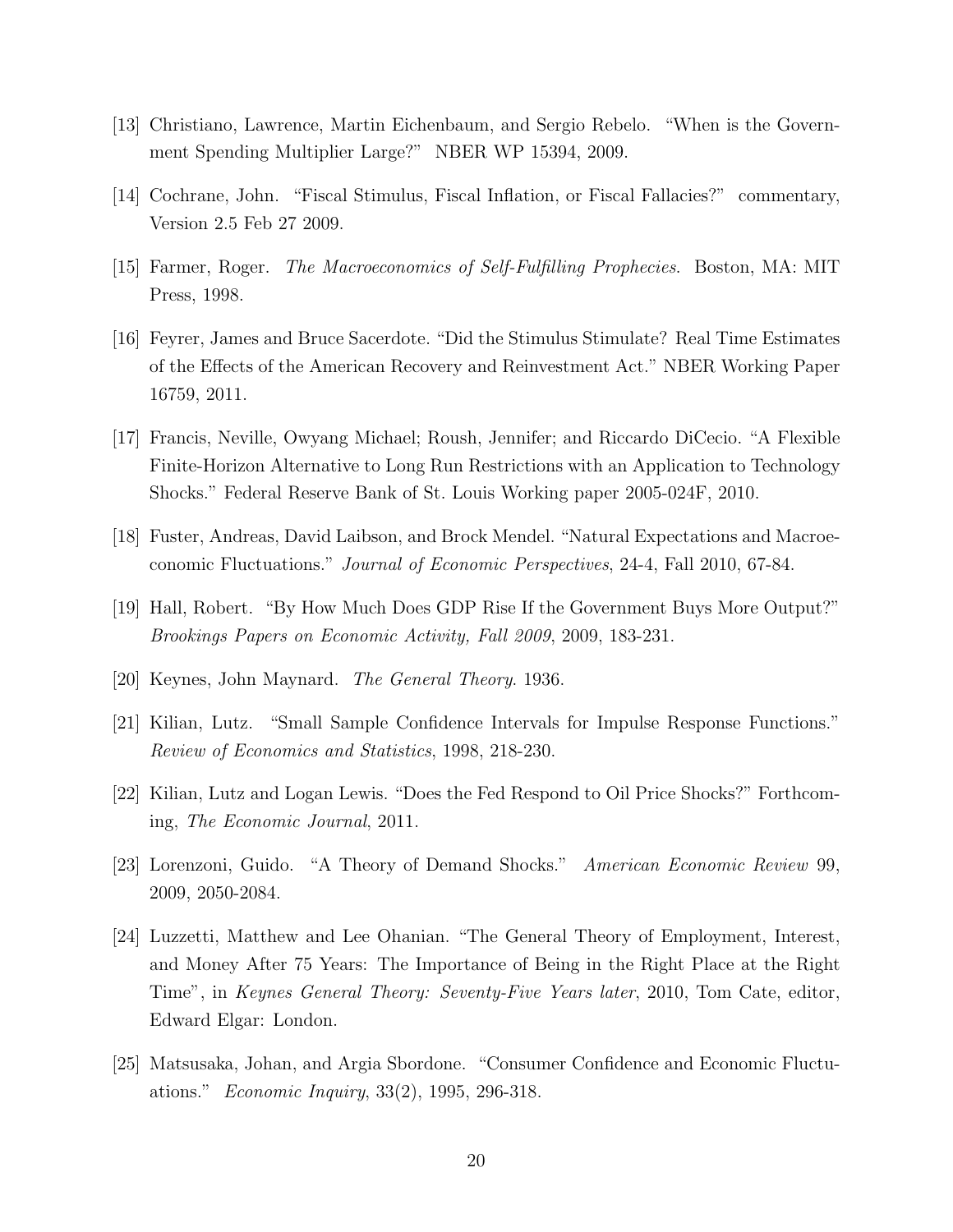- [26] Mertens, Karel and Morton Ravn. "Fiscal Policy in an Expectations Driven Liquidity Trap" Mimeo, Cornell University, 2010.
- [27] Nakamura, Emi and Jon Steinsson. "Fiscal Stimulus in a Monetary Union: Evidence from U.S. Regions" Mimeo, Columbia University, 2011.
- [28] Ramey, Valerie. "Identifying Government Spending Shocks: It's All in the Timing." Quarterly Journal of Economics, 2011, 1-50.
- [29] Rossi, Barbara and Sarah Zubairy. "What is the Importance of Monetary and Fiscal Shocks in Explaining US Macroeconomic Fluctuations?" Working paper, Duke University, 2010.
- [30] Shapiro, Matthew and Valerie Ramey. "Costly Capital Reallocation and the Effects of Government Spending." Carnegie-Rochester Conference Series on Public Policy, 48, 1998, 145-194.
- [31] Shoag, Daniel. "The Impact of Government Spending Shocks: Evidence on the Multiplier from State Pension Plan Returns" Mimeo, Harvard University, 2010.
- [32] Sims, Christopher and Tao Zha. "Does Monetary Policy Generate Recessions?" Macroeconomic Dynamics, 10, 2006, 231-272.
- [33] Woodford, Michael. "Simple Analytics of the Government Expenditure Multiplier." NBER Working Paper 15714, 2010.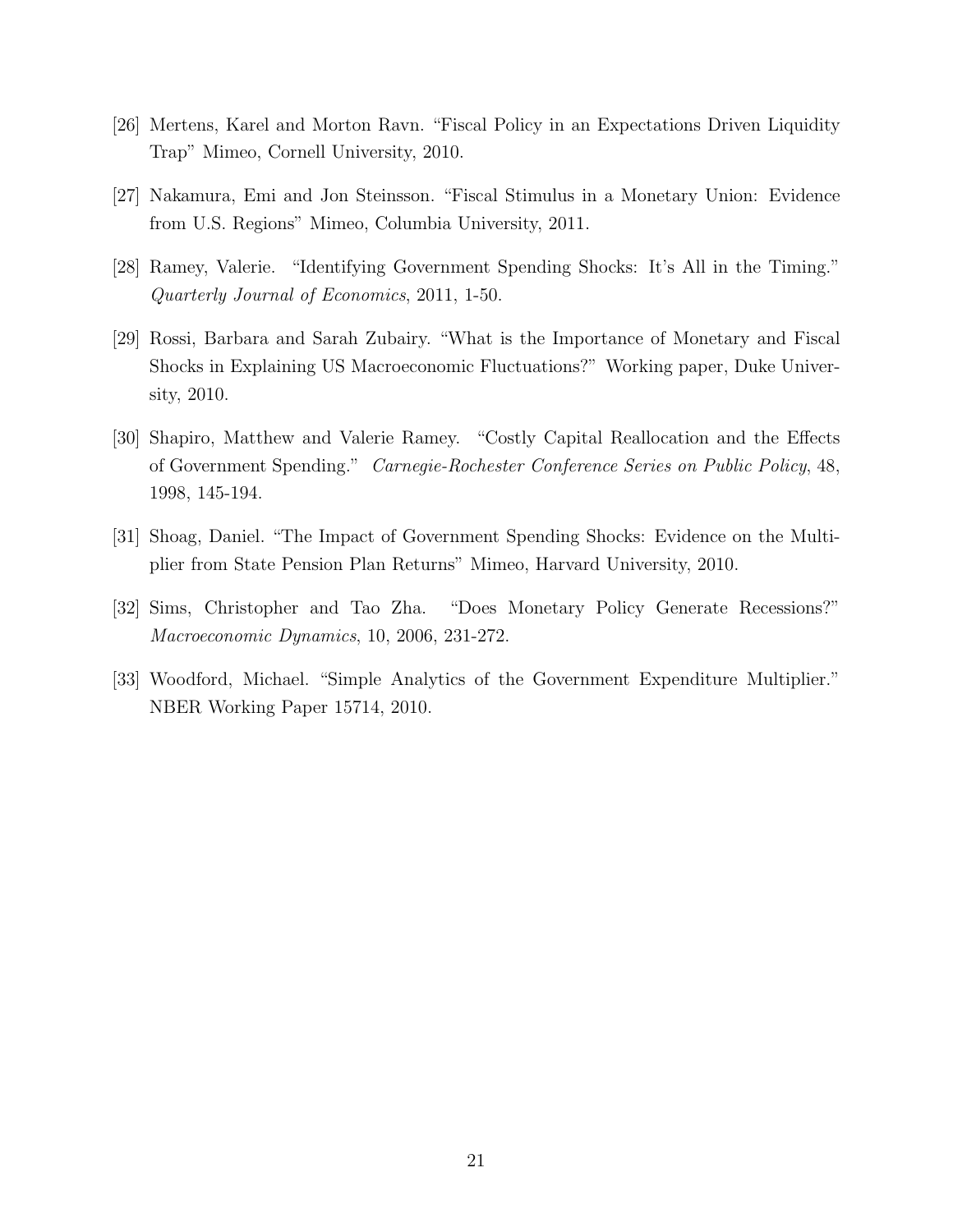Figure 1: Consumer Confidence



This figure plots the Index of Consumer Expectations from the Michigan Survey of Consumers. Shaded gray areas are recessions as defined by the NBER.

Figure 2: CEO Confidence



This figure plots the composite CEO confidence index from the Conference Board. Shaded gray areas are recessions as defined by the NBER.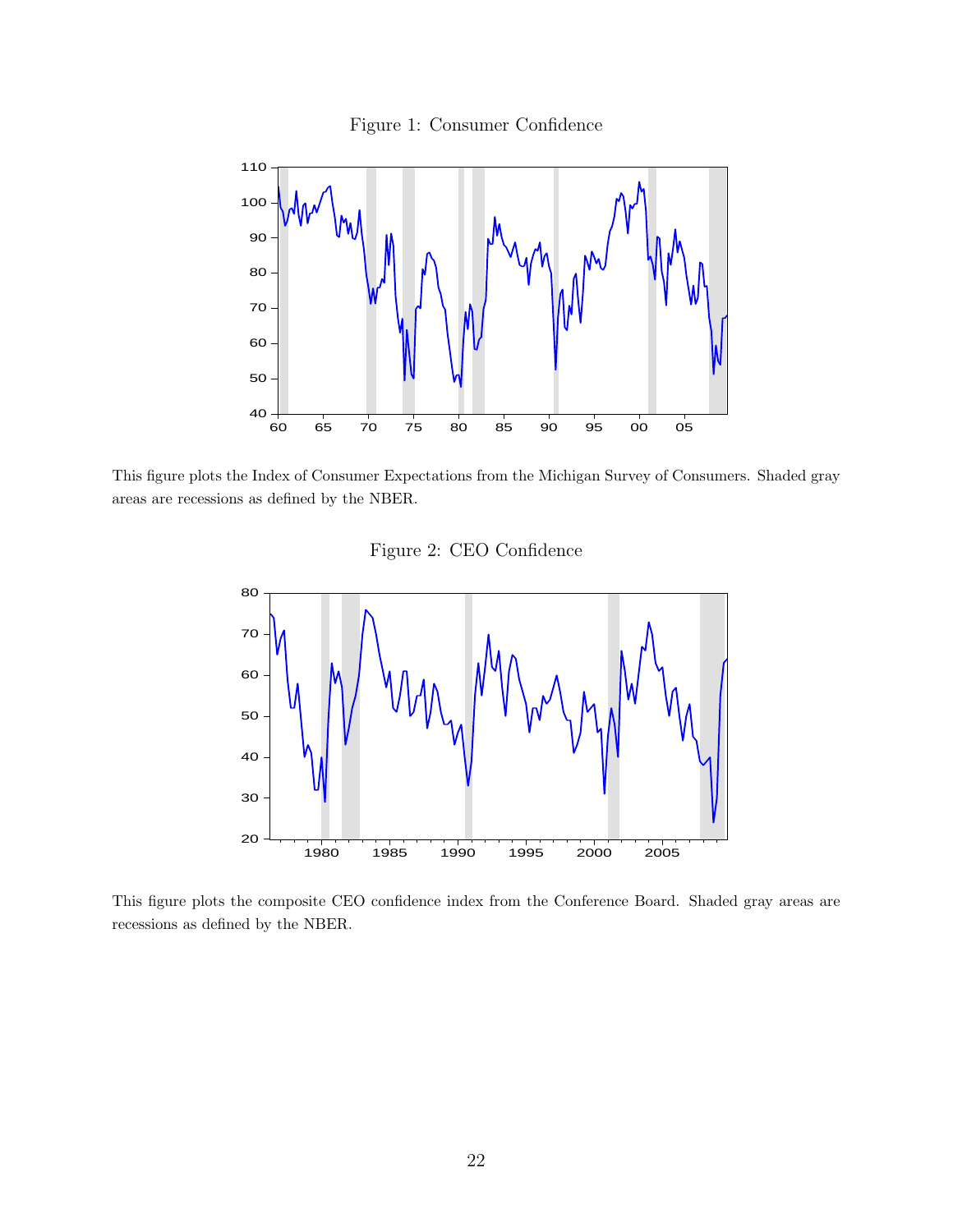Figure 3:  $f(z_t)$  Across Time



This figure plots  $f(z_t) = \frac{\exp(-\gamma z_t)}{1+\exp(-\gamma z_t)}$ ,  $\gamma = 1.5$ , where  $z_t$  is defined as the seven quarter moving average of real GDP growth. Shaded gray areas are recessions as defined by the NBER. The dashed black line is our cutoff for calling a period a "recession":  $f(z_t) = 0.8$ .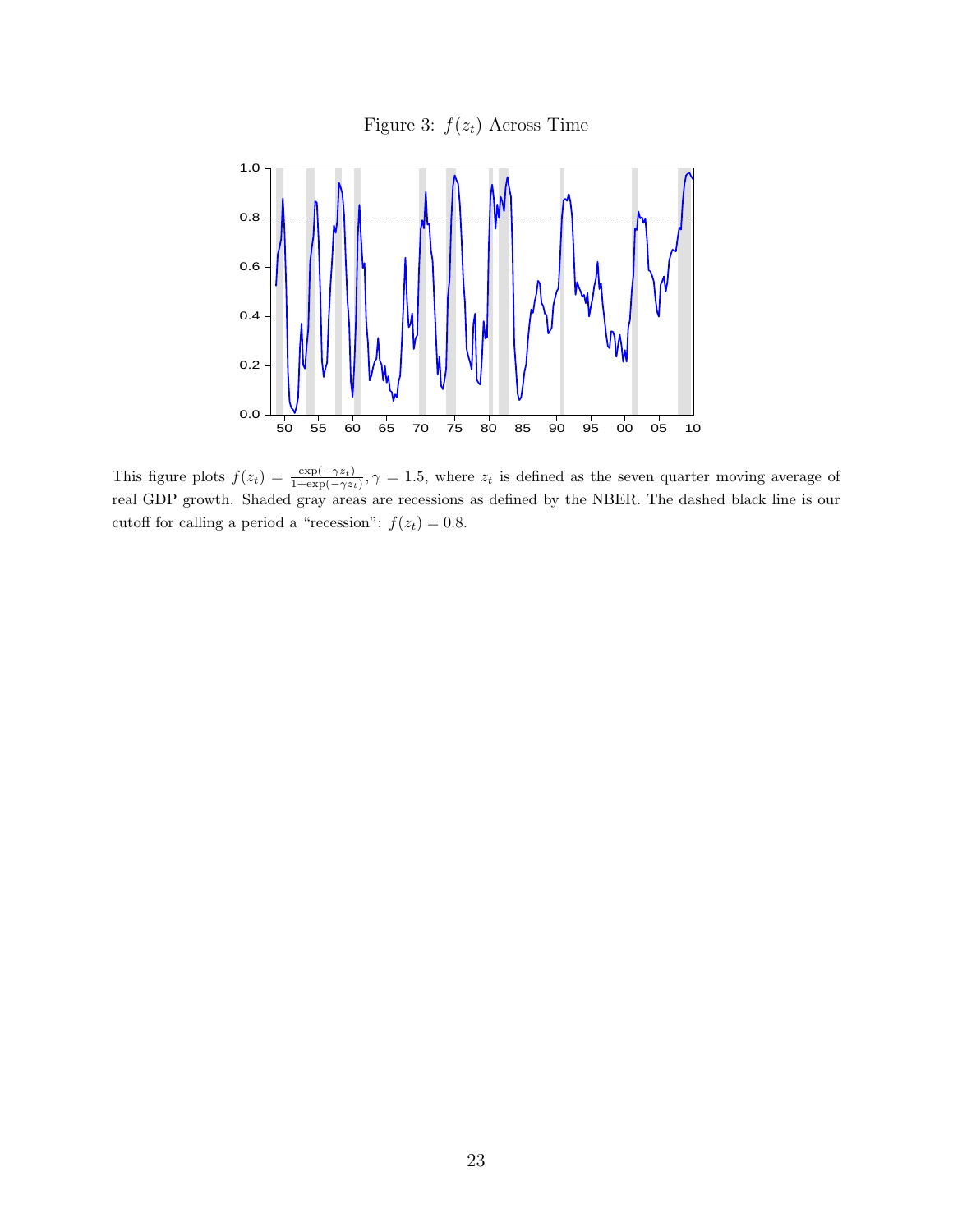

Figure 4: Government Spending and Consumer Confidence

This figure shows impulse responses to a government spending shock from the benchmark system with government spending, consumer confidence, and real GDP. The solid lines are the estimated impulse responses. The shaded gray areas are 90 percent confidence bands, using the bias-corrected Bootstrap of Kilian (1998). The dashed lines are the impulse responses when confidence is held fixed.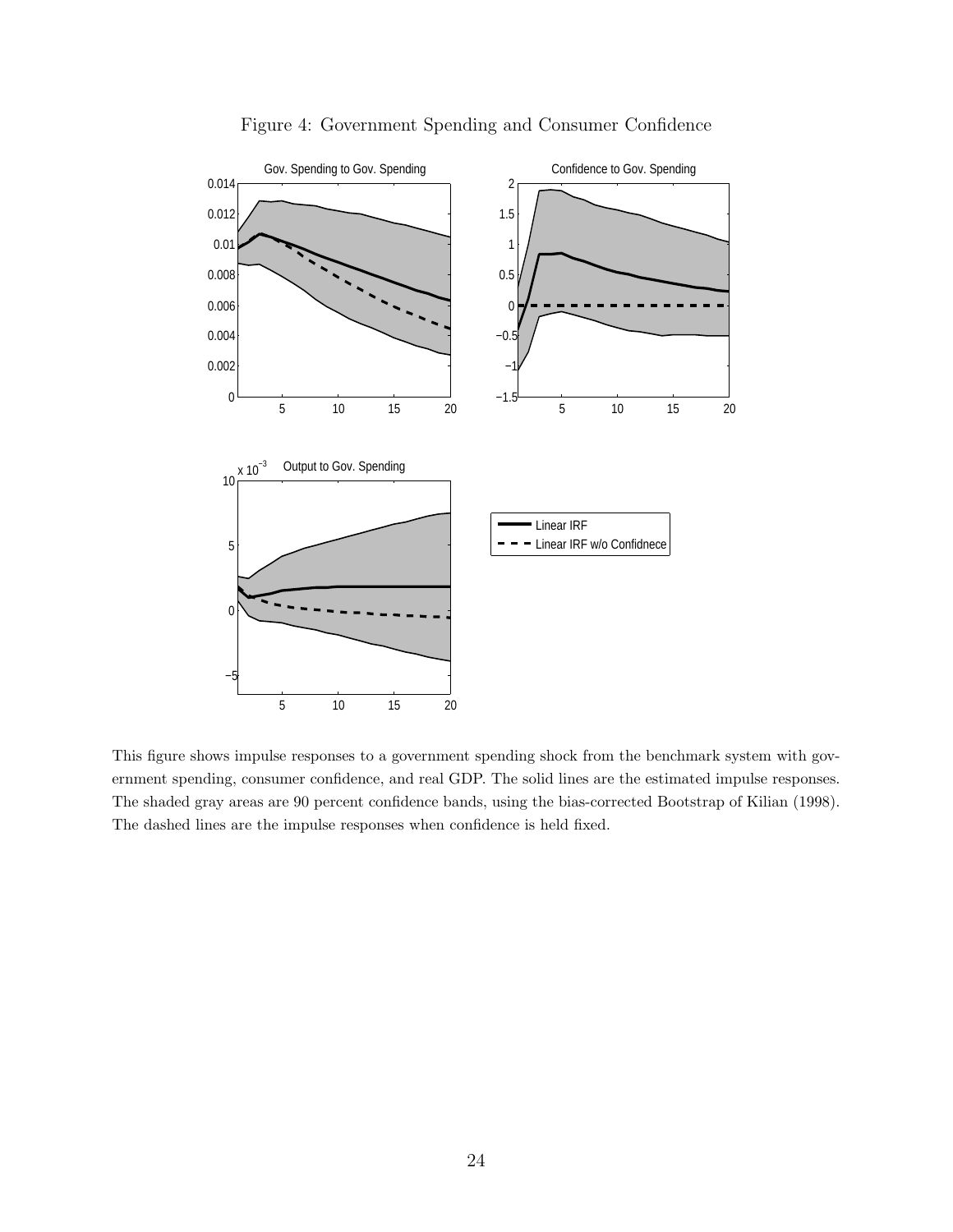

Figure 5: Government Spending and CEO Confidence

This figure shows impulse responses to a government spending shock from the benchmark system with government spending, business confidence, and real GDP. The solid lines are the estimated impulse responses. The shaded gray areas are 90 percent confidence bands. The dashed lines are the impulse responses when confidence is held fixed.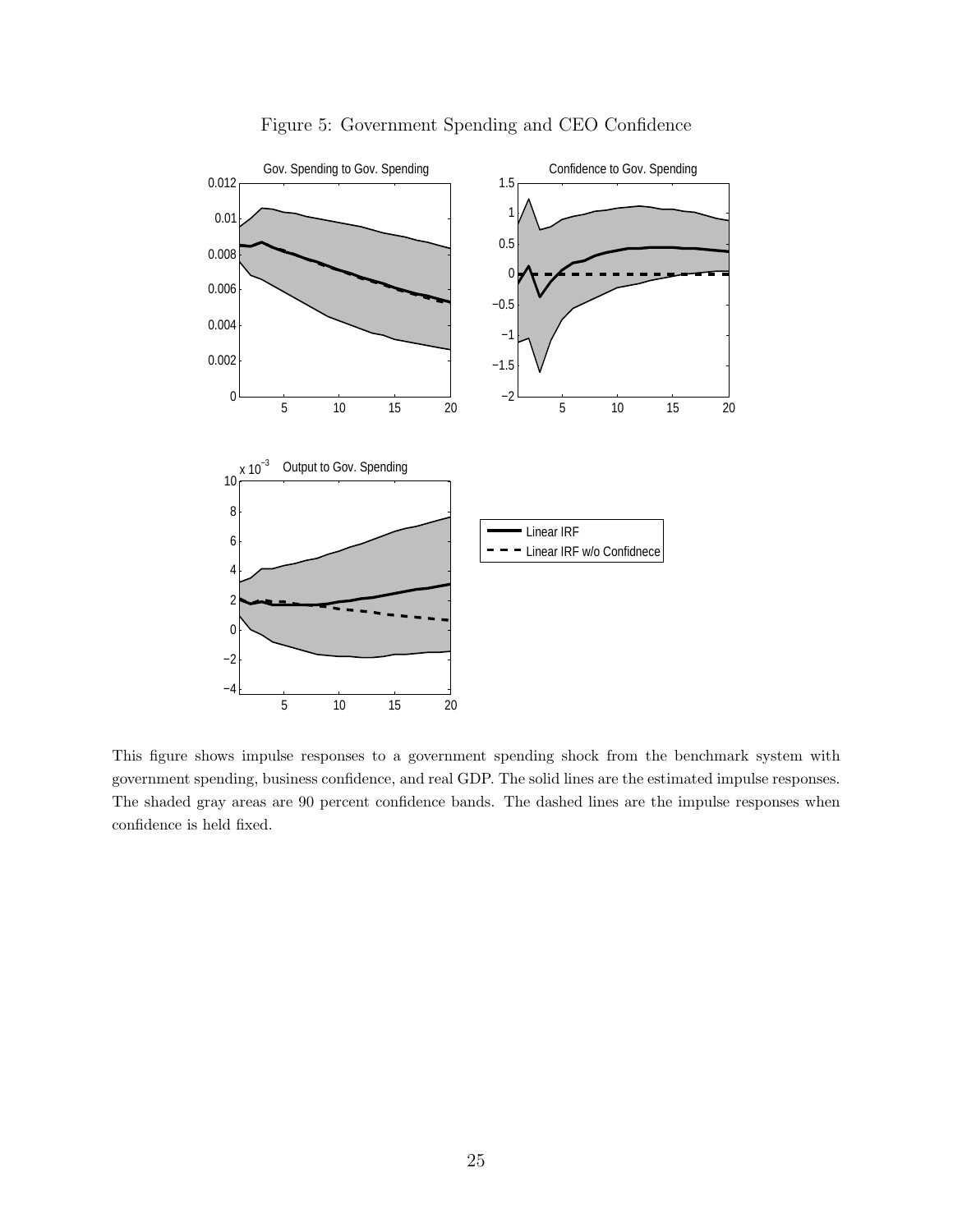

Figure 6: Government Spending and Consumer Confidence: Recessions

The dashed lines in this figure are impulse responses to a government spending shock in a recession estimated from a non-linear system with government spending, consumer confidence, and real GDP. The solid lines are the estimated impulse responses from the linear system, and the shaded gray areas are the 90 percent confidence bands from the linear system. The size of the shock in the non-linear system has been normalized to be the same as in the linear system.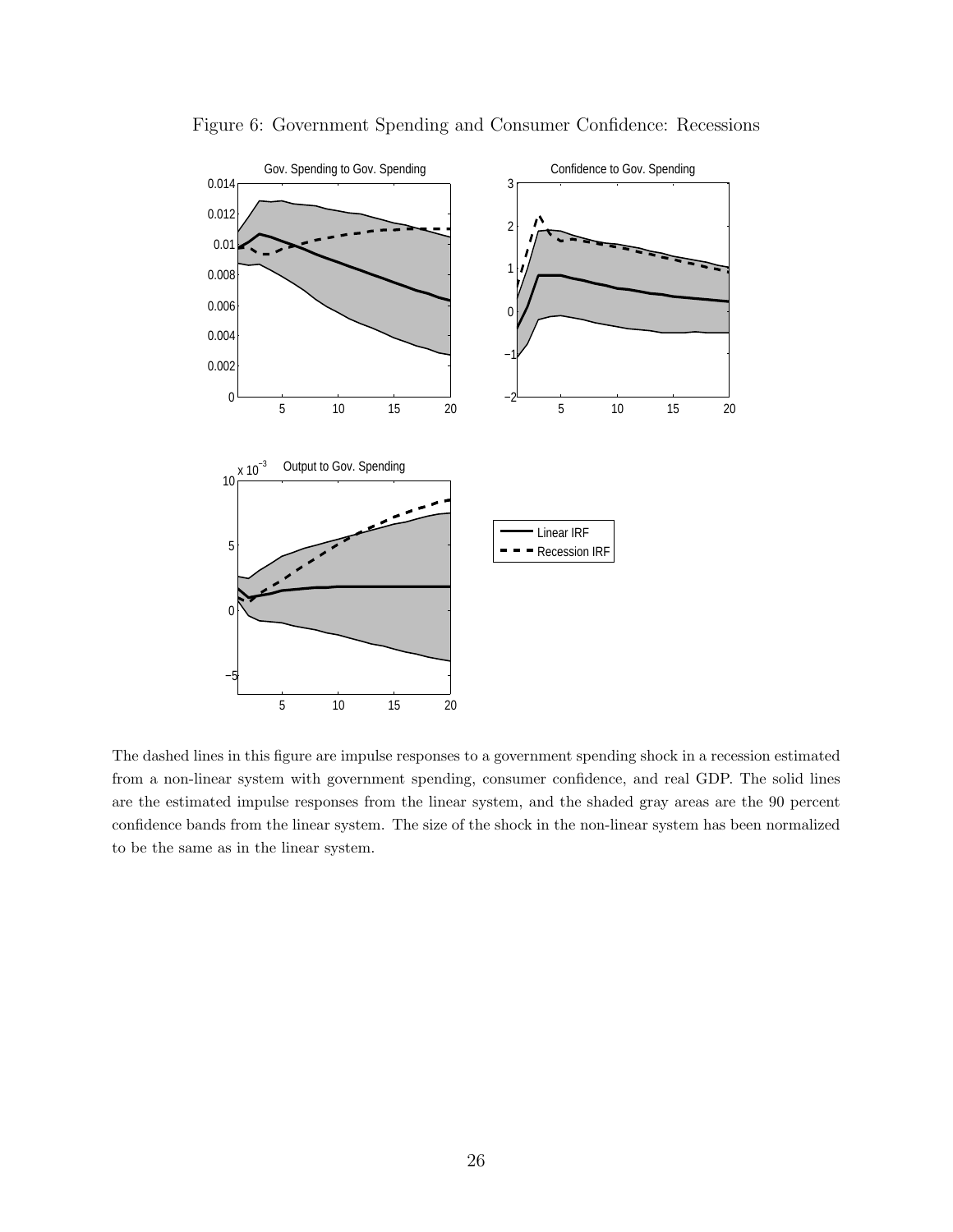

Figure 7: Government Spending and CEO Confidence: Recessions

The dashed lines in this figure are impulse responses to a government spending shock in a recession estimated from a non-linear system with government spending, CEO confidence, and real GDP. The solid lines are the estimated impulse responses from the linear system, and the shaded gray areas are the 90 percent confidence bands from the linear system. The size of the shock in the non-linear system has been normalized to be the same as in the linear system.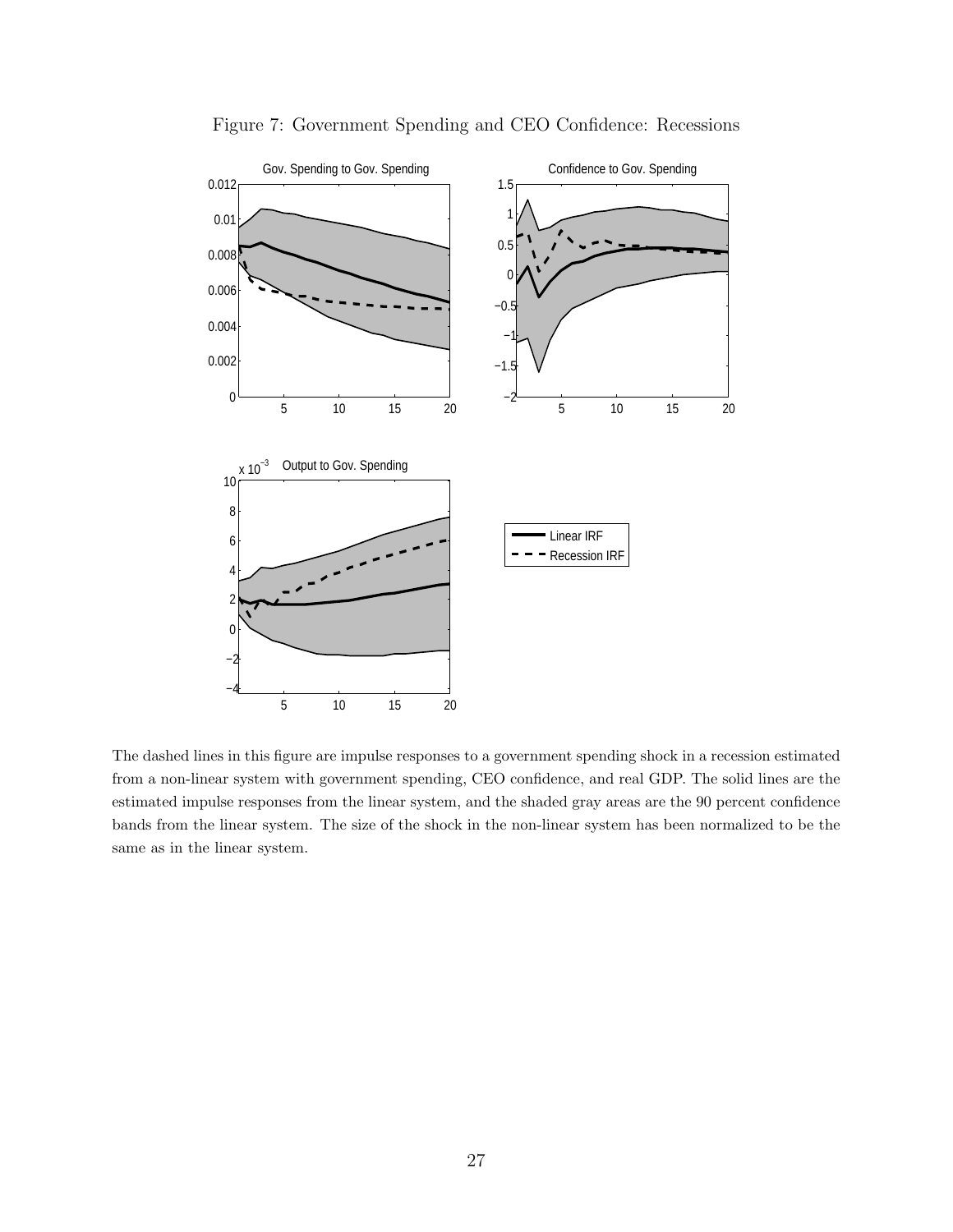

Figure 8: Government Spending and Consumer Confidence: Recessions with and without Confidence

The solid lines in this figure are estimated impulse responses to a government spending shock in a recession estimated from the non-linear specification. The shaded gray regions are 90 percent confidence bands. The dashed lines are the impulse responses when confidence is held fixed. The underlying system features consumer confidence. The size of the shock has been normalized to be the same as in the linear system.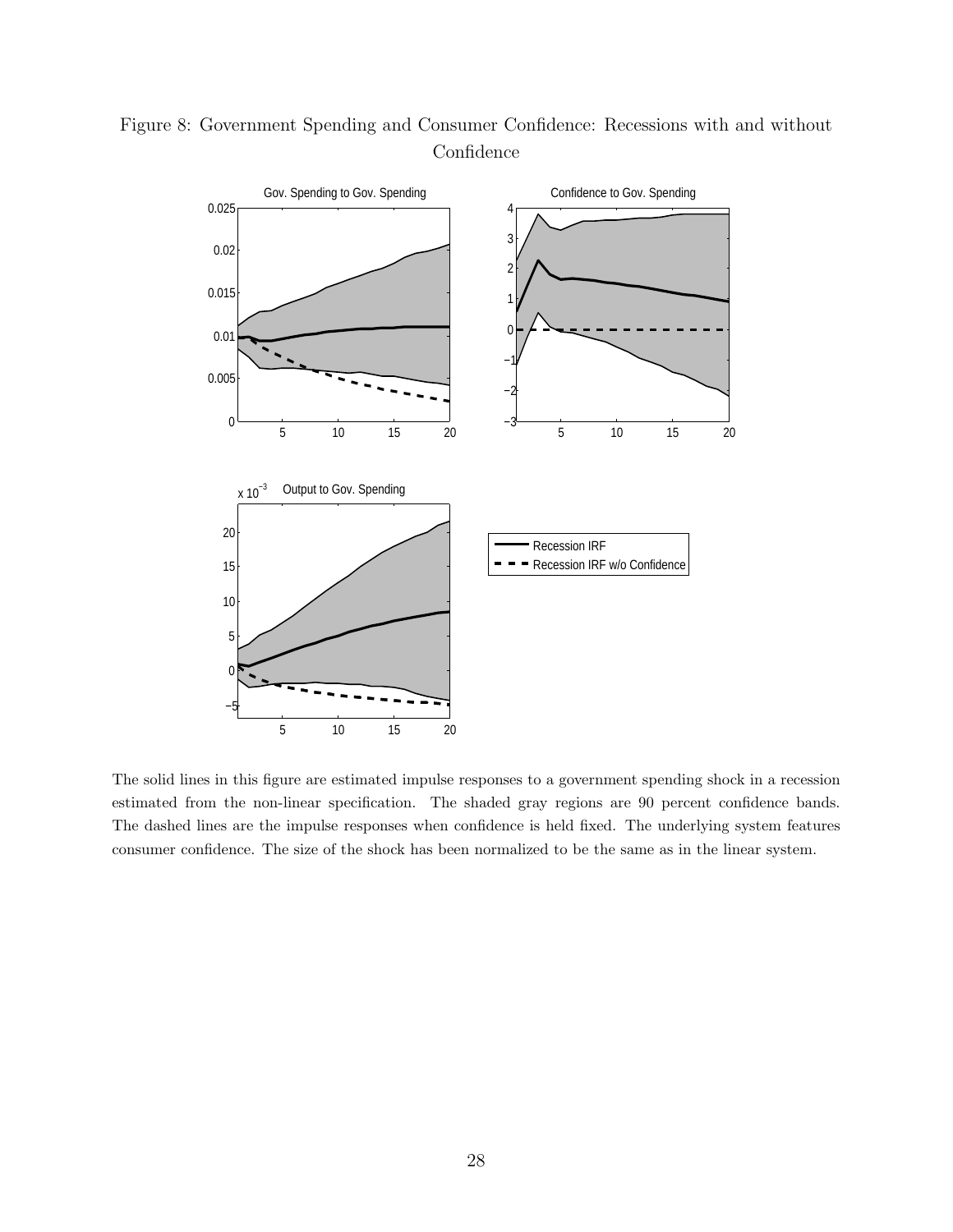

## Figure 9: Government Spending and CEO Confidence: Recessions and with and without Confidence

The solid lines in this figure are estimated impulse responses to a government spending shock in a recession estimated from the non-linear specification. The shaded gray regions are 90 percent confidence bands. The dashed lines are the impulse responses when confidence is held fixed. The underlying system features CEO confidence. The size of the shock has been normalized to be the same as in the linear system.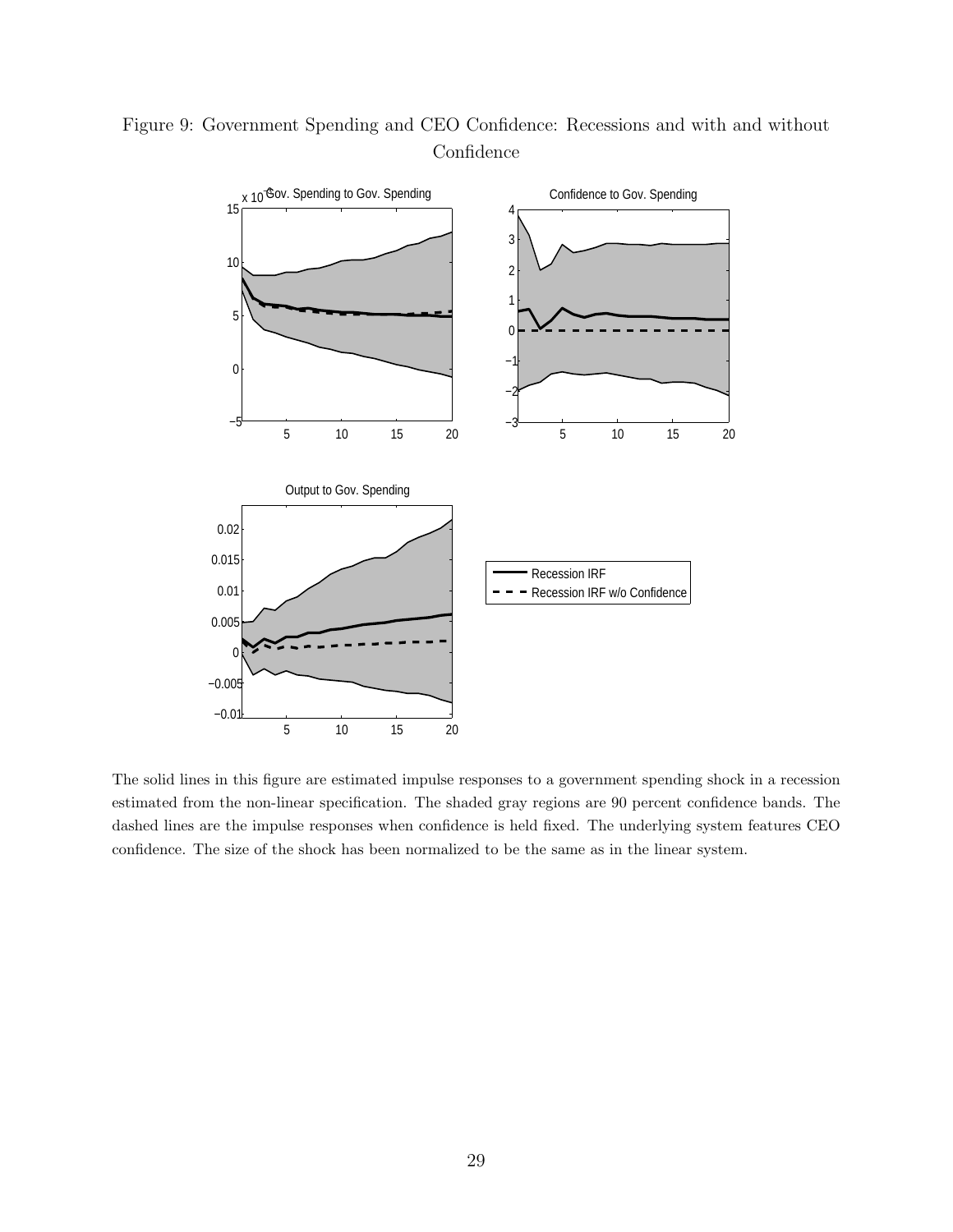

Figure 10: Government Spending, Confidence, and Productivity

This figure shows impulse responses from a VAR featuring government spending, consumer confidence, real output, and labor productivity. The solid black lines are the impulse responses to a spending shock from the linear system; the shaded gray regions are the associated 90 percent confidence bands. The dashed lines are the impulse responses to a spending shock in a recession. The size of the shock in the non-linear system has been normalized to be the same as in the linear system.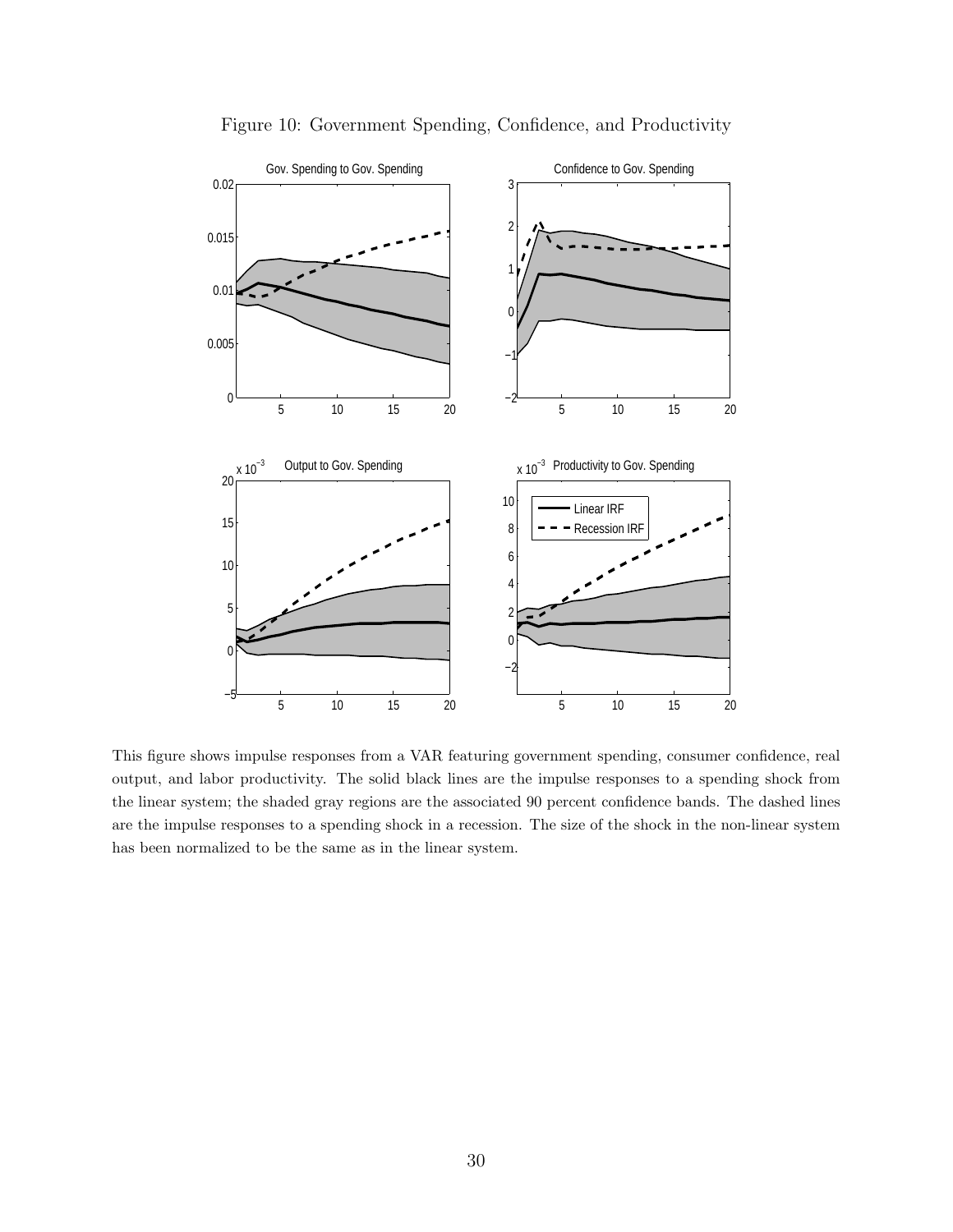

Figure 11: Government Spending, Confidence, and Productivity: with and without Confidence

This figure shows impulse responses from a VAR featuring government spending, consumer confidence, real output, and labor productivity. The solid black lines are the estimated impulse responses in a recession and the shaded gray areas are the 90 percent confidence bands. The dashed lines are the impulse responses when confidence is held fixed. The size of the shock has been normalized to be the same as in the linear system.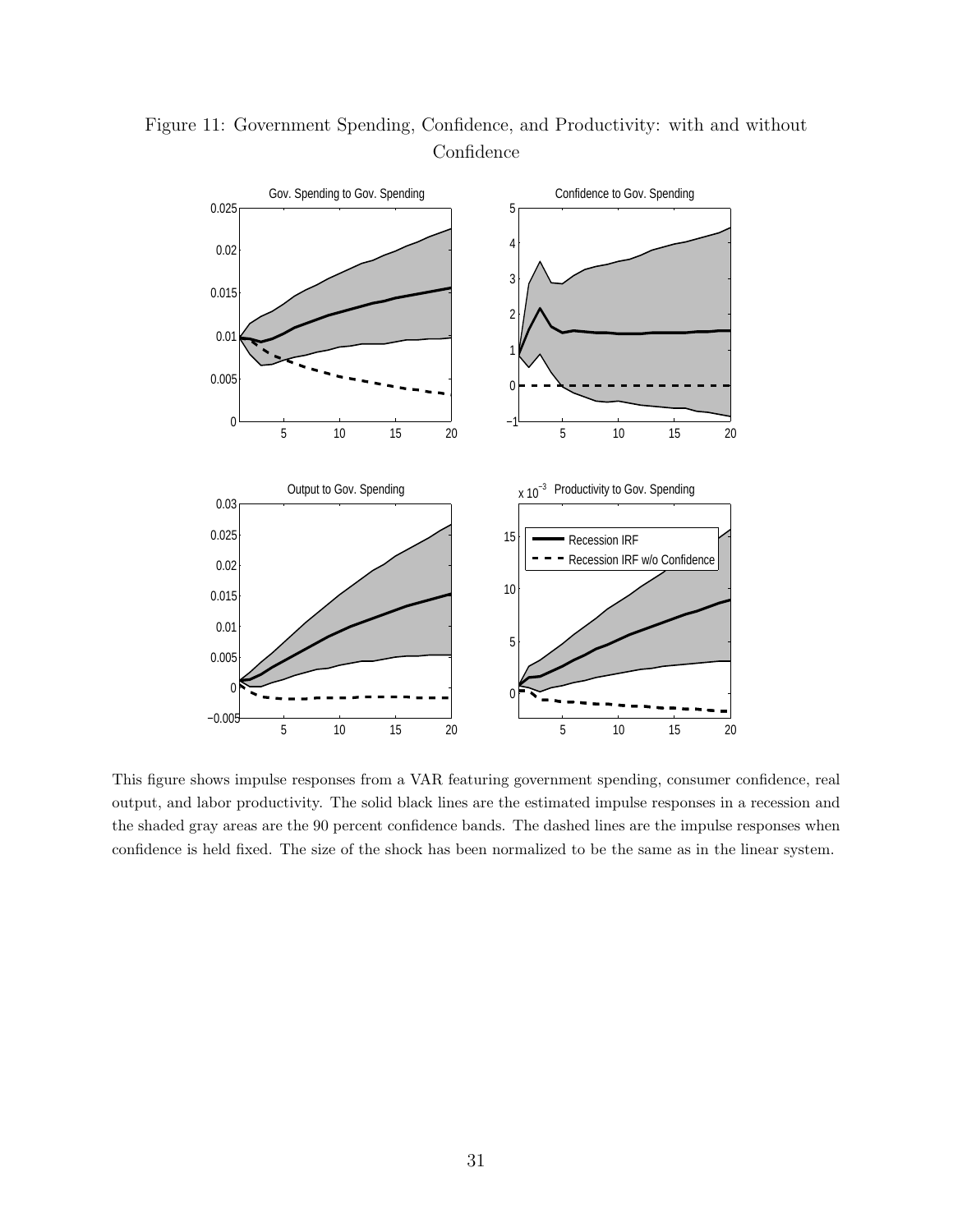

Figure 12: Government Spending, Confidence, and Productivity: Alternative Decomposition

This figure shows impulse responses from a VAR featuring government spending, consumer confidence, real output, and labor productivity. The solid black lines are the estimated impulse responses in a recession and the shaded gray areas are the 90 percent confidence bands. The dashed lines are the estimated responses when confidence is held fixed using a hypothetical sequence of "sentiment" shocks. The dotted lines are the responses when confidence is held fixed using a hypothetical sequence of "fundamentals" shocks. The size of the shock has been normalized to be the same as in the linear system.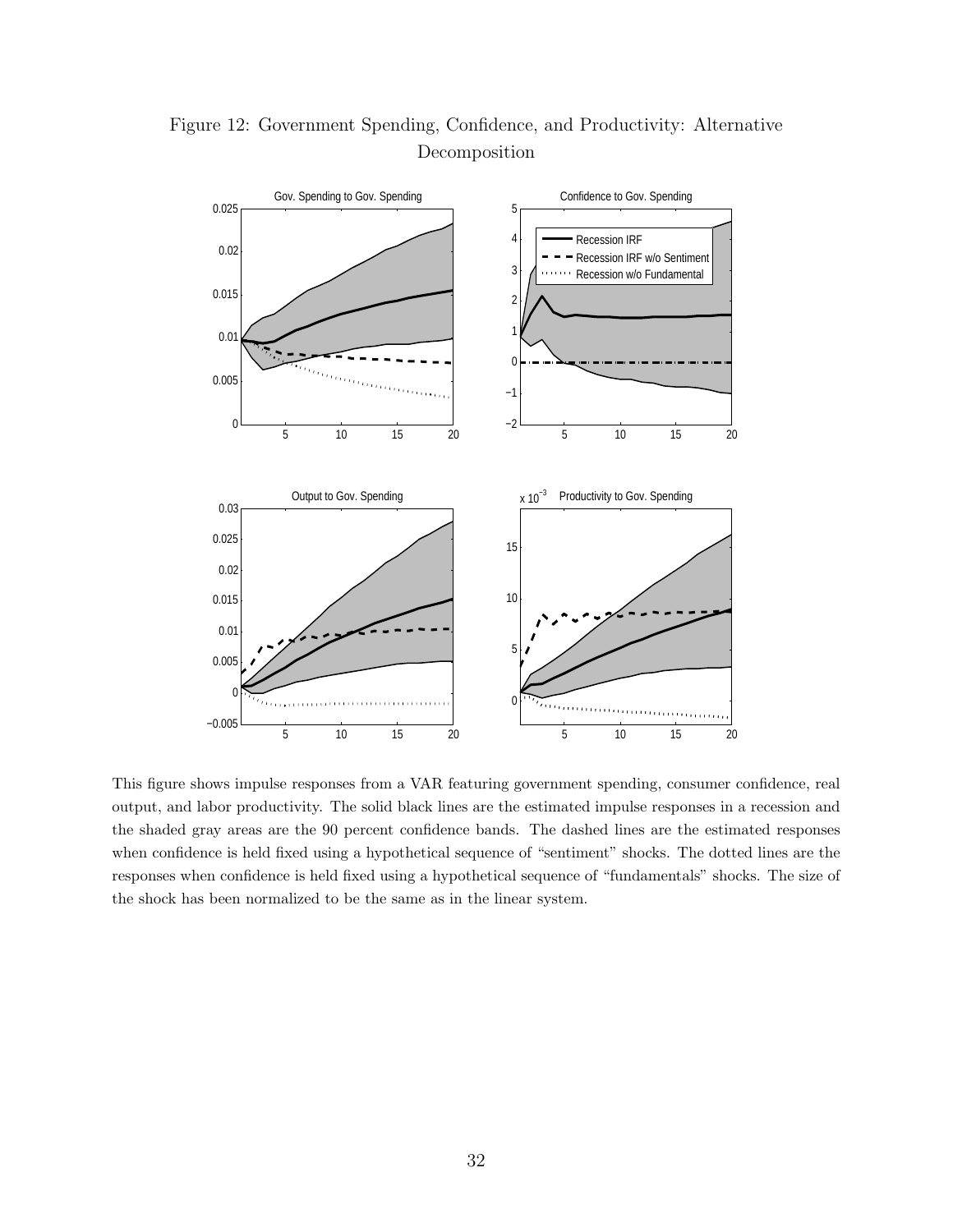

Figure 13: Government Spending, Confidence, and Spending Components: Recessions

This figure shows impulse responses from a VAR featuring government spending, consumer confidence, real output, and the log-ratio of government investment to consumption expenditure. The solid black lines are the estimated impulse responses in the linear system and the shaded gray areas are the 90 percent confidence bands. The dashed lines are the estimated responses in a recession from our non-linear specification. The size of the shock in the non-linear system has been normalized to be the same as in the linear system.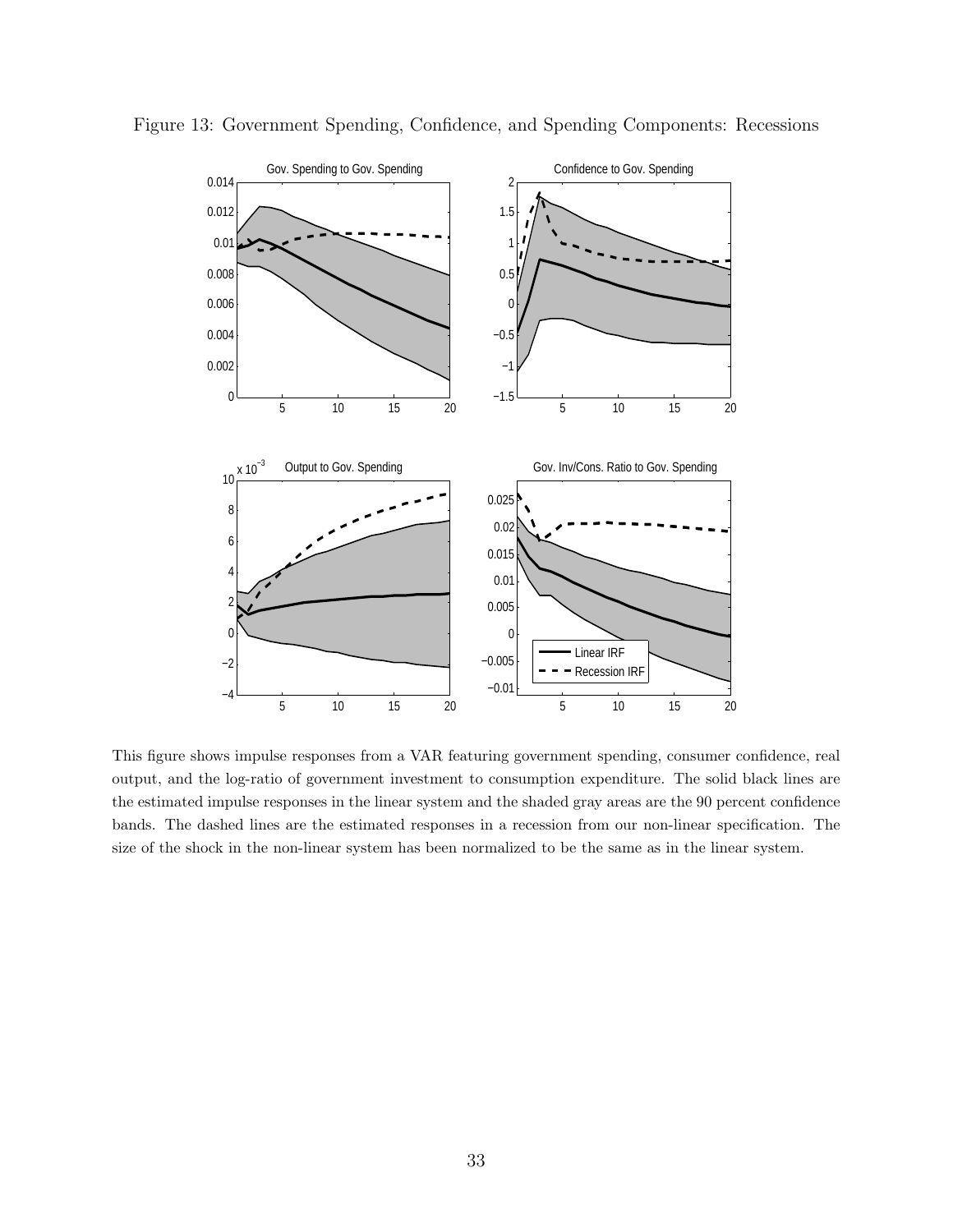

Figure 14: Government Spending, Confidence, and Spending Components: with and without Confidence

This figure shows impulse responses from a VAR featuring government spending, consumer confidence, real output, and the log-ratio of government investment to consumption expenditure. The solid black lines are the estimated impulse responses in a recession and the shaded gray areas are the 90 percent confidence bands. The dashed lines are the estimated responses when confidence is held fixed using a hypothetical sequence of "sentiment" shocks. The dotted lines are the responses when confidence is held fixed using a hypothetical sequence of "fundamentals" shocks. The size of the shock has been normalized to be the same as in the linear system.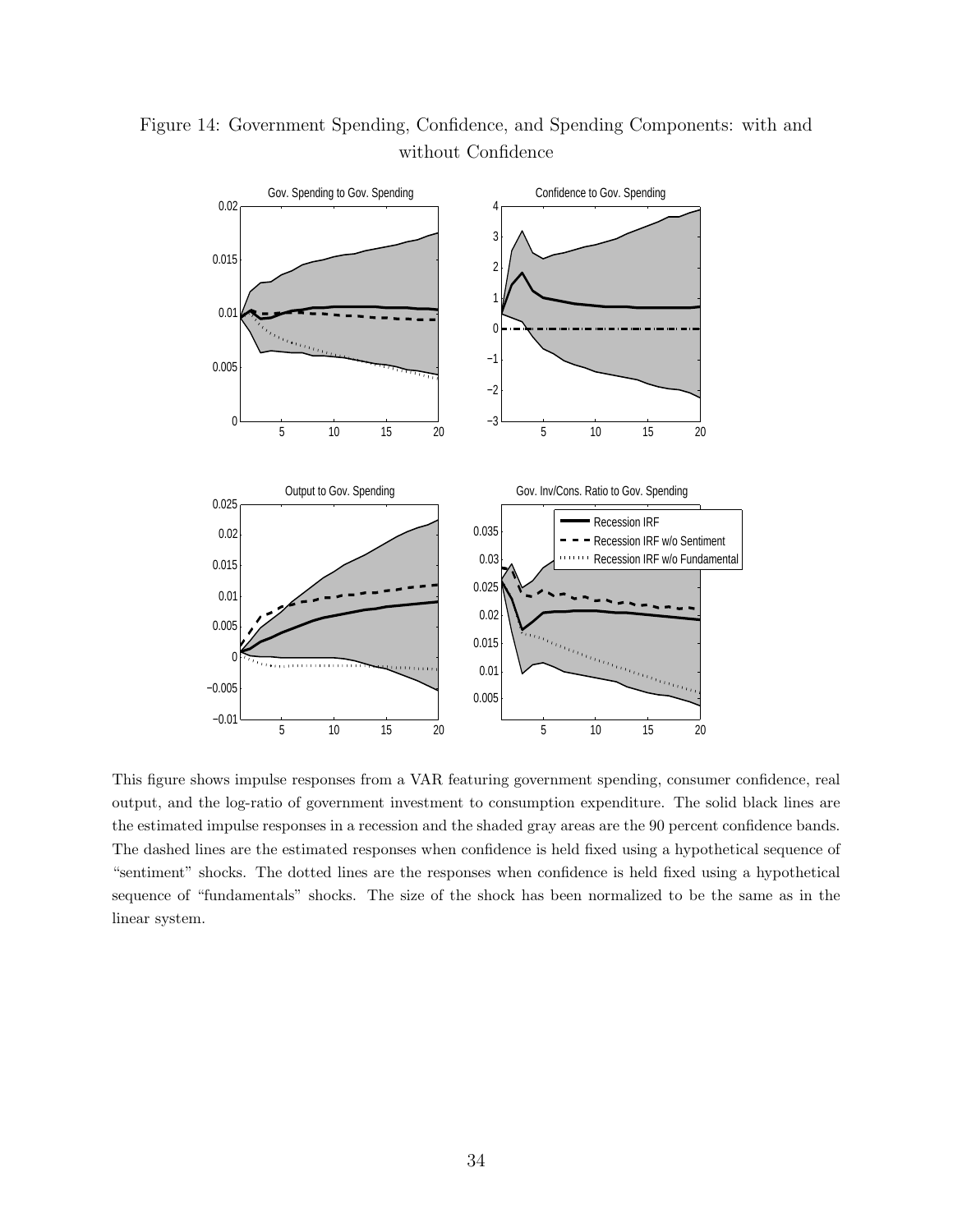# A Appendix

## A.1 Quotes

"We must be certain that programs to solve the current financial and economic crisis are large enough, and targeted broadly enough, to impact public confidence." – Robert Shiller, Wall Street Journal, January 27, 2009

"Yale's Bob Shiller argues that confidence is the key to getting the economy back on track. I think a lot of economists would agree with that.  $[\ldots]$ . The sad truth is that we economists don't know very much about what drives the animal spirits of economic participants. Until we figure it out, it is best to be suspicious of any policy whose benefits are supposed to work through the amorphous channel of 'confidence.'" – N. Gregory Mankiw, Blog, January 27, 2009

"Enacting such a conditional stimulus would have two desirable effects. First, it would immediately boost the confidence of households and businesses since they would know that a significant slowdown would be met immediately by a substantial fiscal stimulus." – Martin Feldstein, Testimony to the Committee on the Budget, U.S. House of Representatives, December 5, 2007

"But the economy is not stagnant because of a lack of spending. The economy is stagnant because of a lack of confidence in the future. Government spending on bridges, roads and new schools will stimulate the construction industry. But without confidence, the benefits will not spread to the rest of the economy." – Russell Roberts, Forbes.com, January 23, 2009

"The stimulus was too small, and it will fade out next year, while high unemployment is undermining both consumer and business confidence." – Paul Krugman, New York Times, November 23, 2009

"Economic activity in the United States turned up in the second half of 2009, supported by an improvement in financial conditions, stimulus from monetary and fiscal policies, and a recovery in foreign economies. These factors, along with increased business and household confidence, appear likely to boost spending and sustain the economic expansion." – Ben Bernanke, Monetary Policy Report to the Congress, February 24, 2010

"Confidence today will be enhanced if we put measures in place that assure that the coming expansion will be more sustainable and fair in the distribution of benefits than its predecessor." – Larry Summers, Responding to an Historic Economic Crisis: The Obama Program Brookings Institution, March 13, 2009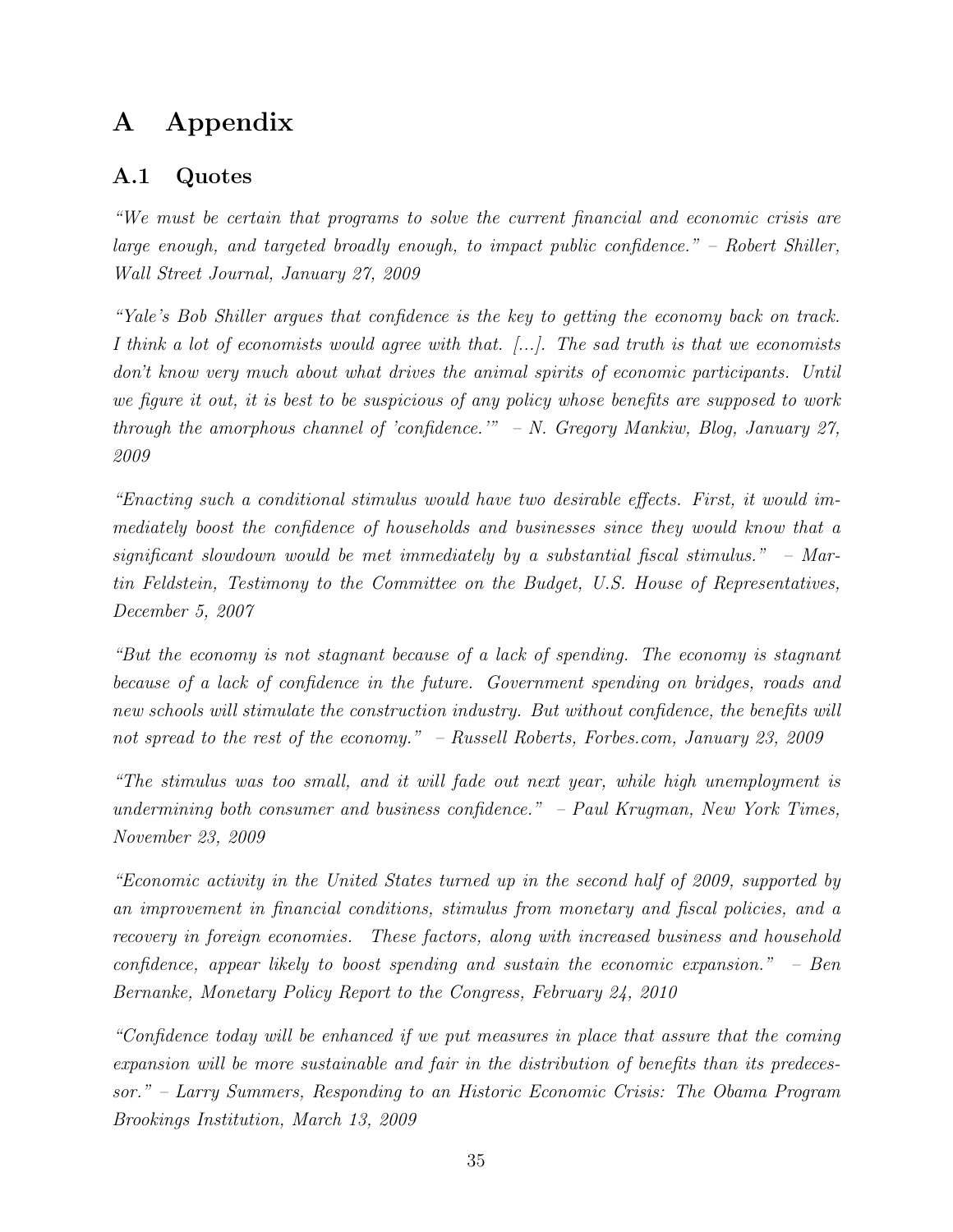"President Obama's top priority has been to stop the vicious cycle of economic and financial collapse, stem the historic rate of job loss, restore confidence and put the economy on a path to recover." – Larry Summers, memo to Members of Congress Re: Status Report on Rescuing and Rebuilding the American Economy, August 4, 2009

"The subsequent global sell-off in equity markets suggested that governments would need to take action with more immediate impact to restore confidence in the markets." – James Bullard, The U.S. Economy and Financial Market Turmoil, October 14, 2008

### A.2 Government Spending and Consumer Uncertainty

In the benchmark approach we investigate the role of consumer confidence in the transmission of government spending shocks. Consumer confidence is essentially a cross-sectional average of the qualitative survey responses to questions like "Now looking ahead - do you think that a year from now you (and your family living there) will be better off financially, or worse off, or just about the same as now?". The answers are quantified as  $+1$  if the answer is "better off", as  $-1$  if "worse off" and as 0 otherwise.<sup>15</sup>

Researchers have used the cross-sectional standard deviation of these qualitative survey responses to measure consumer uncertainty or the dispersion of beliefs in the population (see Bachmann, Elstner and Sims, 2010, as an example). In this Appendix we test whether the transmission of government spending shocks into aggregate economic activity might work through an impact on consumer uncertainty (as measured through the dispersion of the "personal finance" question above), rather than consumer confidence. $^{16}$ 

Figures A-1 to A-3 repeat the same three steps as with confidence: the linear actual and hypothetical impulse responses (see Figure 4), the linear and recession actual impulse responses (see Figure 6) and the recession actual and hypothetical impulse responses (see Figure 8). Three findings are noteworthy: 1) a surprise increase in government spending leads to a decrease in consumer uncertainty, and when the indirect effect through uncertainty is taken out the output stimulus is weaker, albeit only slightly so; 2) the uncertainty-decreasing effect of government spending is (if not stronger on impact) much more prolonged in a recession compared to normal times; 3) taking out the indirect effect of government spending through uncertainty renders the positive output response weaker, more so than in normal times, but not significantly so. We conclude that fiscal stimulus has a similar effect through a reduction in consumer uncertainty as it has through a boost in measured consumer confidence.

<sup>&</sup>lt;sup>15</sup>The Michigan Index of Consumer Expectations that we are using is an average of these cross-sectional averages across several forward-looking questions, such as the "personal finance" question above.

<sup>&</sup>lt;sup>16</sup>We experimented with the one-year-ahead and five-year-ahead business expectation questions, which make up the other two questions from the Index of Consumer Expectations with similar results.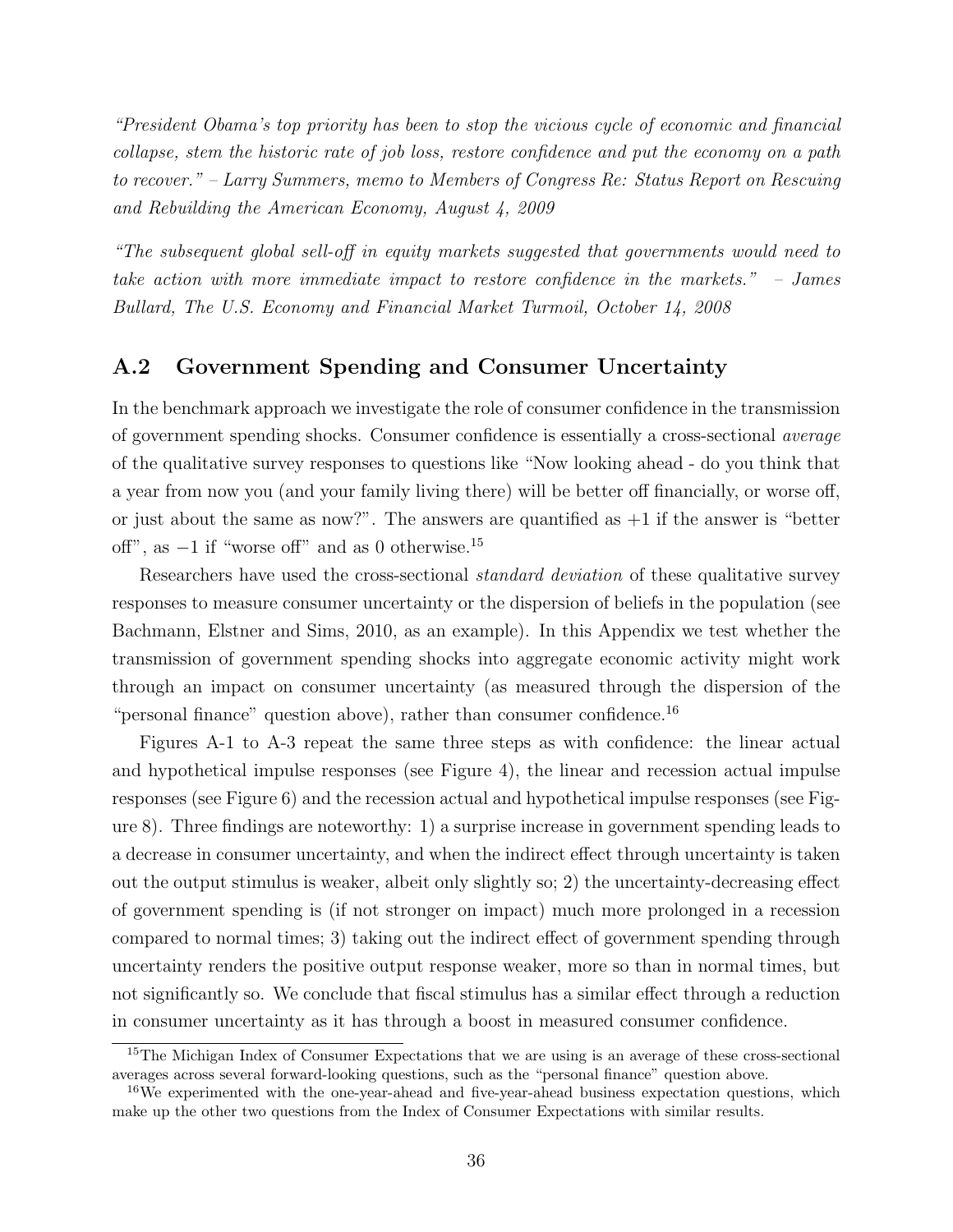

Figure A-1: Government Spending and Consumer Uncertainty

Figure A-1 shows impulse responses to a government spending shock from the benchmark system with government spending, consumer uncertainty, and real GDP. The solid lines are the estimated actual impulse responses. The shaded gray areas are 90 percent confidence bands. The dashed lines are the hypothetical impulse responses when uncertainty is held fixed.

Figure A-2: Government Spending and Consumer Uncertainty: Recessions



The dashed lines in Figure A-2 are impulse responses to a government spending shock in a recession estimated from a non-linear system with government spending, consumer uncertainty, and real GDP. The solid lines are the estimated impulse responses from the linear system, and the shaded gray areas are the 90 percent confidence bands from the linear system. The size of the shock in the non-linear system has been normalized to be the same as in the linear system.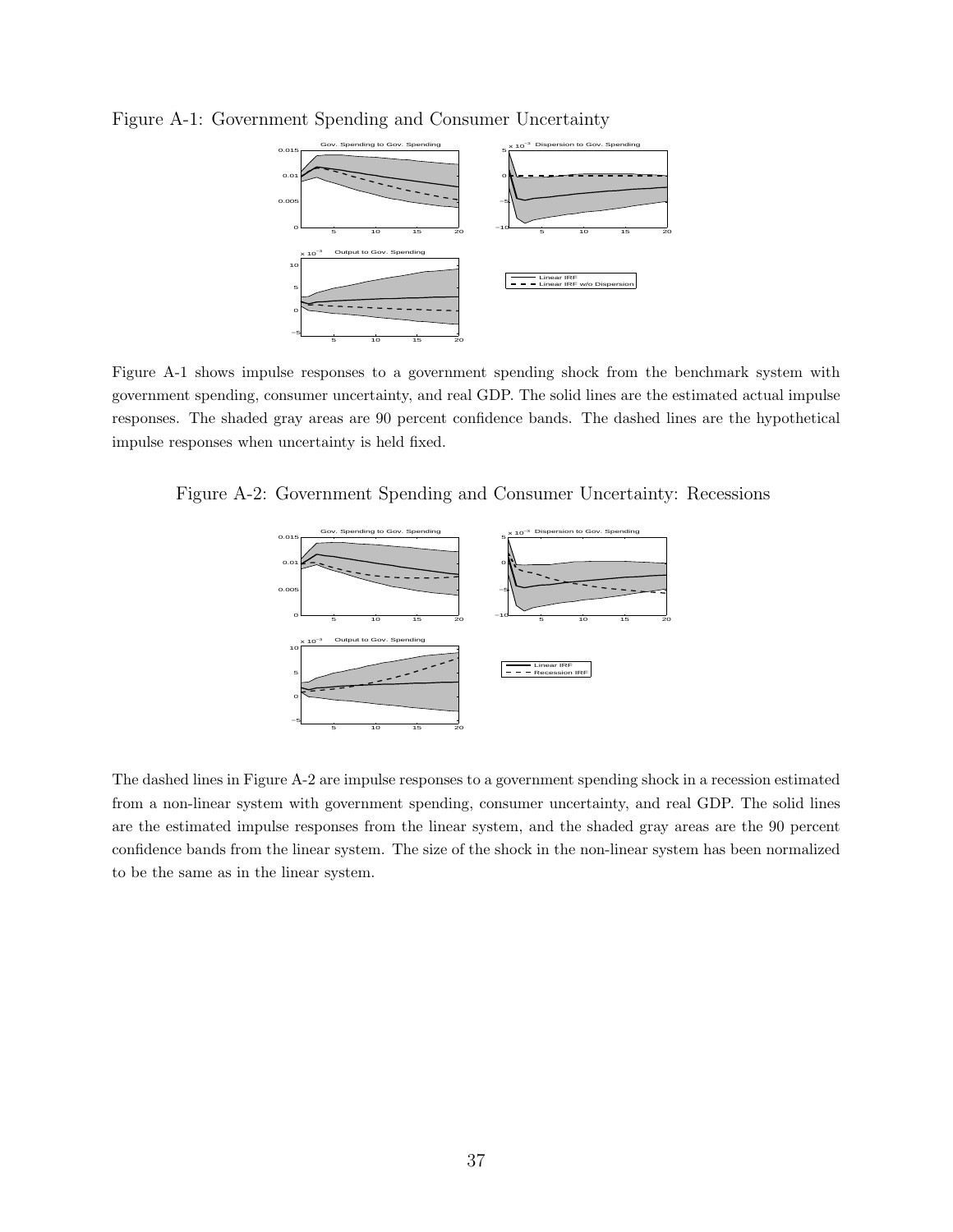Figure A-3: Government Spending and Consumer Uncertainty: Recessions with and without Uncertainty



The solid lines in Figure A-3 are estimated impulse responses to a government spending shock in a recession estimated from the non-linear specification. The shaded gray regions are 90 percent confidence bands. The dashed lines are the hypothetical impulse responses when uncertainty is held fixed. The size of the shock has been normalized to be the same as in the linear system.

### A.3 Accounting for Fiscal News

Ramey (2011) stresses that conventional VAR-identified government spending shocks are often predictable. As a remedy, she produces a time series of "news" about the present discounted value of expected changes in future defense spending, based on a narrative reading of the historical record (readings of Business Week and other periodicals). This can be incorporated into the VAR, with the system of variables to be estimated  $Y_t = [g_t^a \quad g_t \quad conf_t \quad x_t],$ where  $g_t^a$  is the defense news variable. We can then identify impulse responses to two different spending shocks: defense news (the innovation in the defense news series ordered first), and the conventional unanticipated government spending shock (the innovation in actual government spending ordered after the news variable). We can construct the hypothetical impulse responses in which the response of confidence is held fixed just as in the usual case. Figure A-4 shows the actual and hypothetical responses of actual spending, confidence, and real GDP to the defense news shock. Figure A-5 does the same for a surprise spending shock.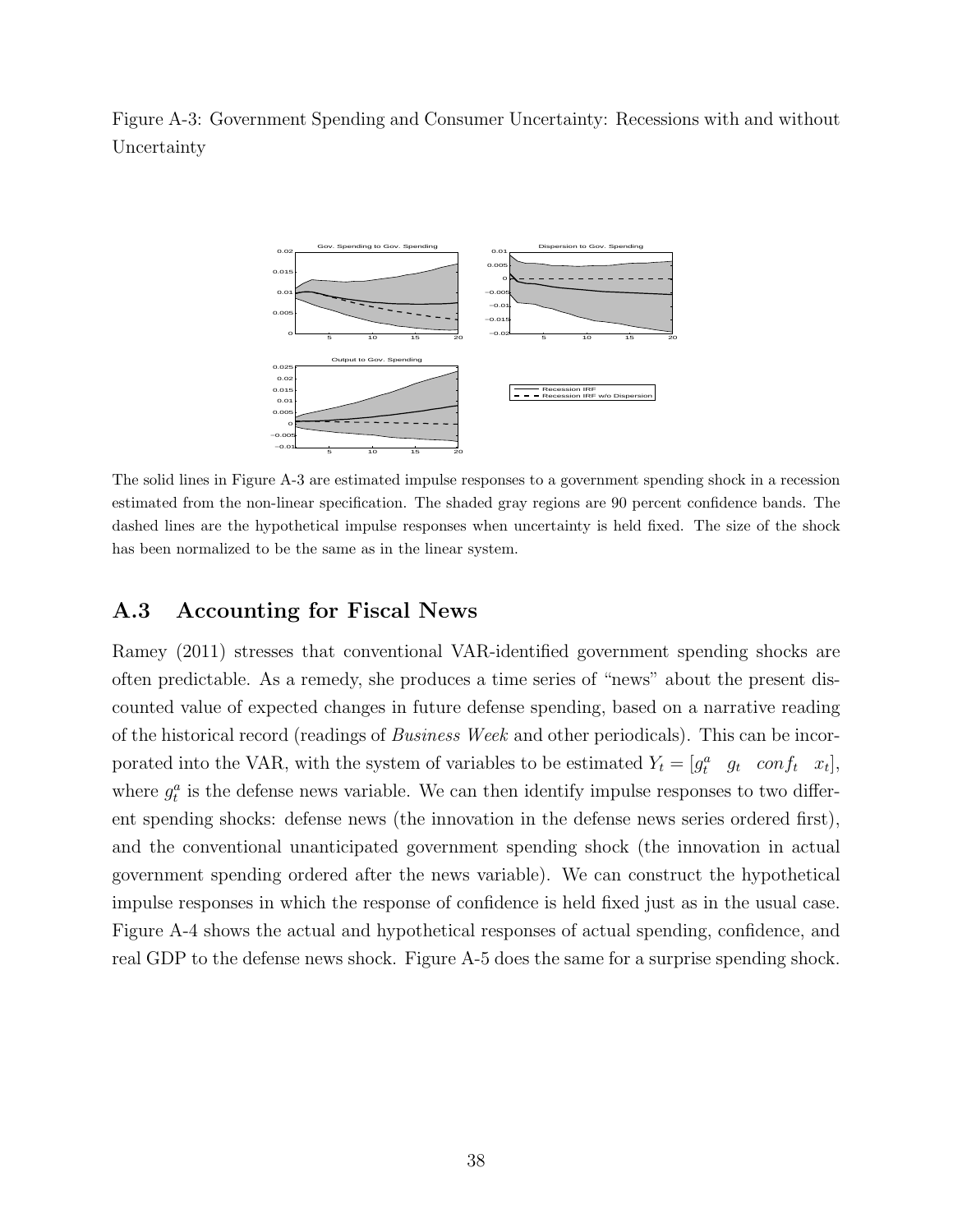

Figure A-5: Impulse Responses to Unanticipated Spending



Figure A-4 shows the impulse responses to a defense news shock as defined in Ramey (2011). Figure A-5 shows impulse responses to an unanticipated government spending shock. The system features defense news, total government spending, consumer confidence, and real GDP. The solid lines are the estimated impulse responses. The shaded gray areas are 90 percent confidence bands. The dashed lines are the impulse responses when confidence is held fixed.

Eliminating the indirect effect of confidence leaves the output response to the defense news shock smaller than in the actual impulse response, as we might expect, though the difference is statistically insignificant. Comparison of Figure A-5 with the corresponding figure in the case where we do not include the defense news variable (Figure 4) reveals that the responses to a surprise spending shock are very similar. Figure A-6 below shows the recession and linear impulse responses to an unanticipated government spending shock; these are also very similar to the benchmark case (see Figure 6).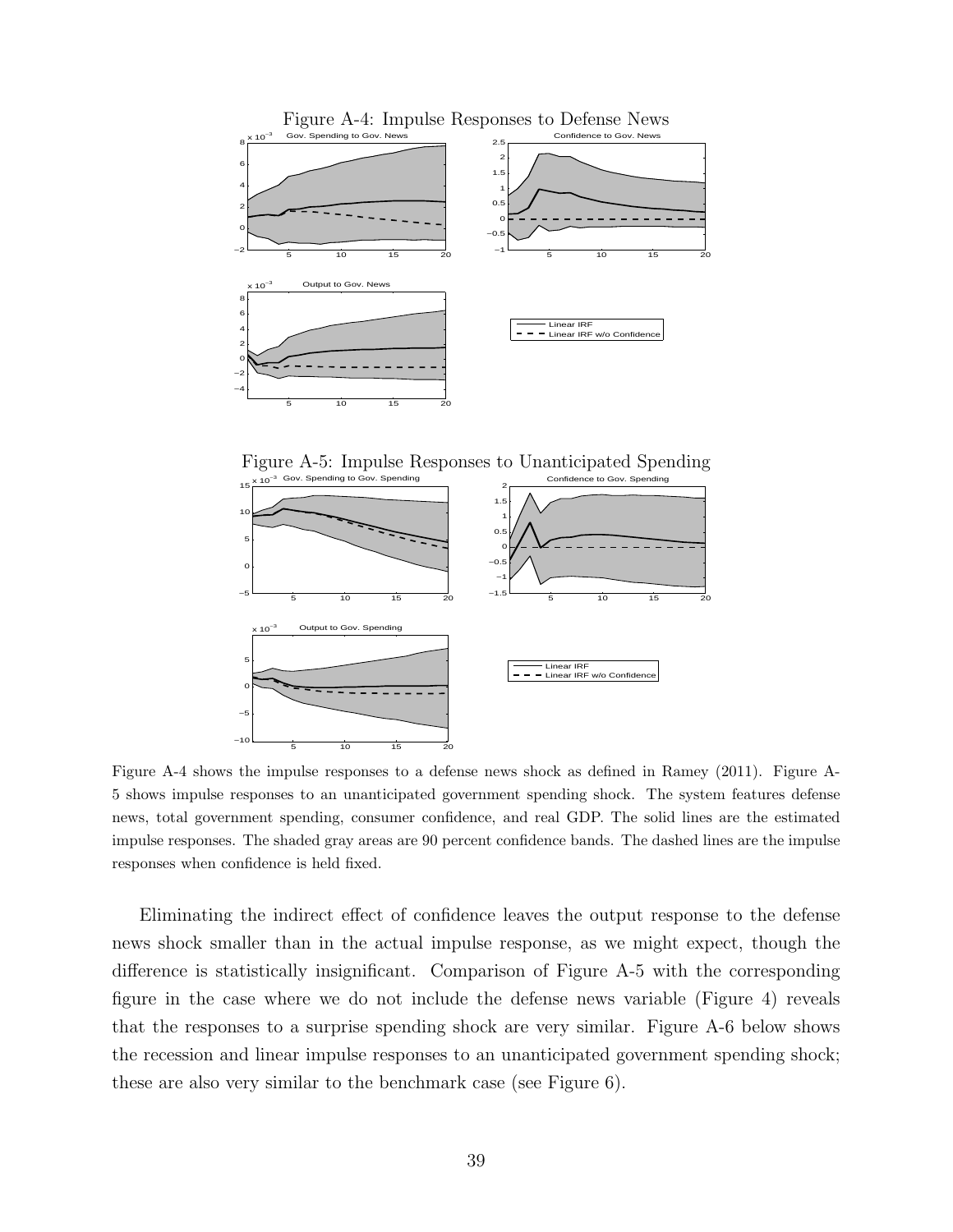

Figure A-6: Impulse Responses to Unanticipated Spending - Linear and Recession

This figure shows impulse responses to an unanticipated government spending shock, both in the linear case (solid lines) and in a recession (dashed lines). The system features defense news, total government spending, consumer confidence, and real GDP. The solid lines are the estimated impulse responses. The shaded gray areas are 90 percent confidence bands. The dashed lines are the impulse responses when confidence is held fixed. The size of the shock in the non-linear system has been normalized to be the same as in the linear system.

### A.4 An Alternative Approach to Isolating the Role of Confidence

In the main part of the paper, we fix the underlying economic environment and isolate the role of confidence in the transmission of policy shocks by decomposing the observed average effect of government spending on output into its direct effect and its indirect effect through confidence. An alternative interpretation of the question "Does Confidence Matter in the Transmission of Government Spending Shocks?" would be to restrict the coefficients of the underlying VAR in such a way as to force the response of confidence to a spending shock to be zero, and then compare the restricted impulse responses with the unrestricted ones. There is a subtle difference to the baseline approach: there we fix the underlying economic environment and study particular hypothetical shock combinations that hit this economy, here we postulate a different (restricted) economic structure, i.e. confidence is *structurally* not allowed to respond to government spending and output shocks, and reestimate. Then we compare how different the unrestricted and the restricted economy behave after a surprise increase in government spending.

A necessary condition for confidence to not react to a spending shock at any horizon is  $a_{2,1} = 0$ , so that it not react on impact. This plus restricting the AR coefficients on lagged output and spending in the confidence equation to zero will be sufficient for imposing that confidence not react to a spending shock at any horizon. We implement these restrictions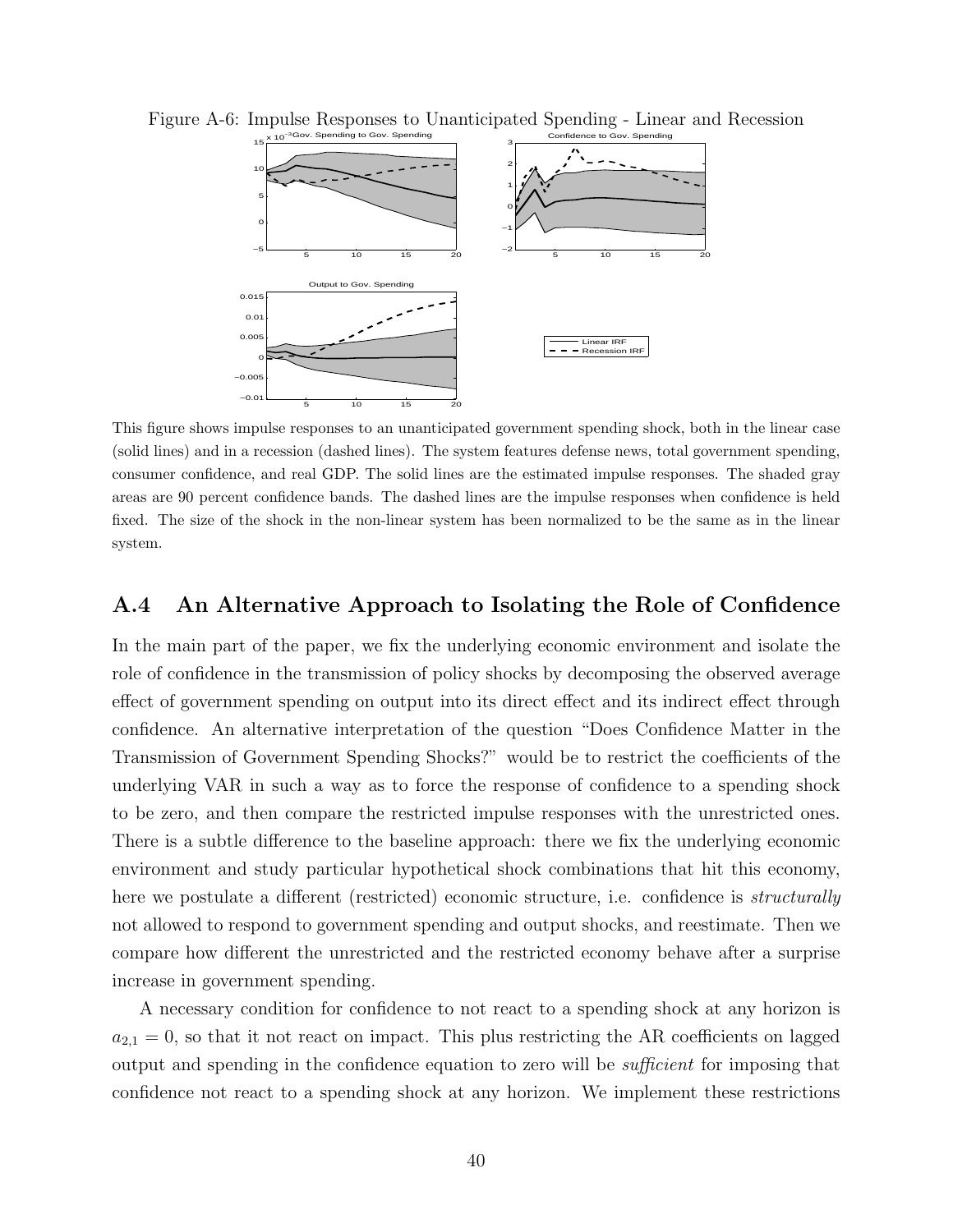by estimating the benchmark three variable system using seemingly unrelated regressions, with the additional restriction that confidence not react to a spending shock on impact. The impulse responses for the benchmark system with consumer confidence are shown below, for the linear case (Figure A-7) and recessions (Figure A-8).



Figure A-7: Impulse Responses to Spending Shock: Restriction on Confidence - Linear

The solid line in Figure A-7 shows the unrestricted impulse responses to a spending shock from the three variable linear system with government spending, confidence, and output. The dashed lines show responses to a spending shock from a SUR system in which the coefficients on lagged output and government spending in the confidence equation are restricted to be zero. The shaded gray areas are 90 percent confidence bands.

Figure A-8: Impulse Responses to Spending Shock: Restriction on Confidence - Recession



The solid line in Figure A-8 shows the unrestricted impulse responses to a spending shock from the three variable non-linear system in a recession. The dashed lines show responses to a spending shock from a SUR system in which the coefficients on lagged output and government spending in the confidence equation are restricted to be zero. The shaded gray areas are 90 percent confidence bands. The size of the shock has been normalized to be the same as in the linear system.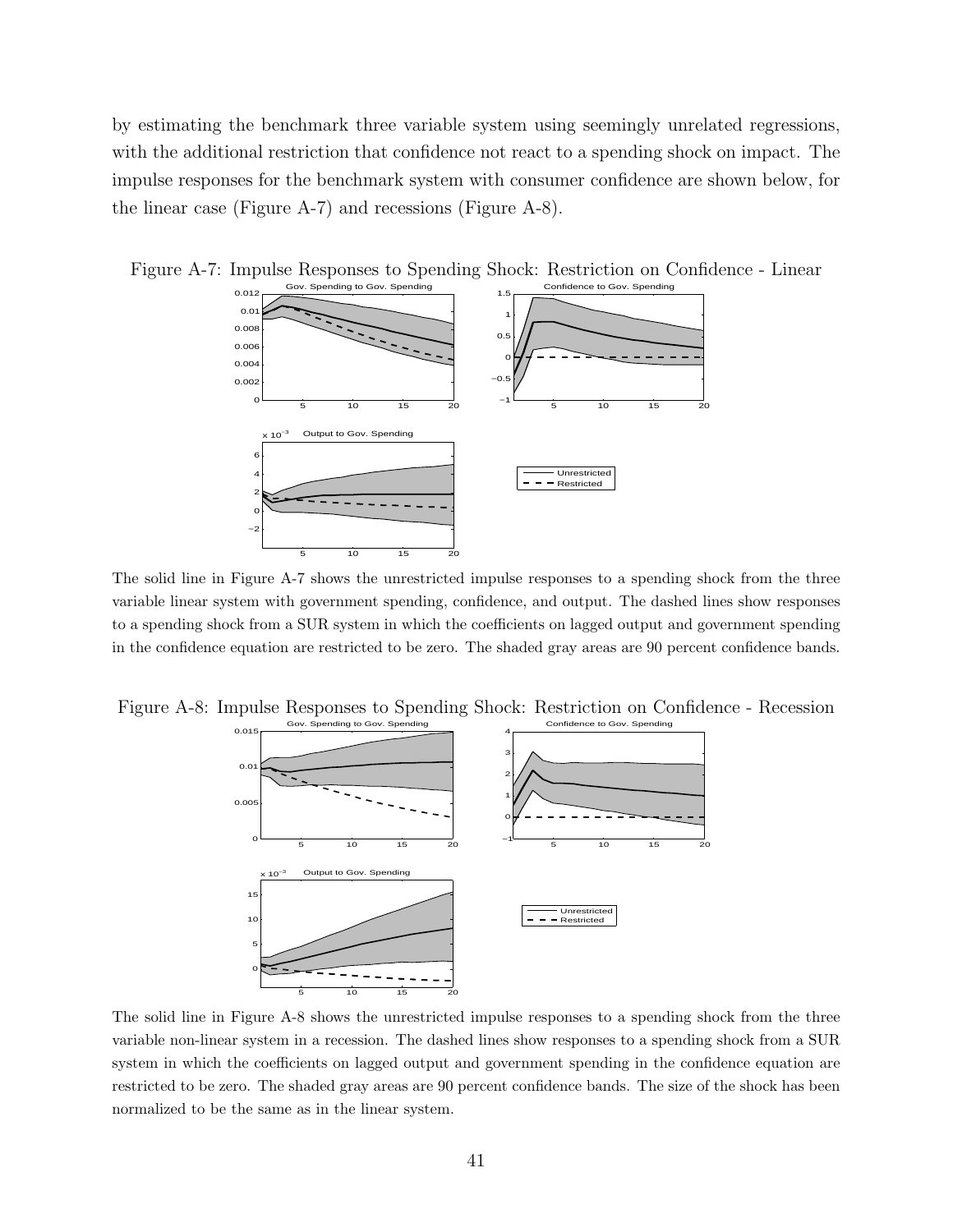Both figures, which show the linear and the recession response to a government spending shock, respectively, are almost identical to what obtains in our benchmark approach (see Figures 4 and 8).

### A.5 Seemingly Unrelated Regressions

In the main text, we find that government spending multipliers are much larger in recessions compared to normal times. In addition, we find that the hypothetical output response without confidence is much smaller. One potential concern is that the response of government spending to its own shock is not the same in the hypothetical case. For example, see the impulse responses in Figure 8 (in the upper left panel). There we observe that a spending shock in a recession leads to a much less persistent response of spending when confidence is held fixed.

In principle, the output response to a spending shock could be much smaller simply because the government spending response to its own shock is less persistent. This is consistent with two different views of the world. On the one hand, the government spending response could be smaller because the output response is weaker when confidence is held fixed. If government spending responds positively to output fluctuations with a delay (see Bachmann and Bai, 2011), a weaker and less persistent response of government spending to its own shock should be expected. On the other hand, it could also be the case that government spending is responding directly to lagged confidence. While this is possible, one might be concerned that imprecisely estimated coefficients on lagged confidence could cause the government spending response to be less persistent and thus artificially cause the smaller output response.

To address this possibility, we re-estimate the system using seemingly unrelated regressions (SUR), in which we impose a restriction that the coefficients on lagged confidence in the government spending equation be zero. The identification of the spending shock and the construction of the hypothetical impulse response where the indirect output effect is eliminated are otherwise the same. Figure A-9 shows the linear actual and hypothetical responses; Figure A-10 shows the linear vs. recession impulse responses, and Figure A-11 shows the actual and hypothetical recession responses from the non-linear estimation. Although there are some minor differences with the benchmark estimates, the qualitative responses are the same, as are the conclusions about the role of confidence in the transmission of spending shocks during a recession.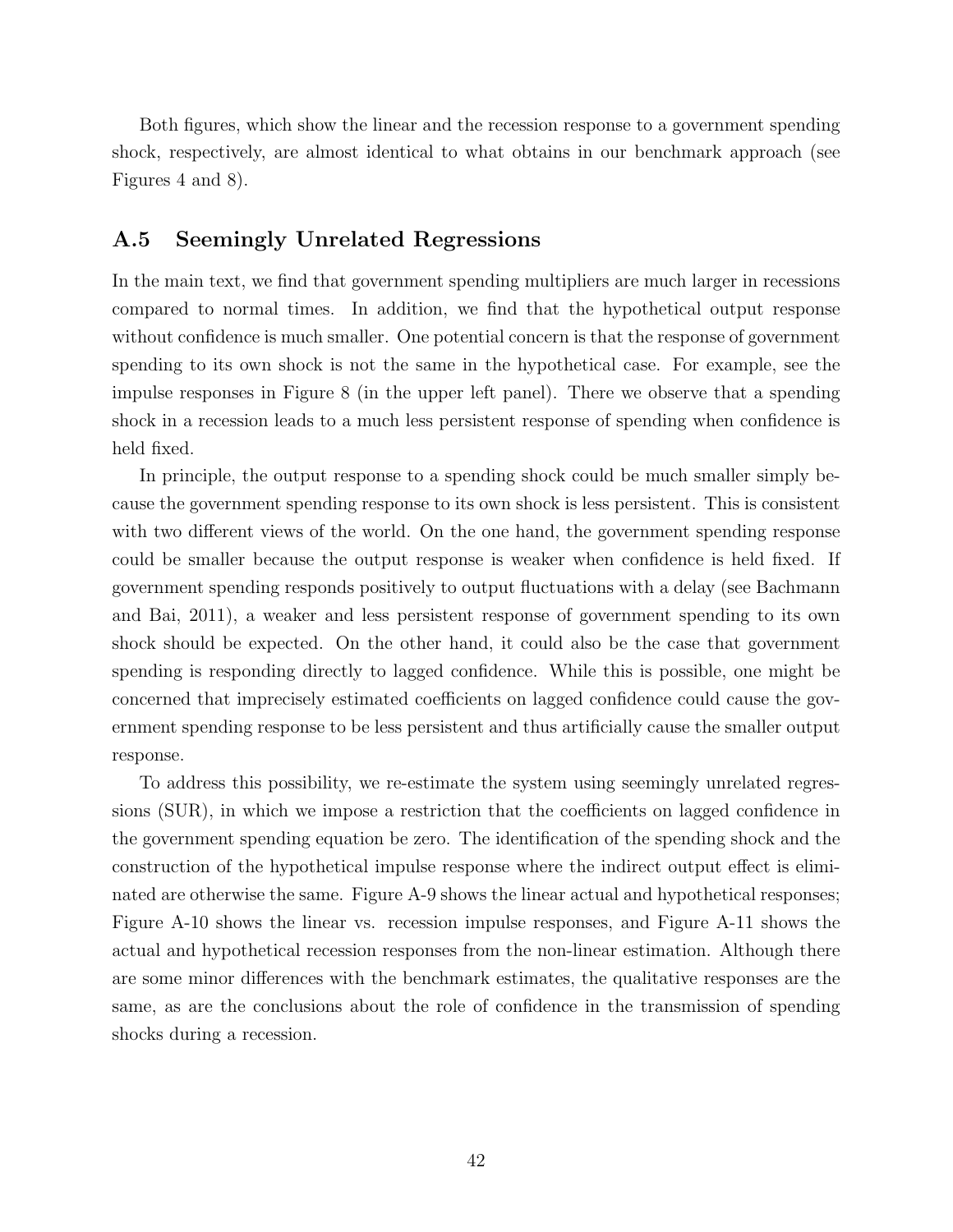

Figure A-9: Impulse Responses to Spending Shock: SUR

Figure A-9 shows impulse responses to a government spending shock from the benchmark system with government spending, consumer confidence, and real GDP, but estimated via seemingly unrelated regressions (SUR) imposing that lagged confidence does not appear in the government spending equation. The solid lines are the estimated impulse responses. The shaded gray areas are 90 percent confidence bands. The dashed lines are the impulse responses when uncertainty is held fixed.





The dashed lines in Figure A-10 are impulse responses to a government spending shock in a recession estimated from a non-linear system with government spending, consumer confidence and real GDP via seemingly unrelated regressions (SUR) imposing that lagged confidence does not appear in the government spending equation. The solid lines are the estimated impulse responses from the linear system, and the shaded gray areas are the 90 percent confidence bands from the linear system. The size of the shock in the non-linear system has been normalized to be the same as in the linear system.